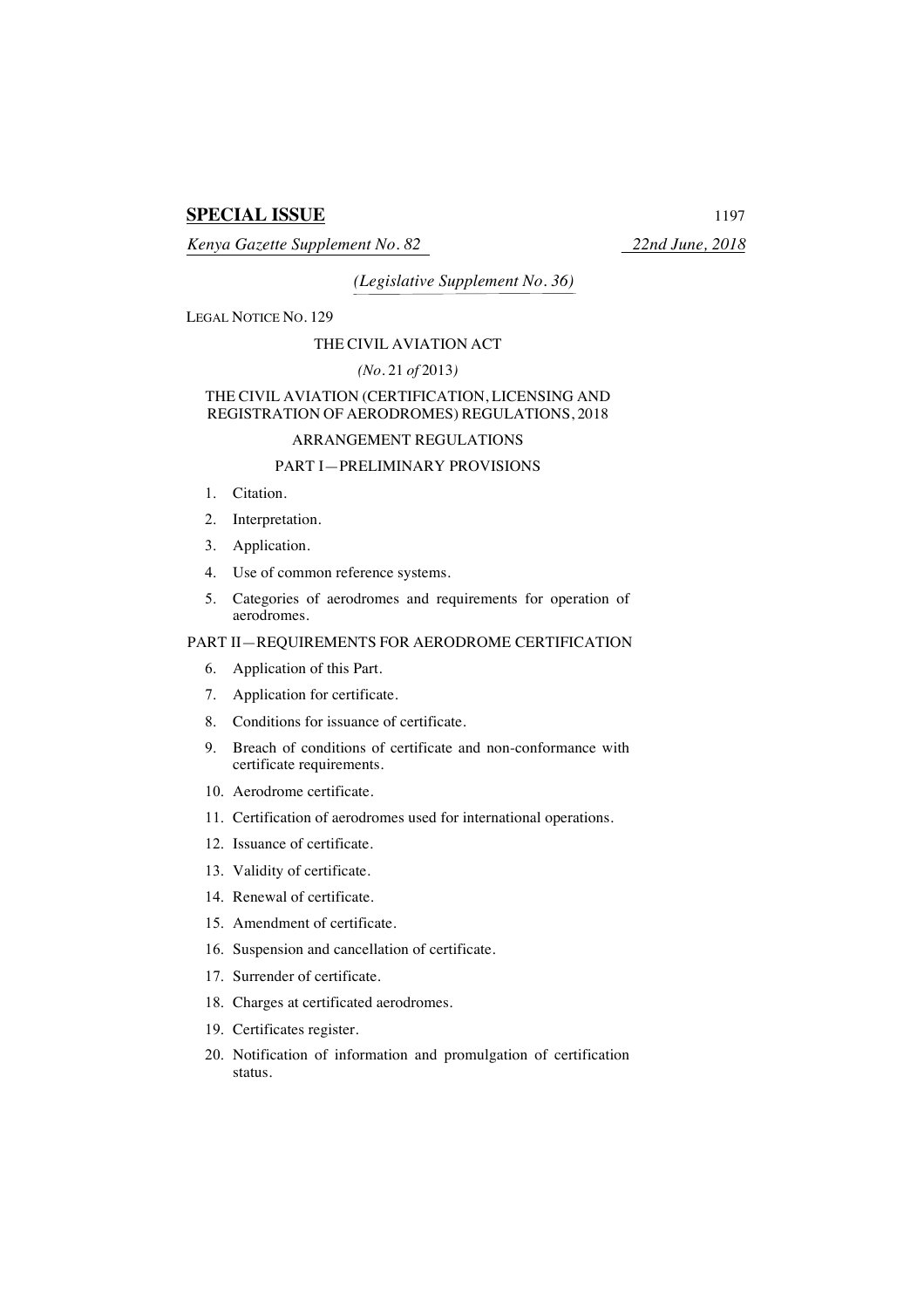# PART III—LICENSING OF AERODROMES

- 21. Application of this Part.
- 22. Application for license.
- 23. Conditions for issuance of license.
- 24. Issuance of license.
- 25. Breach of conditions of license and non-conformance with the licensing requirements.
- 26. Specifications of an aerodrome license.
- 27. Validity of license.
- 28. Renewal of license.
- 29. Amendment of license.
- 30. Suspension and cancellation of license.
- 31. Surrender of license.
- 32. Charges at licensed aerodromes.
- 33. Licenses register.
- 34. Notification and furnishing of information.

# PART IV— REGISTRATION AND OPERATION OF CATEGORY E AERODROMES

- 35. Application of this Part.
- 36. Issuance of an approval to construct category E aerodrome.
- 37. Application for registration of category E aerodrome.
- 38. Registration of category E aerodrome.
- 39. Issuance of a registration approval.
- 40. Validity of a registration approval.
- 41. Renewal of a registration approval.
- 42. Amendment of a registration approval.
- 43. Cancellation of a registration approval.
- 44. Notification of registered aerodromes.
- 45. Aerodrome certification continued oversight.
- 46. Enforcement.

# PART V—AERODROME MANUAL

- 47. Application of this Part
- 48. Requirements for aerodrome manual.
- 49. Information to be included in an aerodrome manual.
- 50. Amendment of an aerodrome manual.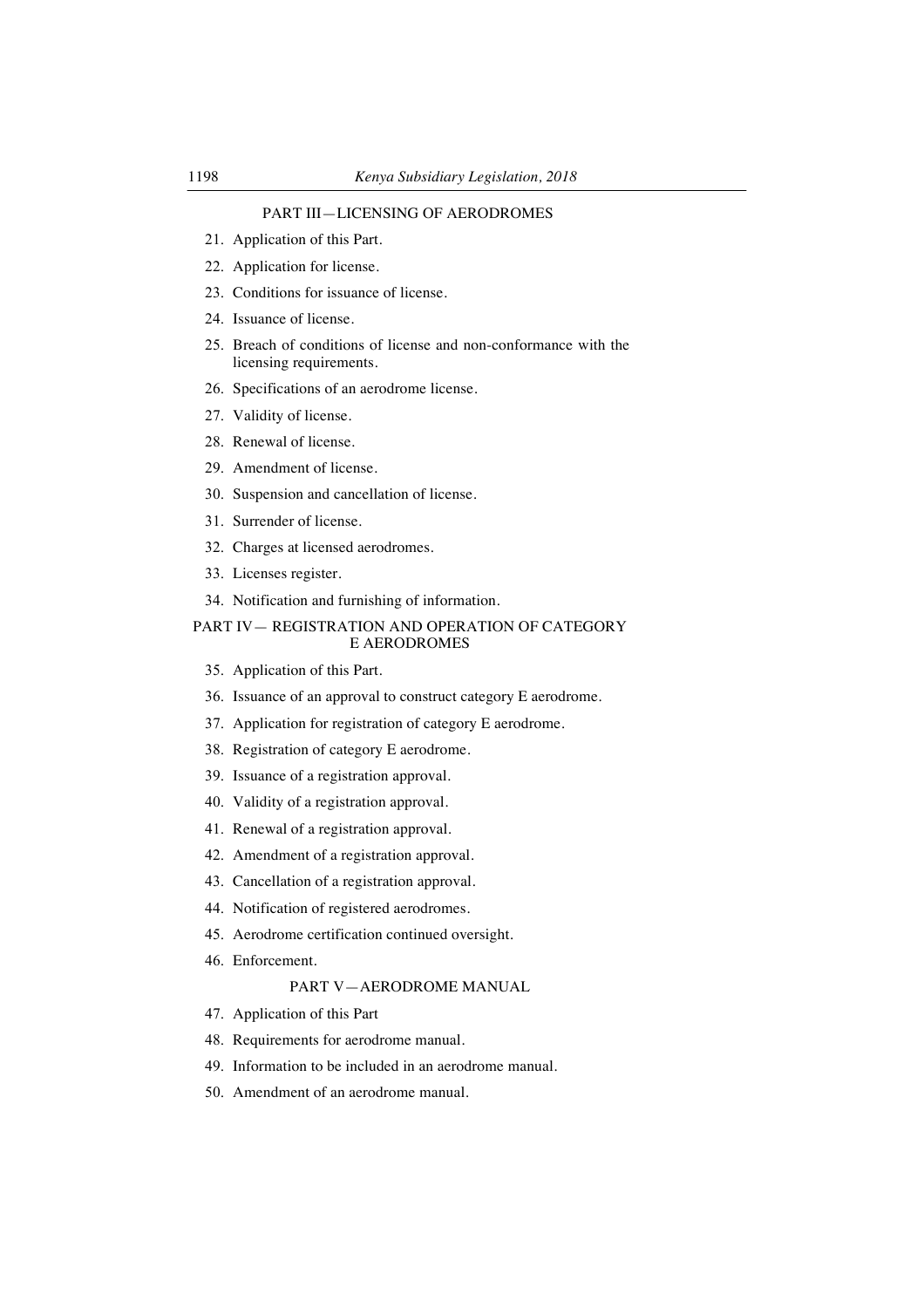# PART VI—EXEMPTIONS

- 51. Application of this Part.
- 52. Application for exemption.
- 53. Initial review by the Authority.
- 54. Evaluation of application for exemption.

# PART VII—OFFENCES, PENALTIES & TRANSITION

- 55. Contravention of Regulations.
- 56. Offences and Penalties.
- 57. Transition provisions.

### **SCHEDULES**

First Schedule—Part A—Safety Management System at Aerodromes

- Part B—Aircraft Accident and Incident Reporting and Investigation at Aerodromes
- Second Schedule—Particulars to be Included in an Aerodrome Manual for Aerodromes in Category A
- Third Schedule—Particulars to be included in an Aerodrome Manual for Aerodromes in Categories B And C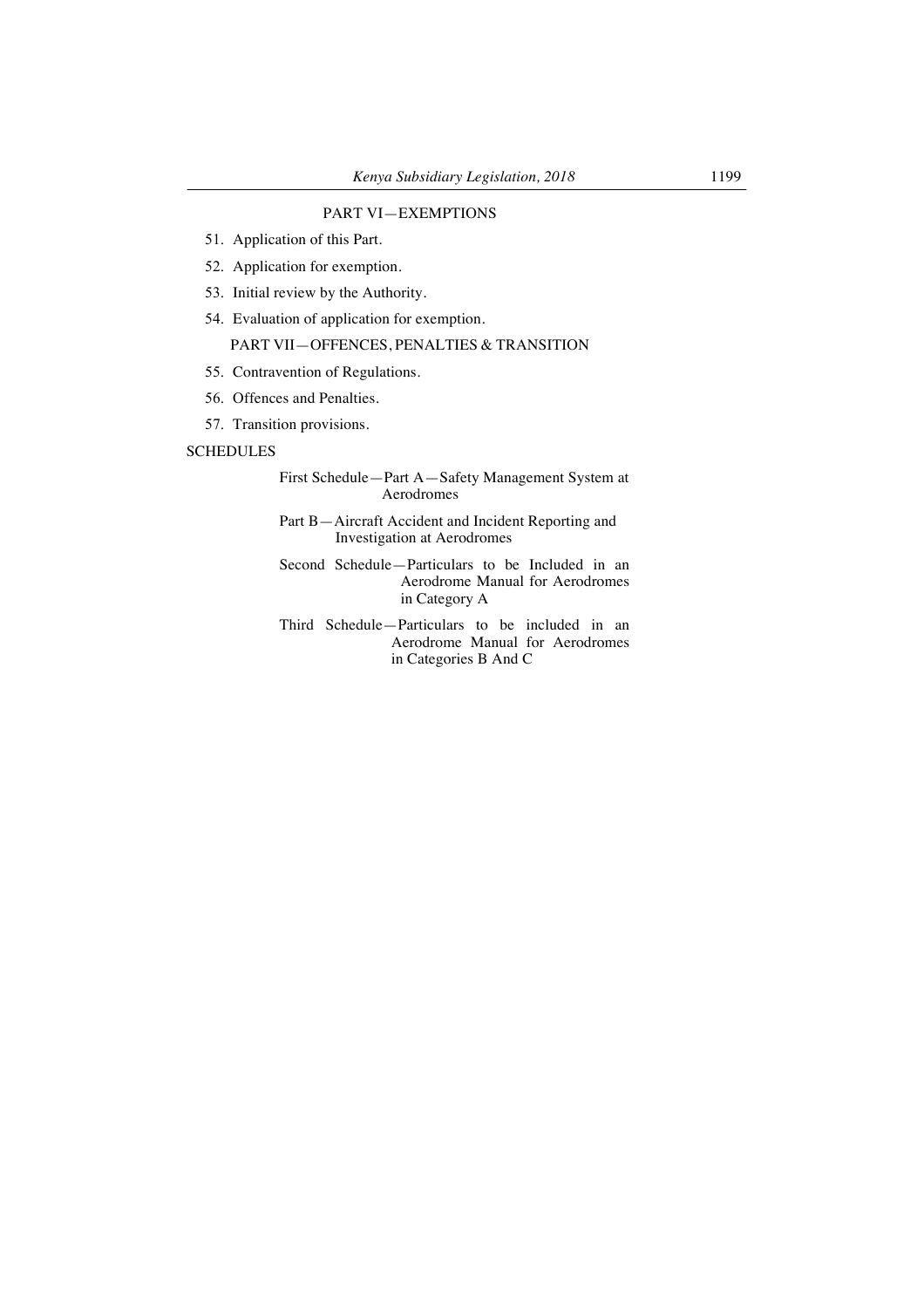# THE CIVIL AVIATION ACT, 2013

*(No.* 21 *of* 2013*)*

IN EXERCISE of powers conferred by section 82 of the Civil Aviation Act, 2013, the Cabinet Secretary for Transport, Infrastructure, Housing, and Urban Development makes the following Regulations—

#### THE CIVIL AVIATION (AERODROMES CERTIFICATION, LICENSING, AND REGISTRATION ) REGULATIONS, 2018

#### PART 1—PRELIMINARY PROVISIONS

1. These Regulations may be cited as the Civil Aviation (Aerodromes Certification, Licensing, and Registration) Regulations, 2018.

Citation.

Interpretation.

2. In these Regulations unless the context otherwise requires—

"accident" means an occurrence associated with the operation of an aircraft which, in the case of a manned aircraft, takes place between the time any person boards the aircraft with the intention of flight until such time as all such persons have disembarked, or in the case of an unmanned aircraft, takes place between the time the aircraft is ready to move with the purpose of flight until such time as it comes to rest at the end of the flight and the primary propulsion system is shut down, in which—

- (a) a person is fatally or seriously injured as a result of—
	- (i) being in the aircraft;
	- (ii) direct contact with any part of the aircraft, including parts which have become detached from the aircraft, or direct exposure to jet blast, except when the injuries are from natural causes, self-inflicted or inflicted by other persons, or when the injuries are to stowaways hiding outside the areas normally available to the passengers and crew; or
- (b) the aircraft sustains damage or structural failure which—
	- (i) adversely affects the structural strength, performance or flight characteristics of the aircraft, and
	- (ii) would normally require major repair or replacement of the affected component, except for engine failure or damage, when the damage is limited to a single engine (including its cowlings or accessories), to propellers, wing tips, antennas, probes, vanes, tires, brakes, wheels, fairings, panels, landing gear doors, windscreens, the aircraft skin (such as small dents or puncture holes), or for minor damages to main rotor blades, tail rotor blades, landing gear, and those resulting from hail or bird strike (including holes in the aerodrome); or
- (c) the aircraft is missing or is completely inaccessible;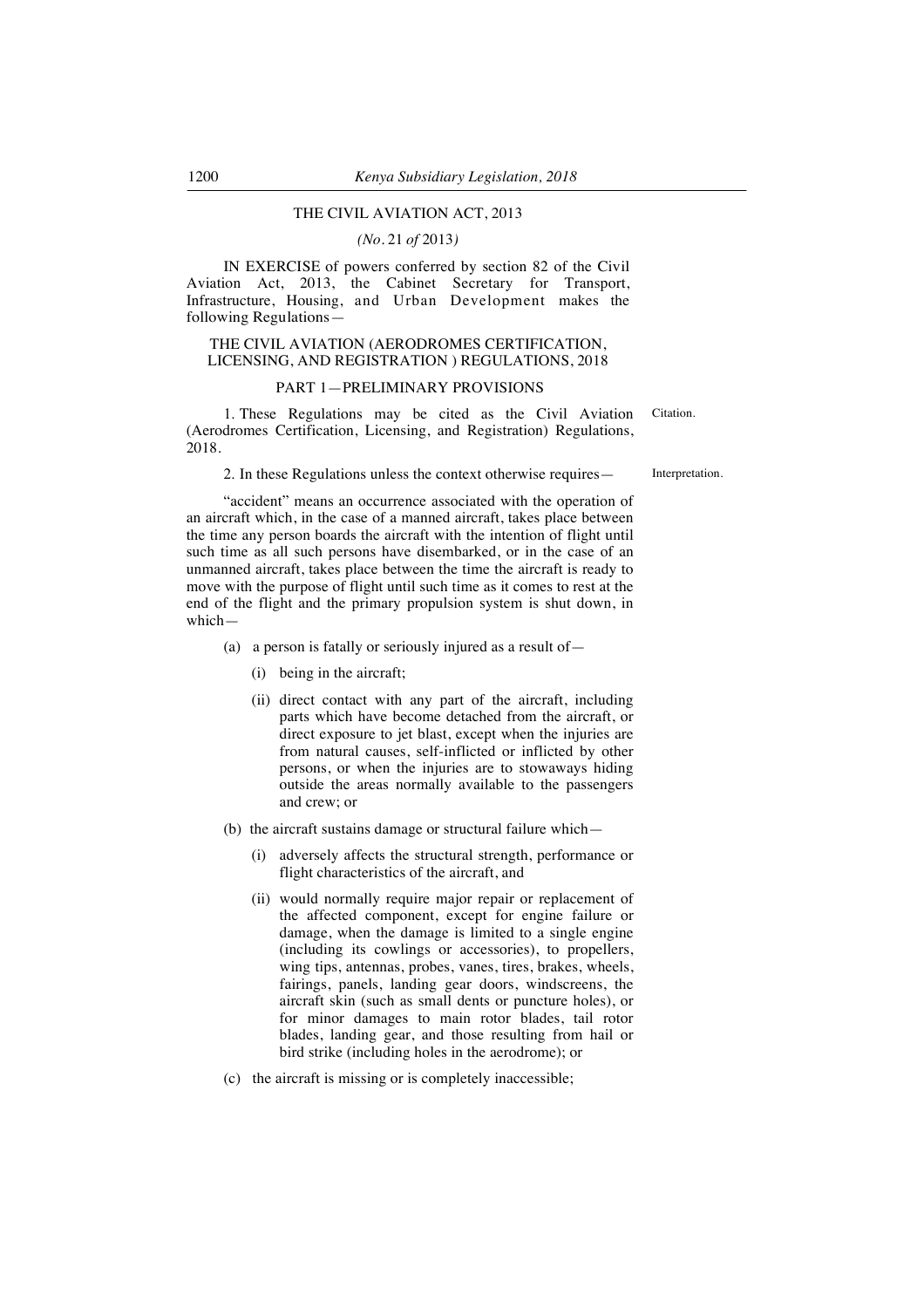For statistical uniformity only, an injury resulting in death within thirty days of the date of the accident is classified as a fatal injury. An aircraft is considered to be missing when the official search has been terminated and the wreckage has not been located);

"accuracy" mean a degree of conformance between the estimated or measured value and the true value;

"advisory circulars" are informational documents produced by the Authority to inform and guide institutions and individuals within the aviation industry, as well as the general public containing information about standards, practices and procedures that the Authority has found to be acceptable for compliance with the associated regulations and contain supplementary information to the Regulations;

"aerodrome" means a defined area on land or water (including any buildings, installations and equipment) intended to be used either wholly or in part for the arrival, departure and surface movement of aircraft;

"aerodrome beacon" means an aeronautical beacon used to indicate the location of an aerodrome from the air;

"aerodrome certificate" means a certificate issued by the Authority under Part IV of these Regulations;

"aerodrome elevation" means the elevation of the highest point of the landing area;

*"*aerodrome facilities and equipment" means facilities and equipment, inside or outside the boundaries of an aerodrome that are constructed or installed and maintained for the arrival, departure and surface movement of aircraft;

"aerodrome identification sign" means a sign placed on an aerodrome to aid in identifying the aerodrome from the air;

"aerodrome manual" means the manual that forms part of the application for a licence or a certificate under these Regulations, including any amendments to the manual, approved by the Authority;

"aerodrome mapping database (AMDB)" means a collection of aerodrome mapping data organized and arranged as a structured data set;

"aerodrome operator" means an operator of an Aerodrome either Registered, Licensed or Certificated under these Regulations in Kenya ;

"aerodrome reference code" means a code used for planning purposes to classify an aerodrome with respect to the critical aircraft characteristics for which the aerodrome is intended;

"aerodrome reference point" means the designated geographical location of an aerodrome;

"Aerodrome Standards" means standards prescribed by the Authority applicable to aerodromes;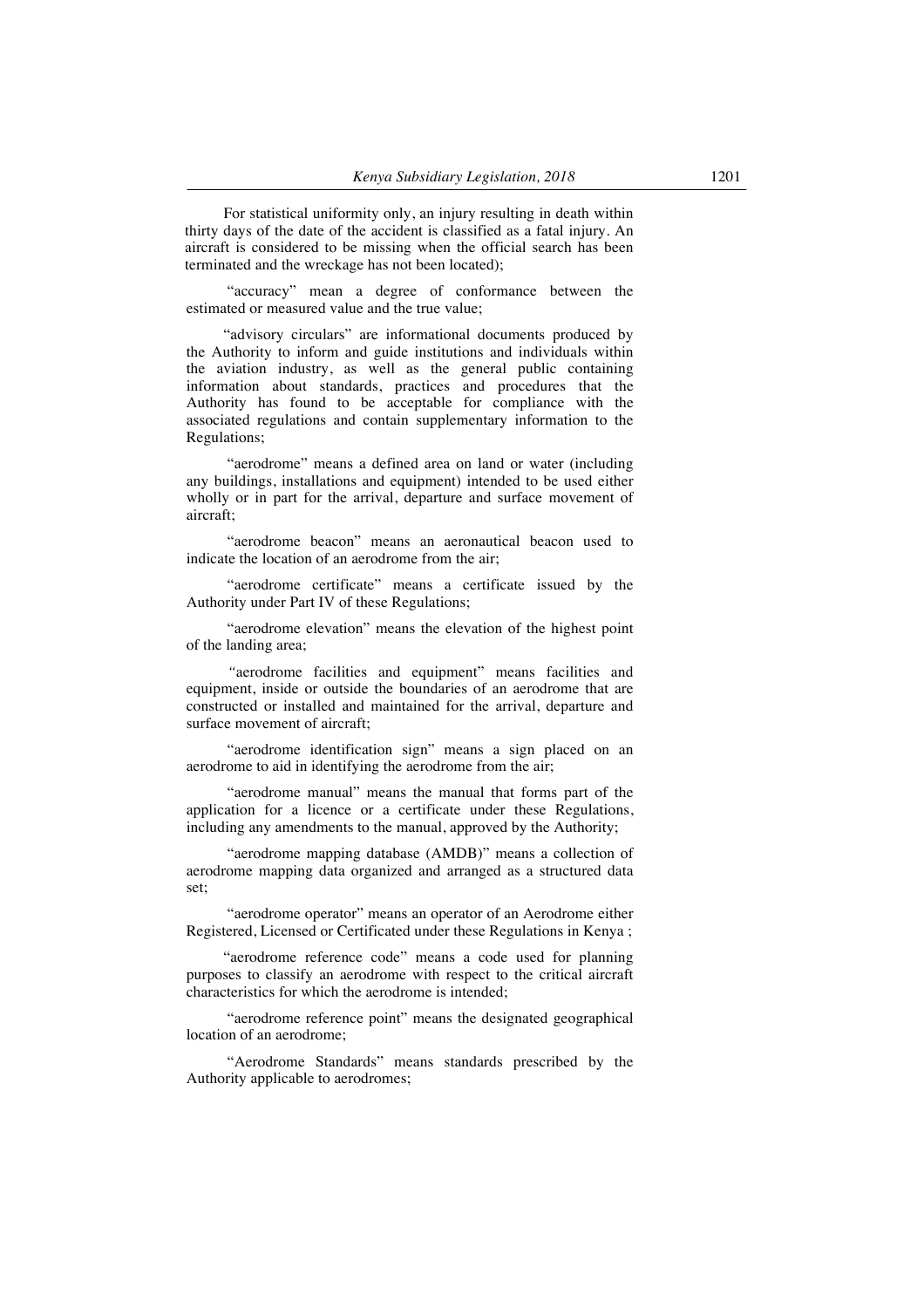"aerodrome traffic density" means —

- (a) Light. Where the number of movements in the mean busy hour is not greater than 15 per runway or typically less than 20 total aerodrome movements;
- (b) Medium. Where the number of movements in the mean busy hour is of the order of 16 to 25 per runway or typically between 20 to 35 total aerodrome movements;
- (c) Heavy. Where the number of movements in the mean busy hour is of the order of 26 or more per runway or typically more than 35 total aerodrome movements;

"aerodrome traffic zone" means the airspace extending from aerodrome level to a height of two thousand feet over the area comprising the aerodrome and the surrounding land or water within a distance of two thousand yards of its boundaries;

"aeronautical beacon" means an aeronautical ground light visible at all azimuths, either continuously or intermittently, to designate a particular point on the surface of the earth;

"aeronautical ground light" means any light specially provided as an aid to air navigation, other than a light displayed on an aircraft;

"aeronautical information circular" means a notice containing information that does not qualify for the origination of a NOTAM or for inclusion in the Aeronautical Information Publication, but which relates to flight safety, air navigation, technical, administrative or legislative matters;

"Aeronautical Information Circular (AIC)" means explanatory or advisory information concerning technical, legislative or administrative matters, as well as information on the long-term forecast of major changes in legislation, regulations, procedures or facilities liable to affect flight safety;

"aeronautical information publication" means an aeronautical information publication of a lasting character essential to air navigation, issued by the Authority;

"aeroplane reference field length" means the minimum field length required for take-off at maximum certificated take-off mass, sealevel, standard atmospheric conditions, still air and zero runway slope, as shown in the appropriate aeroplane flight manual prescribed by the certificating authority or equivalent data from the aeroplane manufacturer. Field length means balanced field length for aeroplane, if applicable, or take-off distance in other cases;

"air traffic service" means a flight information service, alerting service, air traffic advisory service, or air traffic control service;

"air traffic service unit" is a generic term meaning variously, air traffic control unit, flight information centre or air traffic services reporting office;

"Aircraft Classification Number (ACN)" means a number expressing the relative effect of an aircraft on a pavement for a specified standard sub grade category;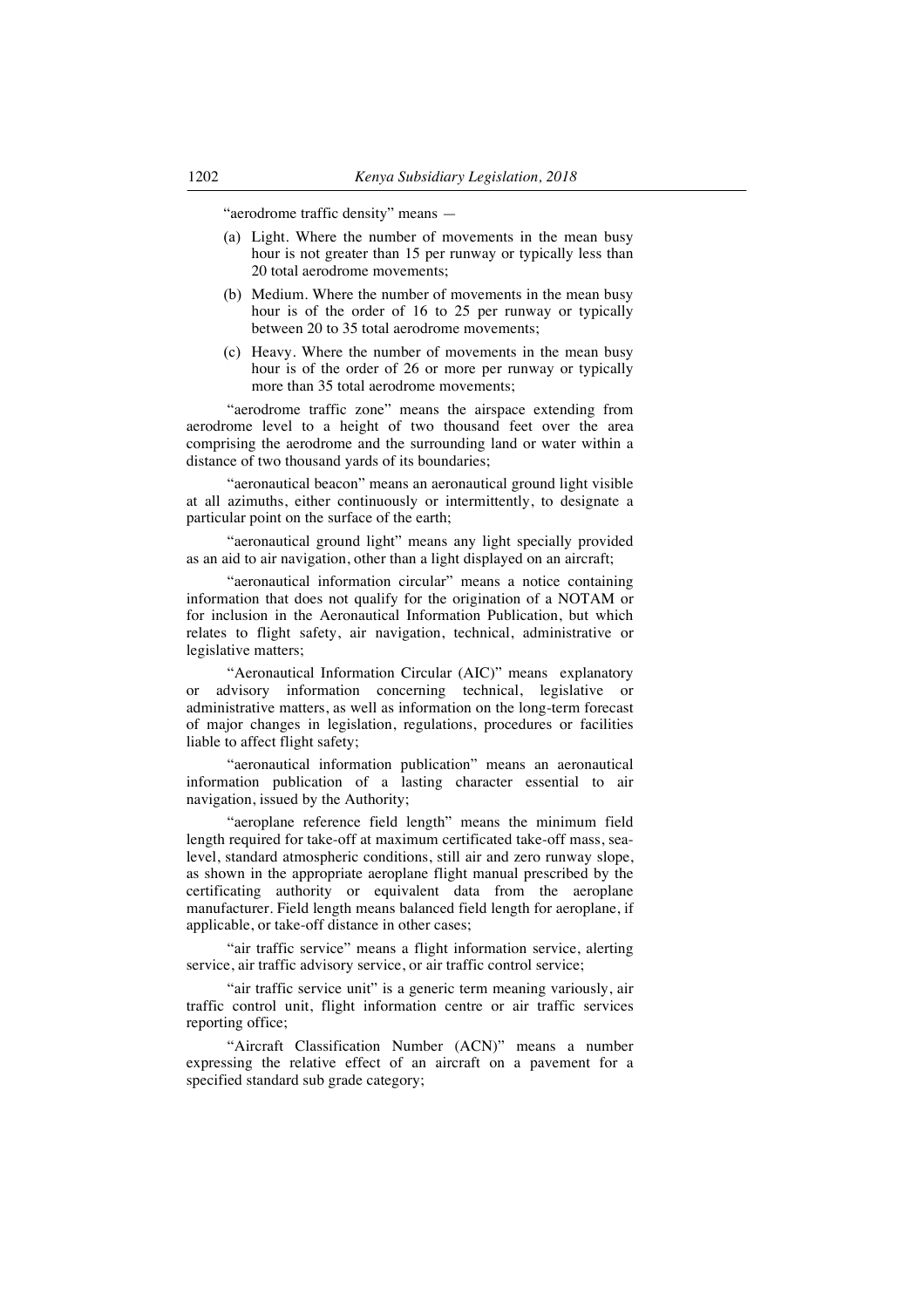"aircraft stand" means a designated area on an apron intended to be used for parking an aircraft;

"air traffic service unit" is a generic term meaning to accommodate aircraft for purposes of loading or unloading of passengers, mail or cargo, fuelling, parking or maintenance;

"apron management service" means a service provided to regulate the activities and the movement of aircraft and vehicles on an apron;

"arresting system" means a system designed to decelerate an aeroplane overrunning the runway;

"Authority" means the Kenya Civil Aviation Authority;

"authorized person" means any person authorized by the Authority either generally or in relation to a particular case or class of cases and reference to an authorized person includes references to the holder for the time being of an office designated by the Authority;

"Autonomous Runway Incursion Warning System (ARIWS)" means a system which provides autonomous detection of a potential incursion or of the occupancy of an active runway and a direct warning to a flight crew or a vehicle operator;

"balked landing" means a landing maneuver that is unexpectedly discontinued at any point below the obstacle clearance altitude/height (OCA/H);

"barrette" means three or more aeronautical ground lights closely spaced in a transverse line so that from a distance they appear as a short bar of light;

"Cabinet Secretary" means the Cabinet Secretary for the time being responsible for matters relating to civil aviation;

"calendar" means discrete temporal reference system that provides the basis for defining temporal position to a resolution of one day;

"capacitor discharge lights" means a lamp in which highintensity flashes of extremely short duration are produced by the discharge of electricity at high voltage through a gas enclosed in a tube;

"certificate" means the certificate to operate an aerodrome issued by the Authority under Part IV of these Regulations;

"certified aerodrome" means an aerodrome whose operator has been granted an Aerodrome Certificate;

"clearway" means a defined rectangular area under the control of the appropriate authority selected or prepared as a suitable area over which an aircraft may make a portion of its initial climb to a specified height;

"controlled aerodrome" means an aerodrome where air traffic services are provided;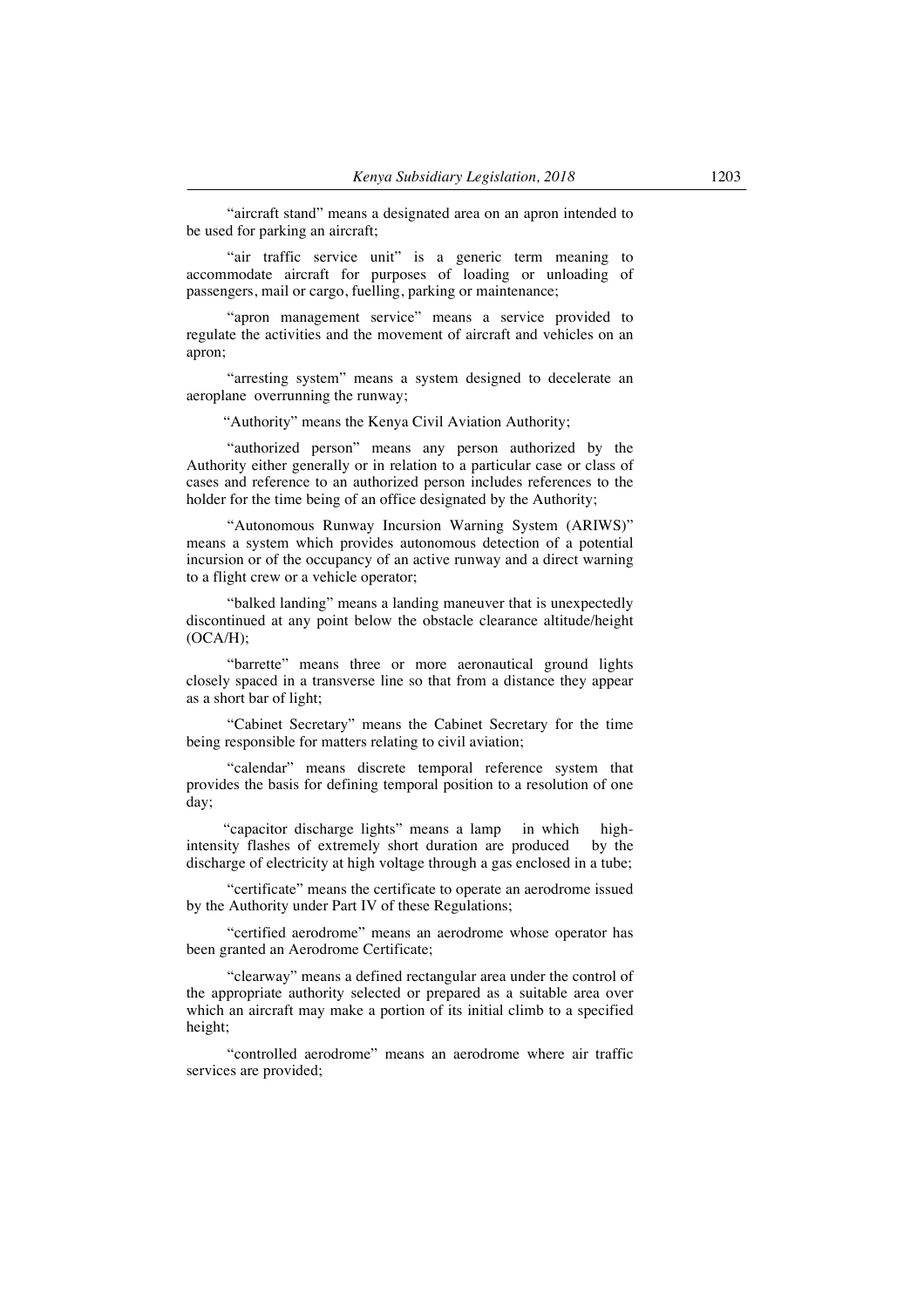"critical aircraft" means the most demanding aircraft with regard to the aircraft performance and dimensions for a range of aircraft, for which the aerodrome facilities is intended;

"cross wind component" means the surface wind component at right angles to the runway centre line;

"cyclic redundancy check (CRC) means a mathematical algorithm applied to the digital expression of data that provides a level of assurance against loss or alteration of data;

"dangerous goods" means articles or substances which are capable of posing a risk to health, safety, property or the environment;

"data quality" means a degree or level of confidence that the data provided meet the requirements of the data user in terms of accuracy, resolution and integrity;

"datum" means any quantity or set of quantities that may serve as a reference or basis for the calculation of other quantities—

- (a) "accelerate-stop distance available (ASDA)" which is the length of the take-off run available plus the length of the stop way, if provided;
- (b) "landing distance available (LDA)" which is the length of the runway which is declared available and suitable for the ground run of an aircraft landing;
- (c) "take-off distance available (TODA)" which is the length of the take-off run available plus the length of the clearway, if provided;

"take-off run available (TORA)" which is the length of runway declared available and suitable for the ground run of an aircraft taking off;

"dependent parallel approaches" means simultaneous approaches to parallel or near-parallel instrument runways where radar separation minima between aircraft on adjacent extended runway centre lines are prescribed;

"displaced threshold" means a threshold not located at the extremity of a runway;

"effective intensity" means the effective intensity of a flashing light is equal to the intensity of a fixed light of the same colour which will produce the same visual range under identical conditions of observation;

"ellipsoid height (Geodetic height)" means the height related to the reference ellipsoid, measured along the ellipsoidal outer normal through the point in question;

"fixed light" means a light having constant luminous intensity when observed from fixed point;

"Foreign Object Debris (FOD)" means an inanimate object within the movement area which has no operational or aeronautical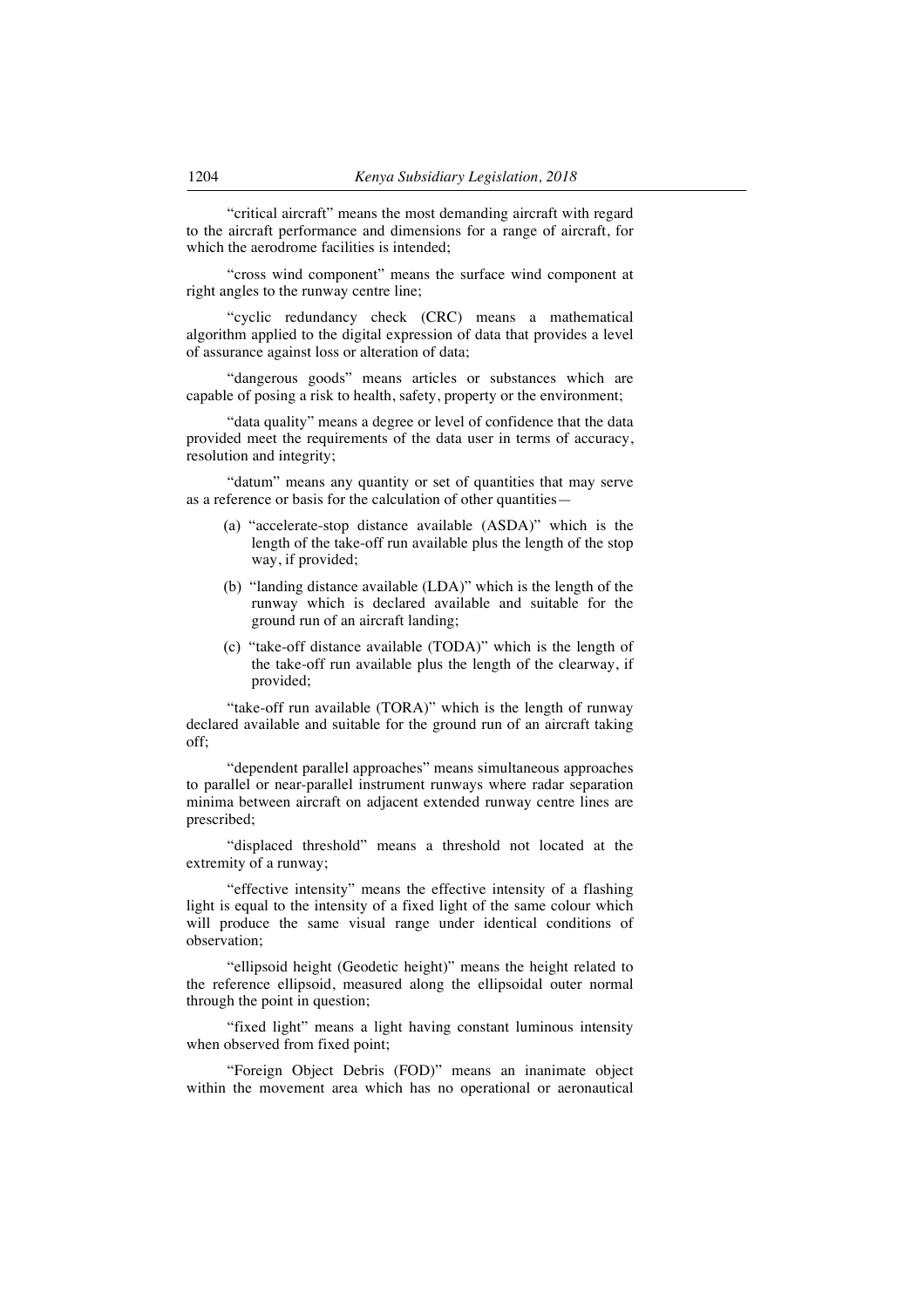function and which has the potential to be a hazard to aircraft operations;

"frangible object" means an object of low mass designed to break, distort or yield on impact so as to present the minimum hazard to aircraft;

"geodetic datum" means a minimum set of parameters required to define location and orientation of the local reference system with respect to the global reference system or frame;

"geoid" means the equipotential surface in the gravity field of the earth which coincides with the undisturbed Mean Sea Level extended continuously through the continents;

"geoid undulation" means the distance of the geoid above (positive) or below (negative) the mathematical reference ellipsoid;

"Gregorian calendar" means calendar in general use; first introduced in 1582 to define a year that more closely approximates the tropical year than the Julian calendar (ISO 19108\*\*\*). (In the Gregorian calendar, common years have 365 days and leap years 366 days divided into twelve sequential months);

"hazard beacon" means an aeronautical beacon used to designate a danger to air navigation;

"heliport" means an aerodrome or a defined area on a structure intended to be used wholly or in part for the arrival, departure and surface movement of helicopters;

"holding bay" means a defined area where aircraft can be held, or bypassed, to facilitate efficient surface movement of aircraft;

"hot spot" means a location on an aerodrome movement area with a history or potential risk of collision or runway incursion, and where heightened attention by pilots or drivers is necessary;

"human factor principles" means principles which apply to aeronautical design, certification, training, operations and maintenance and which seek safe interface between the human and other system components by proper consideration to human performance;

"human performance" means human capabilities and limitations, which have an impact on the safety and efficiency of aeronautical operations;

"identification beacon" means an aeronautical beacon emitting a coded signal by means of which a particular point of reference can be identified;

"incident" means an occurrence other than an accident associated with the operation of an aircraft, which affect or may affect the safety of operation of aircraft;

"independent parallel approaches" means simultaneous approaches to parallel or near-parallel instrument runways where radar separation minima between aircraft on adjacent extended runway centre lines are not prescribed;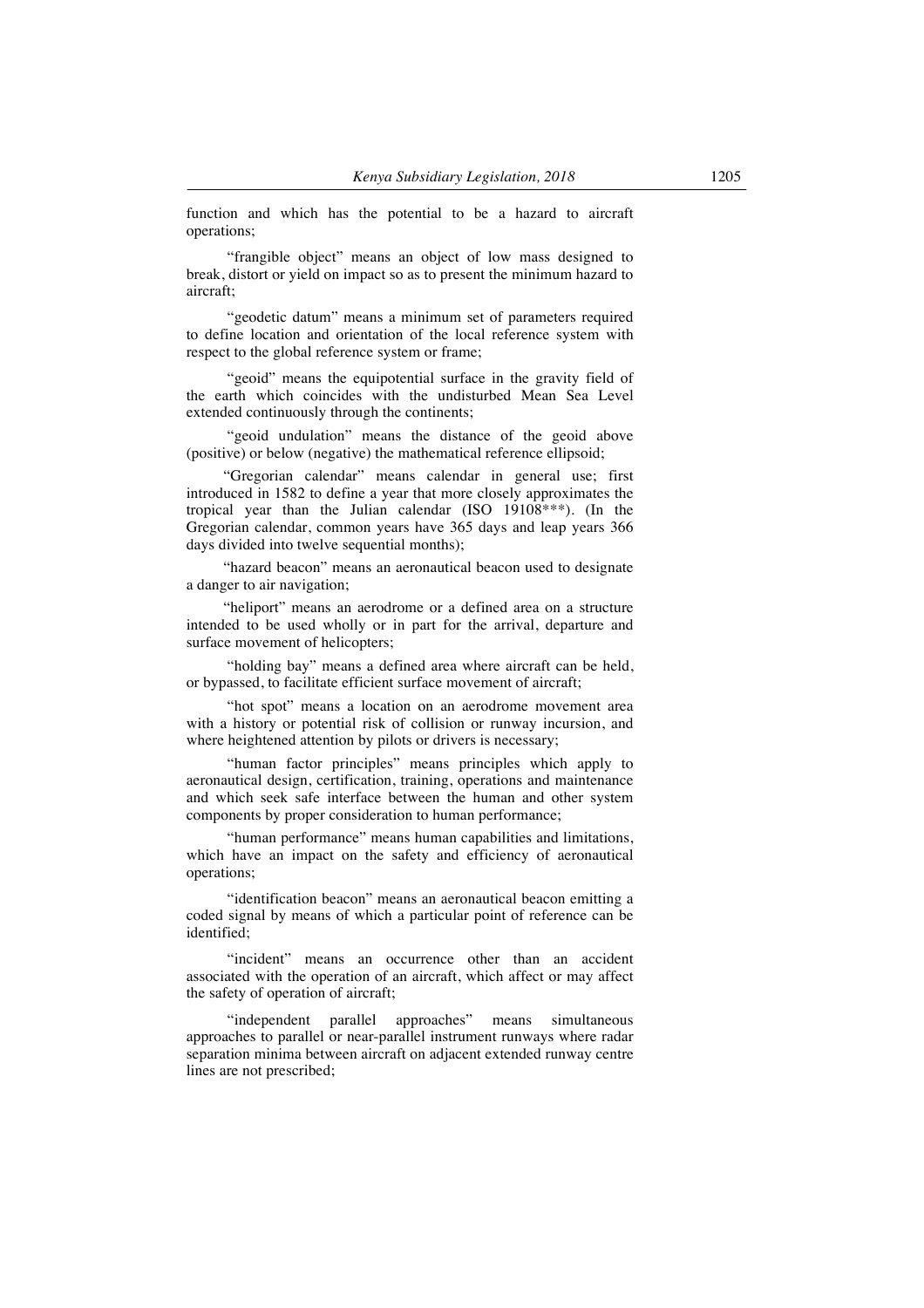"independent parallel departures" means simultaneous departures from parallel or near-parallel instrument runways;

"non-precision approach runway" means a runway served by visual aids and non-visual aids intended for landing operations following an instrument approach operation type A and a visibility not less than one thousand metres and—

- (a) "precision approach runway, category I", means a runway served by visual aids and non-visual aids intended for landing operations following an instrument approach operation type B with a decision height (DH) not lower than sixty metres (two hundred feet) and either a visibility not less than eight hundred metres or a runway visual range not less than five hundred and fifty metres;
- (b) "precision approach runway, category II", means a runway served by visual aids and non-visual aids intended for landing operations following an instrument approach operation type B with a decision height (DH) lower than sixty metres (two hundred feet) but not lower than thirty metres (one hundred feet) and a runway visual range not less than three hundred metres;
- (c) "precision approach runway category III" means a runway served by visual aids and non-visual aids intended for landing operations following an instrument approach operation type B to and along the surface of the runway and—
	- (i) intended for operations with a decision height (DH) lower than thirty metres (one hundred feet), or no decision height and a runway visual range not less than one hundred and seventy-five metres;
	- (ii) intended for operations with a decision height (DH) lower than fifteen metres (fifty feet), or no decision height and a runway visual range less than one hundred and seventy-five metres but not less than fifty metres;
	- (iii) intended for operations with no decision height (DH) and no runway visual range limitations;

Visual aids need not necessarily be matched to the scale of nonvisual aids provided. The criterion for the selection of visual aids is the conditions in which operations are intended to be conducted. Refer to the Civil Aviation (Operation of aircraft) regulations for instrument approach operation types);

"integrity (aeronautical data)" means a degree of assurance that an aeronautical data and its value has not been lost nor altered since the data origination or authorized amendment;

"integrity classification (aeronautical data)" means classification based upon the potential risk resulting from the use of corrupted data and aeronautical data is classified as—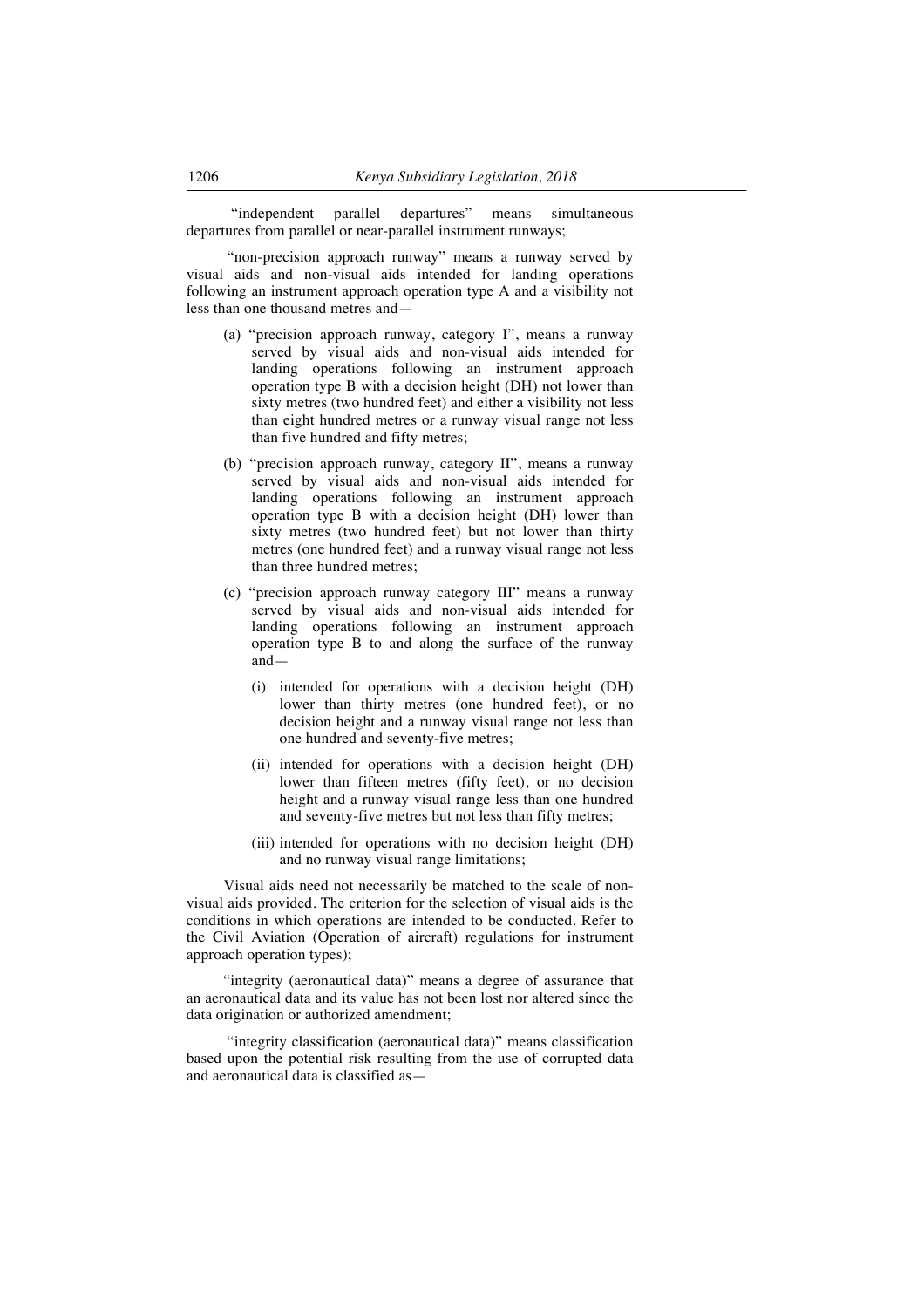- (a) routine data: there is a very low probability when using corrupted routine data that the continued safe flight and landing of an aircraft would be severely at risk with the potential for catastrophe;
- (b) essential data: there is a low probability when using corrupted essential data;
- (c) that the continued safe flight and landing of an aircraft would be severely at risk with the potential for catastrophe; and
- (d) critical data: there is a high probability when using corrupted critical data that the continued safe flight and landing of an aircraft would be severely at risk with the potential for catastrophe;

"intermediate holding position" means a designated position intended for traffic control at which taxiing aircraft and vehicles stop and hold until they are cleared to proceed, when so instructed by the aerodrome control tower;

"landing area" means that part of a movement area intended for the landing or take-off of aircraft;

"landing direction indicator" means a device to indicate visually the direction currently designated for landing and take-off;

"laser-beam critical flight zone (LCFZ)" means an airspace in the proximity of an aerodrome but beyond the LFFZ where the irradiance is restricted to a level unlikely to cause glare effects;

"laser-beam free flight zone (LFFZ)" means an airspace in the immediate proximity of the aerodrome where the irradiance is restricted to a level unlikely to cause any visual disruption;

"laser-beam sensitive flight zone (LSFZ)" means an airspace outside, and not necessarily contiguous with, the LFFZ and LCFZ where the irradiance is restricted to a level unlikely to cause flashblindness or after-image effects;

"lighting system reliability" means the probability that the complete installation operates within the specified tolerances and that the system is operationally usable;

"maneuvering area" means that part of an aerodrome to be used for the take-off, landing and taxiing of aircraft, excluding aprons;

"marker" means an object displayed above ground level in order to indicate an obstacle or delineate a boundary;

"marking" means a symbol or group of symbols displayed on the surface of the movement area in order to convey aeronautical information;

"movement area" means that part of the aerodrome to be used for take-off, landing and taxiing of aircraft, consisting of the maneuvering area and apron;

"near-parallel runways" means non-intersecting runways whose extended centre lines have an angle of convergence or divergence of 15 degrees or less;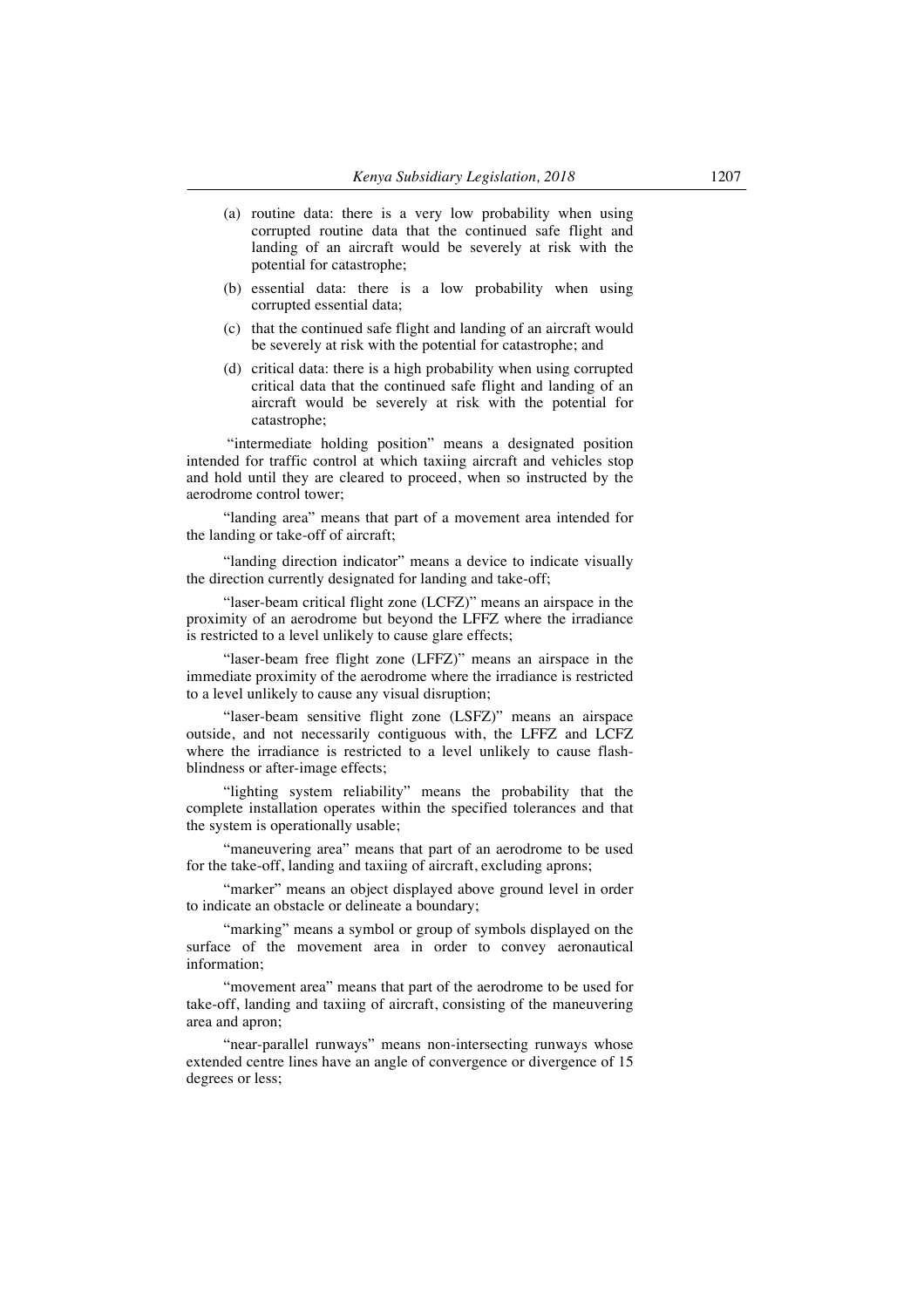"notify" means shown in Aeronautical Information Publications, Aeronautical Information Circulars, NOTAM, civil aviation publications or any other official publication issued for the purpose of enabling any of the provisions of these Regulations to be complied with;

"non-instrument runway" means a runway intended for the operation of aircraft using visual approach procedures;

"Normal Flight Zone (NFZ)" means airspace not defined as LFFZ, LCFZ or LSFZ but which must be protected from laser radiation capable of causing biological damage to the eye;

"obstacle" means any fixed (whether temporary or permanent) and mobile object, or part thereof, that—

- (a) is located on an area intended for the surface movement of aircraft; or
- (b) extends above a defined surface intended to protect aircraft in flight; or
- (c) stands outside those defined surfaces and that has been assessed as being hazard to air investigation;

"Obstacle Free Zone (OFZ)" means the airspace above the inner approach surface, inner transitional surfaces, the balked landing surface and that portion of the strip bounded by these surfaces, which is not penetrated by any fixed obstacle other than a low-mass and frangible mounted one required for air navigation purposes;

"obstacle limitation surfaces" means a series of surfaces that define the volume of airspace at and around an aerodrome to be kept free of obstacles in order to permit the intended aircraft operations to be conducted safely and to prevent the aerodrome from becoming unusable by the growth of obstacles around the aerodrome;

"orthometric height" means height of a point related to the geoid, generally presented as an MSL elevation;

"operator" means a person operating an aerodrome licensed or certificated under these Regulations;

"Pavement Classification Number (PCN)" means a number expressing the bearing strength of a pavement for unrestricted operations;

"prescribed" means prescribed by the Authority in Circulars, Orders, Notices, Aeronautical Publications and any other related technical guidance material;

"primary runways" means runways used in preference to others whenever conditions permit;

"protected flight zones" means an airspace specifically designated to mitigate the hazardous effects of laser radiation;

"recommended practice" means any specification for the physical characteristics configuration, material, performance or procedure, the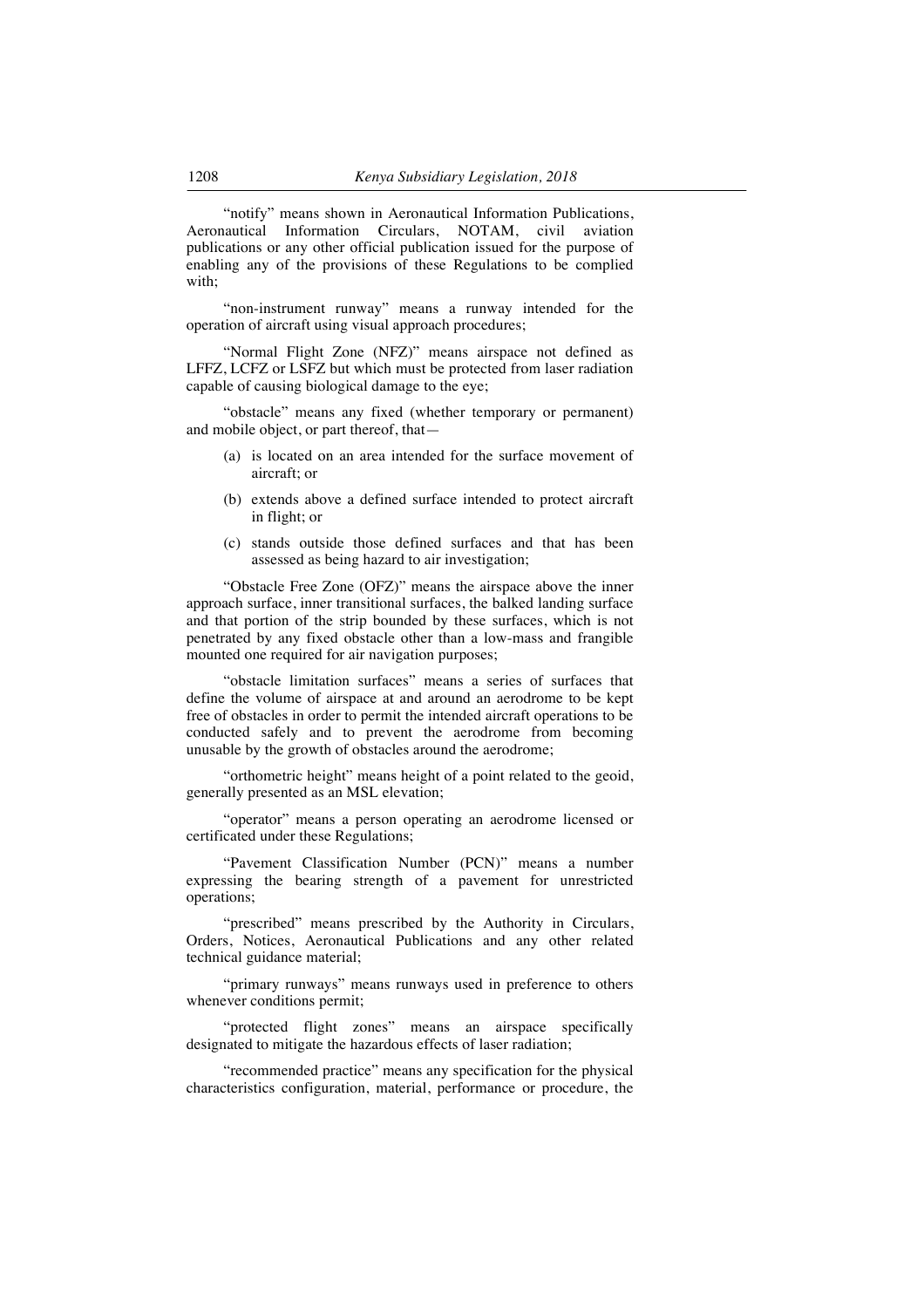uniform application of which is recognised as desirable in the interest of safety, regularity or efficiency of international air navigation;

"registration approval" means an approval to operate an aerodrome granted by the Authority under Part IV of these Regulations;

"relevant authority" means any authority other than the Civil Aviation Authority whose action may be necessary or complimentary for the implementation of these Regulations;

"road" means an established surface route on the movement area meant for the exclusive use of vehicles;

"road holding position" means a designated position at which vehicles may be required to hold;

"runway" means a defined rectangular area on a land aerodrome prepared for the landing and take-off of aircraft;

"Runway Condition Assessment Matrix (RCAM)" means a matrix allowing the assessment of the runway condition code, using associated procedures, from a set of observed runway surface condition(s) and pilot report of braking action;

"Runway Condition Code (RWYCC)" means a number describing the runway surface condition to be used in the runway condition report;

"Runway Condition Report (RCR)" means a comprehensive standardized report relating to runway surface conditions and its effects on the aeroplane landing and take-off performance;

"Runway End Safety Area (RESA)" means an area symmetrical about the extended runway centreline and adjacent to the end of the strip primarily intended to reduce the risk of damage to an aircraft undershooting or overrunning the runway;

"runway guard lights" means a light system intended to caution pilots or vehicle drivers that they are about to enter an active runway;

"runway-holding position" means a designated position intended to protect a runway, an obstacle limitation surface, or an Instrument Landing System or Microwave Landing System critical or sensitive area at which taxiing aircraft and vehicles shall stop and hold, unless otherwise authorized by the aerodrome control tower;

"runway strip" means a defined area including the runway and stop way, if provided, intended—

- (a) to reduce the risk of damage to aircraft running off a runway; and
- (b) to protect aircraft flying over it during take-off or landing operations;

"runway surface conditions" means a description of the conditions of the runway surface used in the runway condition report which establishes the basis for the determination of the runway condition code for aeroplane performance purposes;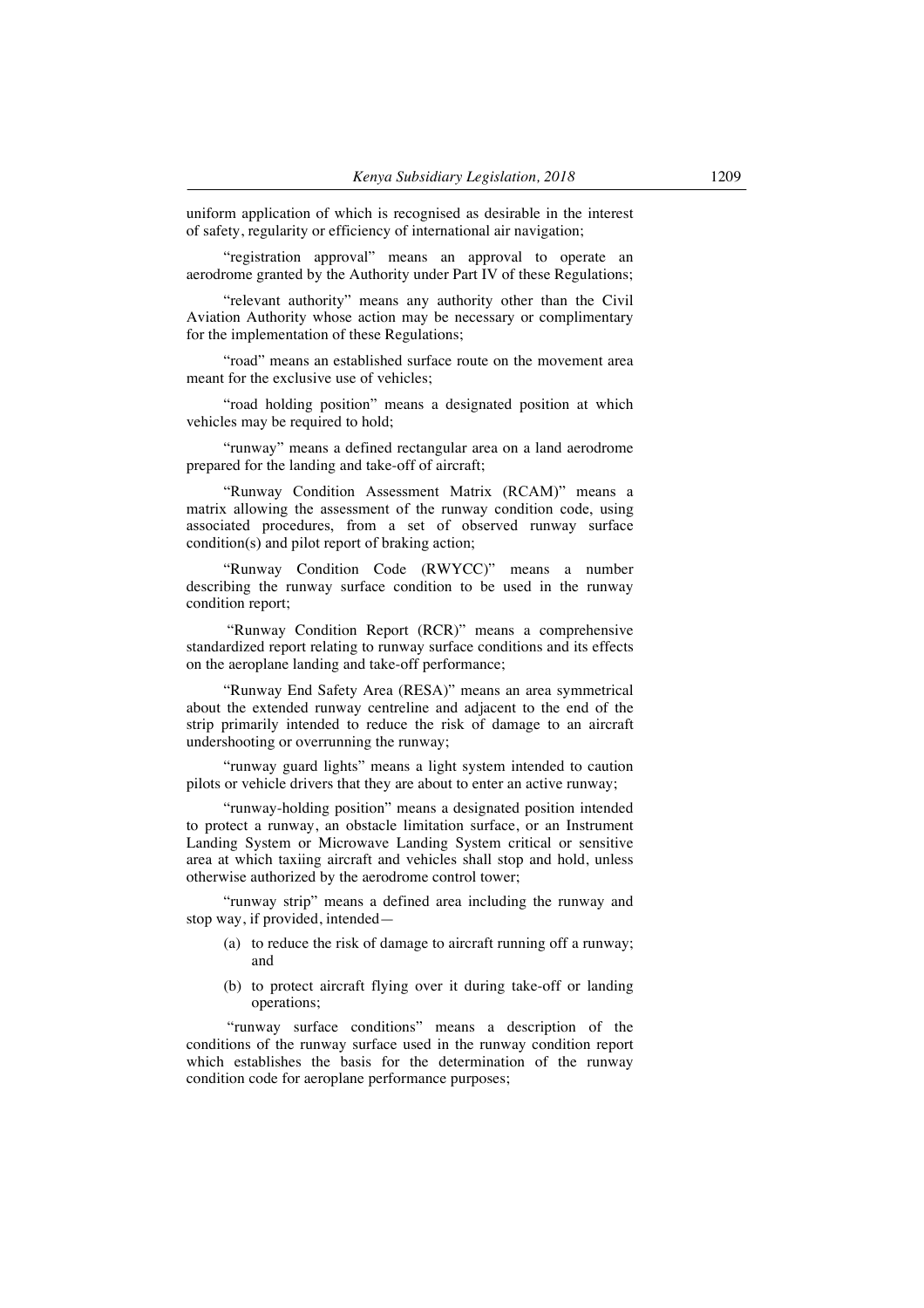"runway turn pad" means a defined area on a land aerodrome adjacent to a runway or the purpose of completing a 180-degree turn on a runway;

"runway visual range (RVR)" means the range over which a pilot of an aircraft on the centre line of a runway can see the runway surface markings or the lights delineating the runway or identifying its centre line;

"safety" means a state in which the risk of harm to persons or of property damage is reduced to, and maintained at or below unacceptable level through a continuing process or hazard identification and risk management;

"safety management system (SMS)" means a systematic approach to managing safety including the necessary organizational structure, accountabilities, policies and procedures;

"segregated parallel operations" means simultaneous operations on parallel or near-parallel instrument runways in which one runway is used exclusively for approaches and the other runway is used exclusively for departures;

"shoulder" means an area adjacent to the edge of a pavement, prepared to provide a transition between the pavement and the adjacent surface;

"sign" means—

- (a) "fixed message sign" meaning a sign presenting only one message;
- (b) "variable message sign", meaning a sign capable of presenting several predetermined messages or no message, as applicable;

"signal area" means an area on an aerodrome used for the display of ground signals;

"standard" means any specification for physical characteristics, configuration, material, performance, personnel or procedure, the uniform application of which is recognised as necessary for the safety of air navigation;

"state safety programme" means an integrated set of Regulations and activities aimed at improving safety;

"station declination" means an alignment variation between the zero degree radial of a VOR and true north, determined at the time the VOR station is calibrated;

"stop way" means a defined rectangular area on the ground at the end of the take-off run available, prepared as a suitable area in which an aircraft can be stopped in the case of an abandoned take-off;

"switch-over time (light)" means the time required for the actual intensity of a light measured in a given direction to fall from fifty per cent and recover to fifty per cent during a power supply change-over,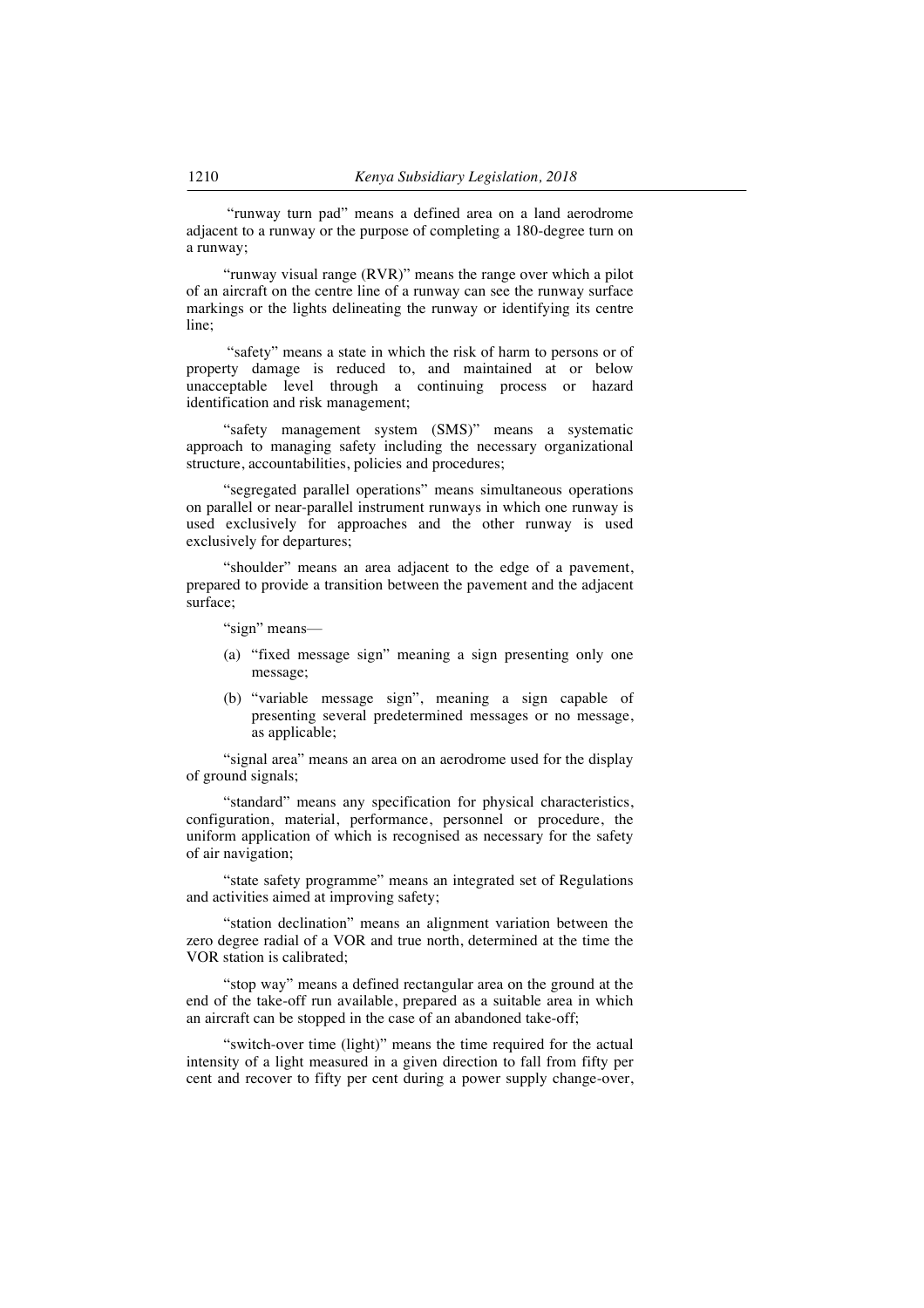when the light is being operated at intensities of twenty-five percent or above;

"take-off runway" means a runway intended for take-off only;

"taxiway" means a defined path on a land aerodrome established for the taxiing of aircraft and intended to provide a link between one part of the aerodrome and another, including—

- (a) "aircraft stand taxi lane", meaning a portion of an apron designated as a taxiway and intended to provide access to aircraft stands only;
- (b) "apron taxiway", meaning a portion of a taxiway system located on an apron and intended to provide a through taxi route across the apron; or
- (c) "rapid exit taxiway", meaning a taxiway connected to a runway at an acute angle and designed to allow landing aircrafts to turn off at higher speeds than are achieved on other exit taxiways thereby minimizing runway occupancy times;

"taxiway intersection" means a junction of two or more taxiways;

"taxiway strip" means an area including a taxiway intended to protect aircraft operating on a taxiway and to reduce the risk of damage to an aircraft accidentally running off the taxiway;

"threshold" means the beginning of that portion of the runway usable for landing;

"Tribunal" means National Civil Aviation Administrative Review Tribunal established under section 66 of the Act;

"touchdown zone" means the portion of a runway beyond the threshold intended for landing aircraft on first contact with the runway;

"unserviceable area" means a part of the movement area that is unfit and unavailable for use by aircraft;

"usability factor" means the percentage of time during which the use of a runway or system of runways is not restricted because of the cross-wind component;

"vicinity" means a defined airspace around an aerodrome for control of obstacles that may infringe the obstacle limitation surfaces around the aerodrome contained within a radius of thirteen kilometres from the aerodrome reference point up to a height of one thousand five hundred feet above ground level;

"visual traffic pattern" means the aerodrome traffic zone of the aerodrome;

"wildlife" means all animals on air side including feral birds and domestic animals out of the control of their owners; and

"Wildlife hazard" means a potential for a damaging aircraft collision with wildlife on or near an aerodrome.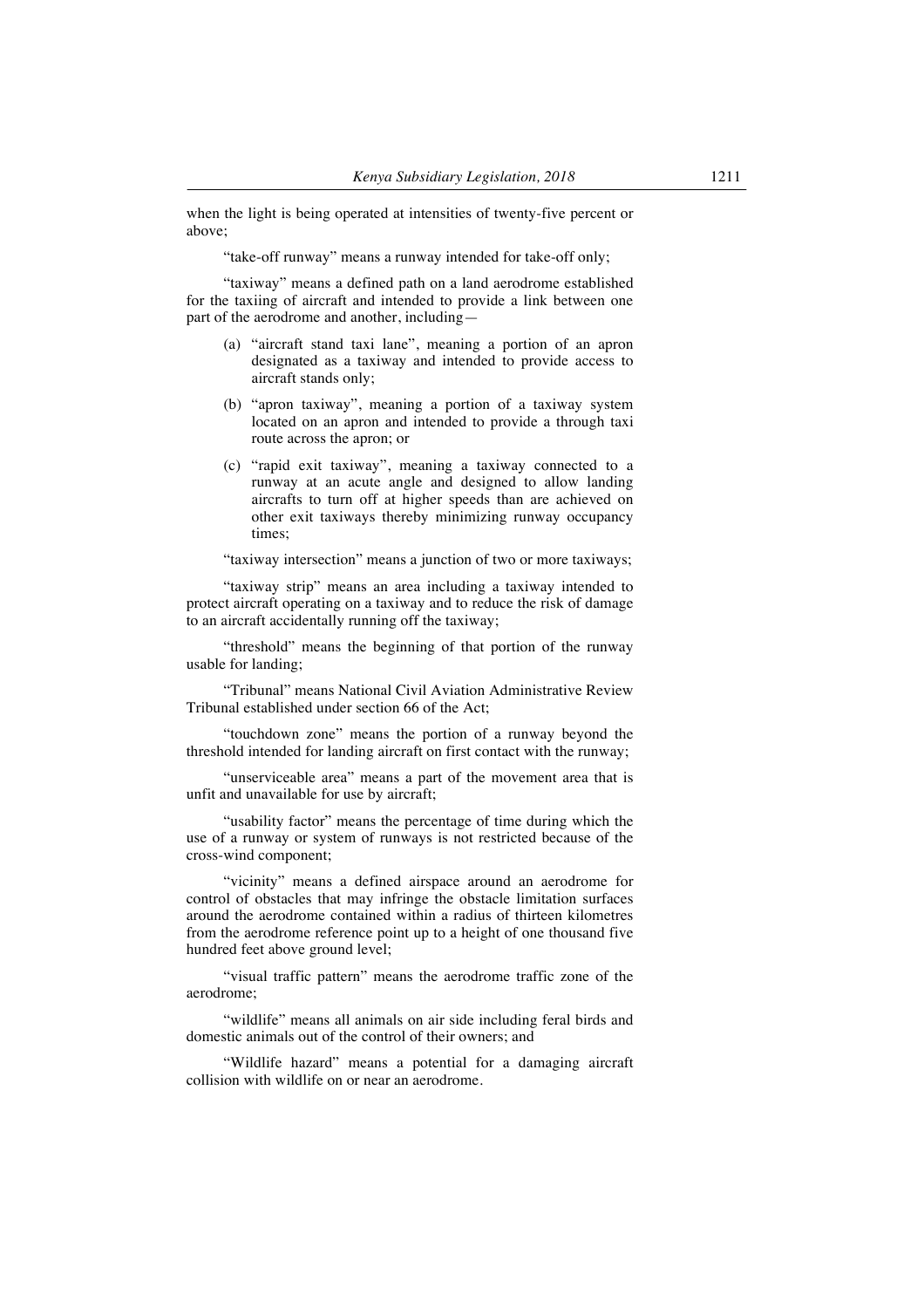3. These Regulations shall apply to all aerodromes in Kenya except where otherwise specified.

4. (1) The World Geodetic System 1984 (WGS-84) shall be used as the horizontal reference system to express aeronautical geographical coordinates for aerodromes.

(2) The Mean Sea Level datum shall be used as the vertical reference system (elevation) at aerodromes.

(3) Except where notified in the Aeronautical Information Publication or the Aeronautical Information Circular, the Gregorian calendar and Coordinated Universal Time shall be used as the temporal reference system.

(4) Unless otherwise prescribed by the Authority, the International System of Units developed and maintained by the General Conference of Weights and Measures (CGPM) shall be used as the standard system of units of measurement.

5. (1) A person shall not operate an aerodrome in Kenya unless the aerodrome is licensed, certified or registered in accordance with these Regulations.

(2) Without prejudice to subregulation (1), aerodromes shall be categorized as follows—

- (a) Category A comprising aerodromes available for use by both international and domestic air traffic;
- (b) Category B comprising aerodromes available for use only by domestic air traffic;
- (c) Category C comprising aerodromes available for use only by domestic air traffic of maximum certificated take-off mass not exceeding thirty thousand kilogrammes;
- (d) Category D comprising aerodromes available for use only by domestic helicopters operations; and
- (e) Category E comprising aerodromes available for use only by domestic air traffic of maximum certificated take-off mass not exceeding five thousand seven hundred kilogrammes or such aerodrome as may be determined by the Authority to be registered as a category E aerodrome using the methodology described of the Civil Aviation (Aerodrome Design and Operation) Regulations, 2018.

#### PART II—REQUIREMENTS FOR AERODROME CERTIFICATION

6. This Part applies to aerodromes in Category A.

Application of this<br>Part. Application for certificate.

7. (1) An application for an aerodrome certificate shall be submitted to the Authority in the prescribed format and shall be accompanied by—

- (a) two copies of the aerodrome manual, which shall include—
	- (i) an aerodrome operations manual;

Application.

Use of common reference systems.

Categories of aerodromes and requirements for operation of aerodromes.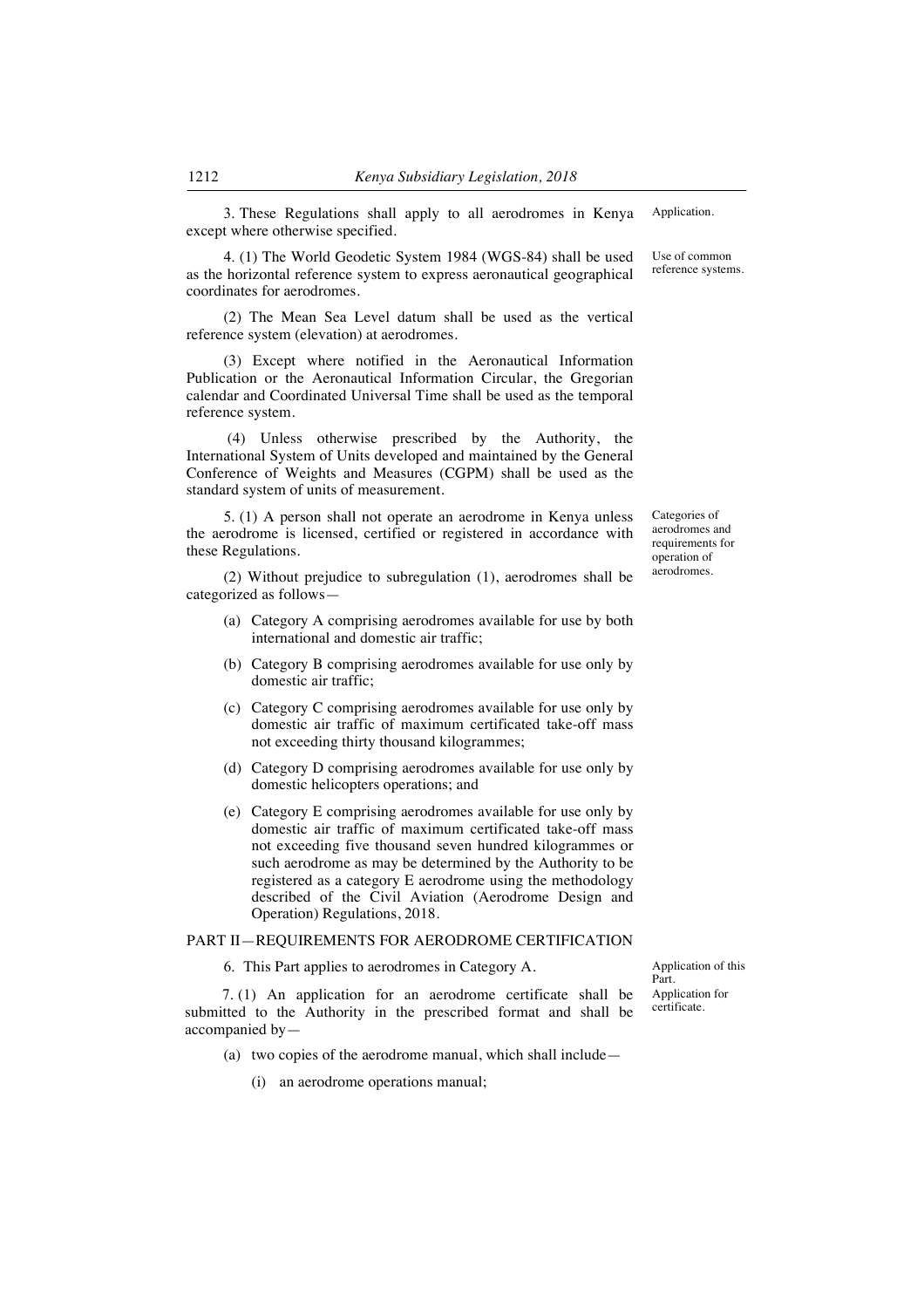- (ii) SMS Manual;
- (iii) bird and wildlife hazard management manual;
- (iv) aerodrome emergency plan;
- (b) a plan of the aerodrome;
- (c) an environmental impact assessment report for initial applicants or an environmental audit report;
- (d) approval from any relevant authority;
- (e) proof of financial capability;
- (f) particulars of any non-compliance or deviations from the appropriate aerodrome design, operations or equipment standards;
- (g) charges as prescribed by the Authority in the Aeronautical Information Publication or Aeronautical Information Circular; and
- (h) detailed biographical data of the key aerodrome management personnel.

*(*2) The details of the requirements in subregulation (1) are set out in Part A of the First Schedule and in the Second Schedule to these Regulations.

8. (1) A certificate may be issued subject to any conditions that may be imposed by the Authority.

(2) The Authority shall endorse on a certificate the conditions for use of an aerodrome and any other details as may be necessary.

9. (1) The breach of any condition subject to which a certificate has been issued including any approval, permission or exemption shall render the certificate invalid.

(2) The Authority shall impose operating restrictions or sanctions at a certified aerodrome in the event of non-conformance with the certification requirements or any unresolved safety concerns.

10. (1) A certificate shall specify—

- (a) the category of the aerodrome, aerodrome reference code and aerodrome category;
- (b) the restrictions, if any, relating to non-compliance with or deviations from the appropriate aerodrome design, operation or equipment standards;
- (c) the period of validity of the certificate.

(2) A certificate issued under these Regulations shall not be transferable.

(3) A holder of an aerodrome certificate which is suspended or cancelled shall within thirty days of the suspension or cancellation, surrender the certificate to the Authority.

Conditions for issuance of certificate.

Breach of conditions of certificate and non-conformance with the certification requirements.

Aerodrome certificate.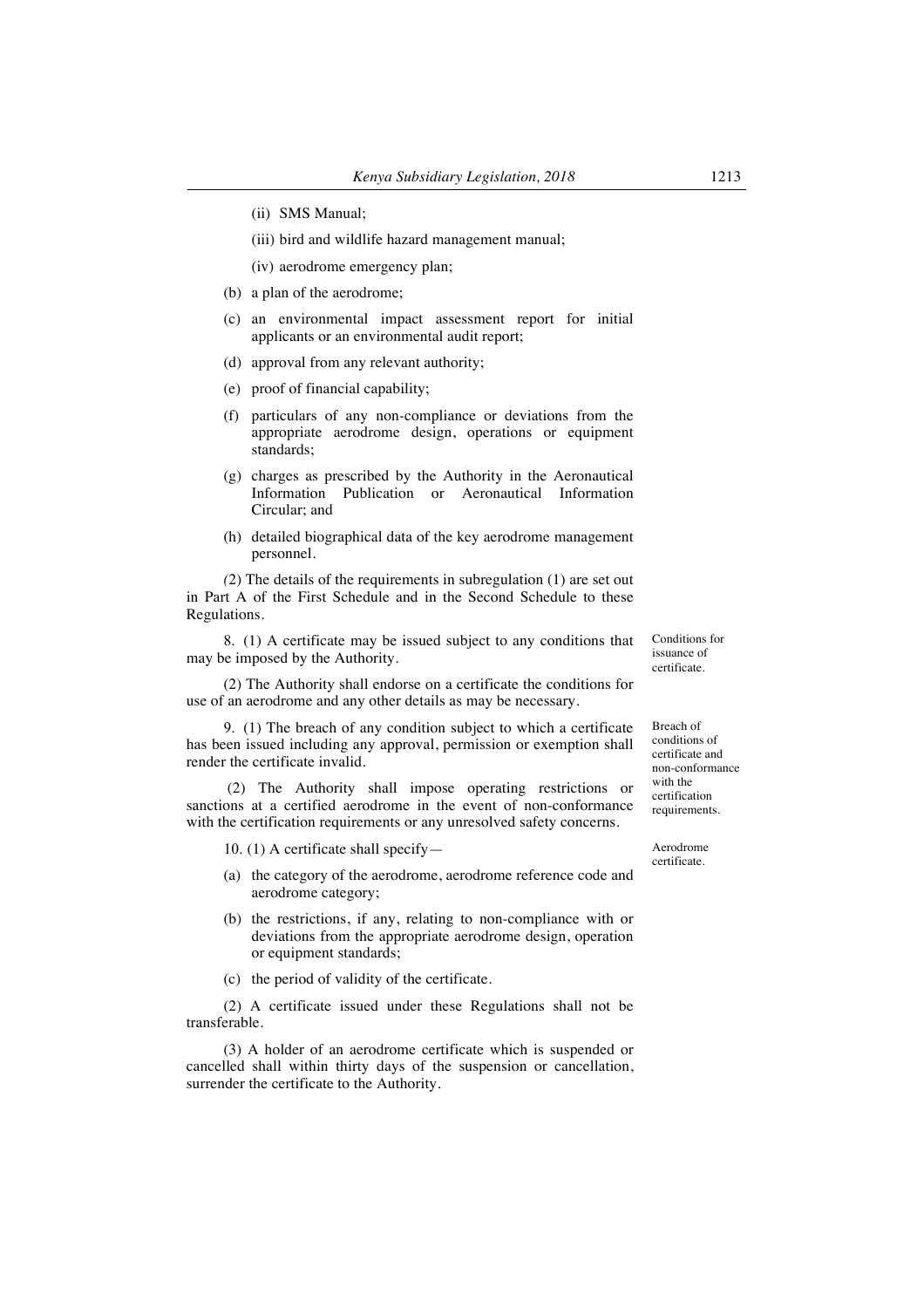11. A person shall not operate an aerodrome used for international operations unless that person holds a certificate issued by the Authority in accordance with this part.

12. (1) The Authority shall issue a certificate in the prescribed form and manner where the Authority is satisfied that—

- (a) the applicant and the personnel of the applicant are adequate in number and have the necessary competency and experience to operate and maintain an aerodrome;
- (b) the aerodrome manual prepared for the aerodrome and submitted with the application contains all the relevant information;
- (c) the aerodrome facilities, services and equipment are established in accordance with approved standards;
- (d) the aerodrome operating procedures make satisfactory provision for the safety of aircraft;
- (e) an approved safety management system is in place;
- (f) the applicant has an approved aviation security program in accordance with the applicable security Regulations.

(2) The issuance of a certificate shall be subject to compliance with these Regulations and standards prescribed by the Authority and any other condition as may be specified or notified by the Authority in accordance with safety audit and inspection.

(3) The Authority may refuse to grant a certificate to an applicant and where the Authority refuses, it shall notify the applicant in writing, of the reasons for the refusal, not later than fourteen days after making that decision.

(4) The Authority shall following the issuance of a certificate carry out surveillance and inspections to ensure continuing validity of the certificate and continuing capacity of the aerodrome operator to maintain safe and regular operation of the aerodrome and associated facilities and services.

(5) An aerodrome certificate issued under these Regulations is not transferable.

13. A certificate shall be valid for a period of two years or for such less duration as may be prescribed.

Validity of certificate.

14. (1) An application for the renewal of a certificate shall be made to the Authority in the prescribed form and shall be accompanied  $by-$ Renewal of certificate.

- (a) the aerodrome manual if significant changes have been made following the initial certification;
- (b) particulars of deviations, if any, from the appropriate design, operation or equipment standards; and
- (c) the appropriate charges as prescribed by the Authority in the Aeronautical Information Circular.

Certification of aerodromes used for international operations. Issuance of certificate.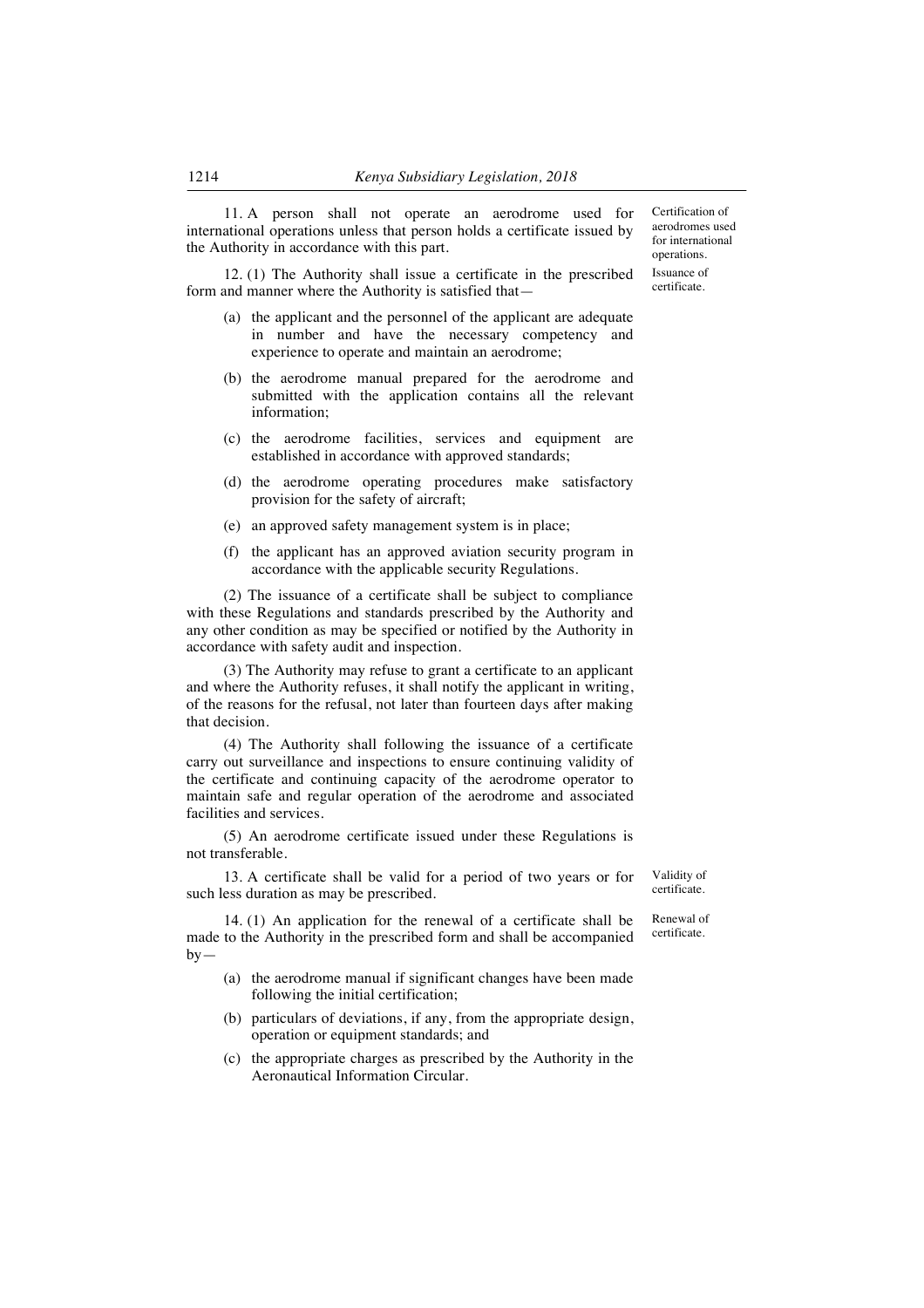(2) An application for renewal shall be submitted ninety days before the expiry of the certificate.

(3) The renewal of a certificate shall be subject to compliance with these Regulations, standards prescribed by the Authority and any other conditions as may be specified or notified by the Authority as determined by safety inspections and audit procedures by the Authority, before the renewal of the certificate.

15. (1) An application for amendment of a certificate shall be submitted in the form prescribed by the Authority.

(2) The Authority may request that the application be accompanied by any or all of the following—

- (a) two copies of the aerodrome manual;
- (b) a site plan for the aerodrome;
- (c) an environmental impact assessment report;
- (d) approval from any relevant authority;
- (e) proof of financial capability;
- (f) particulars of any non-compliance or deviations from the appropriate aerodrome design, operation or equipment standards; and
- (g) charges as prescribed in the Aeronautical Information Publication or Aeronautical Information Circular by the Authority.

(3) The Authority may, provided the requirements of this regulation are met, where necessary, amend an aerodrome certificate—

- (a) for a change in the use or operation of the aerodrome;
- (b) for a change in the boundaries of the aerodrome;
- (c) if the holder of the aerodrome certificate requests an amendment; or
- (d) if the Authority deems it necessary.
- 16. (1) The Authority may suspend a certificate where—
- (a) following a safety inspection or audit, it is evident that the holder of the certificate has not complied with the requirements prescribed in these Regulations and failed to remedy the non-compliance within a period of thirty days after the inspection;
- (b) the holder of the certificate prevents the Authority from carrying out a safety inspection or audit in accordance with these Regulations;
- (c) the holder of the certificate is under receivership, liquidation or bankruptcy proceedings; or
- (d) it is deemed necessary in the interest of aviation safety.

Suspension and cancellation of certificate.

Amendment of certificate.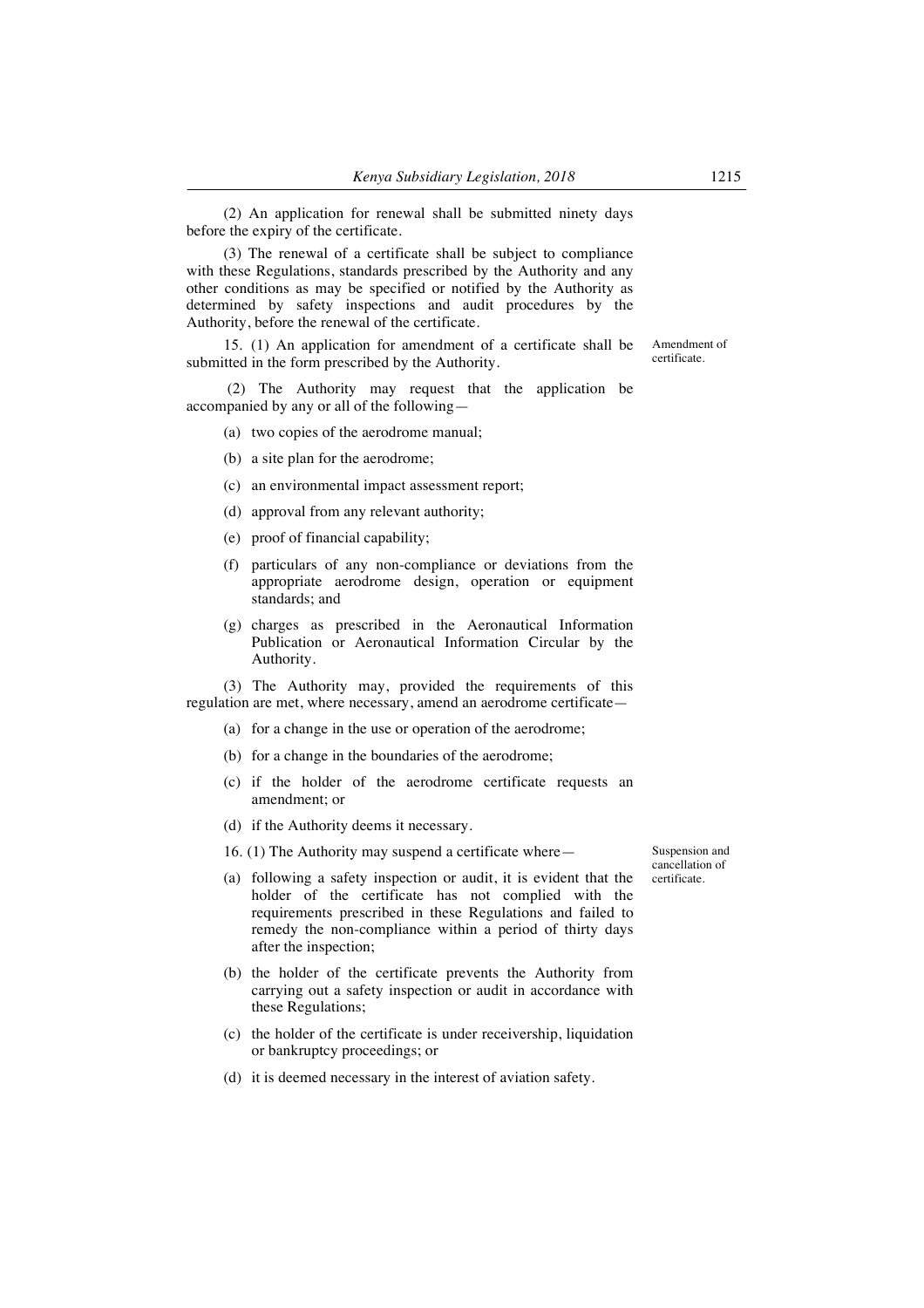(2) The Authority may, on giving reasons to the holder of a certificate, suspend the certificate for a period not exceeding sixty days.

(3) A holder of a certificate who is notified of a suspension in subregulation (2) may submit a response in writing within a period not exceeding fourteen days.

(4) Notwithstanding subregulation (3), the Authority may suspend any or all of the operations at an aerodrome pending receipt of a response from the holder.

(5) A holder of a certificate who is aggrieved by the suspension of a certificate may appeal against the suspension to the Tribunal within thirty days of the suspension.

(6) Where an appeal is made under subregulation (5), the holder of a certificate shall state in writing the reasons why in his or her opinion the suspension should be varied or set aside.

(7) The Tribunal may vary or set aside the suspension made under subregulation (2) on the basis of the reasons given in the appeal under subregulation (5).

(8) Where a holder of a certificate does not appeal against the suspension in accordance with subregulation (5), the Authority may cancel the certificate, on giving reasons to the holder of a certificate.

17. (1) Subject to subregulation (2), a holder of a certificate may surrender the certificate to the Authority at any time.

(2) A holder of a certificate who wishes to surrender the certificate shall give the Authority not less than ninety days' notice in writing.

(3) The Authority shall cancel the certificate upon the expiry of the period of notice in subregulation (2).

(4) Where, after the expiry of the period in subregulation (2), an aerodrome is abandoned or is not maintained in accordance with the conditions of the certificate, the holder of the certificate shall remove, obliterate or modify markings in the aerodrome as may be prescribed.

18. (1) A holder of a certificate shall prescribe charges for the use of the aerodrome or of any facilities provided at the aerodrome for the safety, security, efficiency or regularity of air navigation.

(2) Where required by the Authority, a holder of a certificate shall, furnish particulars of the charges levied for the use of an aerodrome or the performance of services at the aerodrome.

(3) Notwithstanding subregulation (1), the Authority may where necessary, prescribe the maximum charges which may be levied for the use of an aerodrome or the performance of services at the aerodrome, for a specified period.

(4) A holder of a certificate of the aerodrome for which the Authority prescribes charges under subregulation (3) shall not cause or permit any charges to be made in contravention of that subregulation.

Charges at certificated aerodromes.

Surrender of certificate.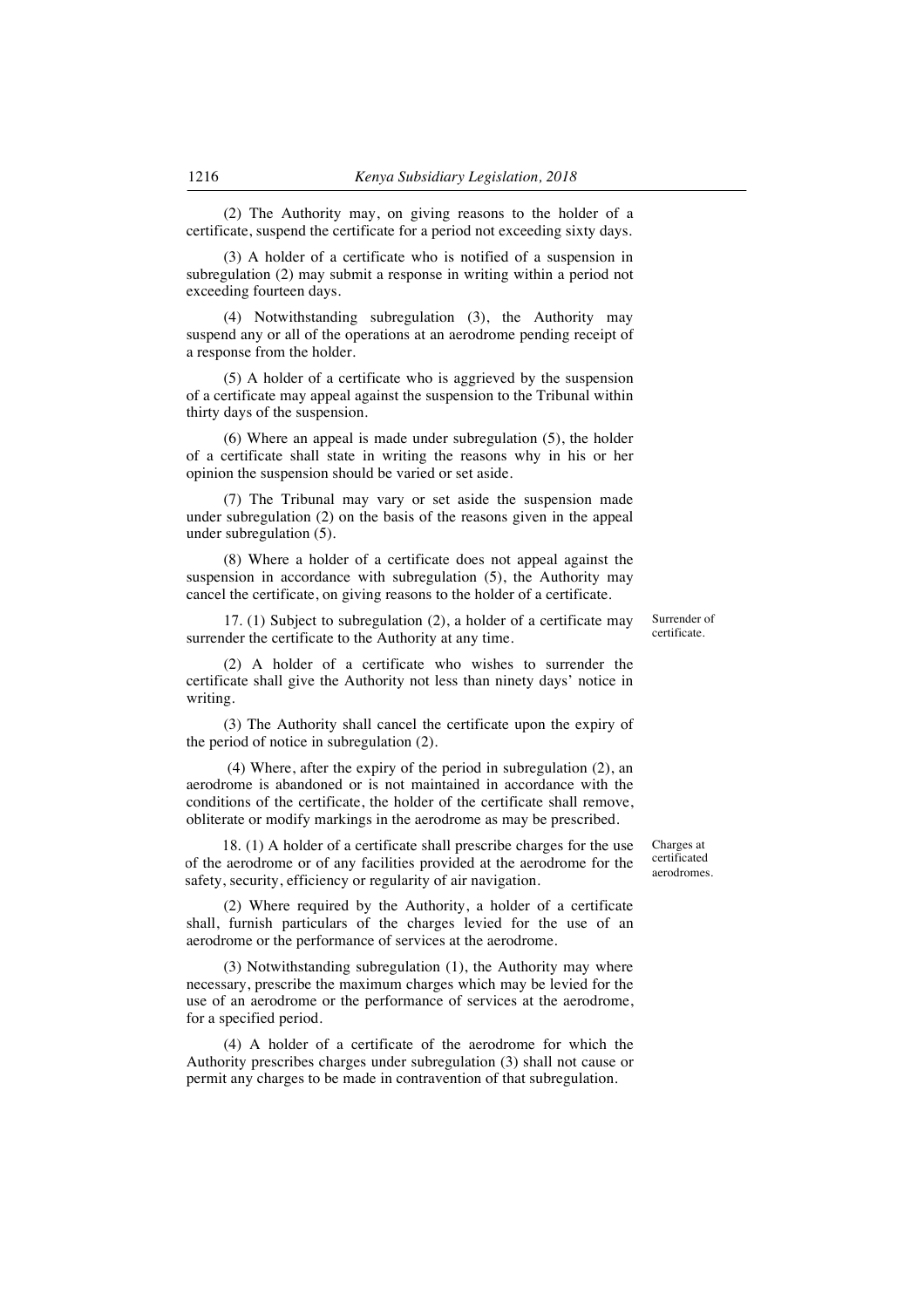(5) A holder of a certificate of an aerodrome for which the Authority prescribes charges shall cause the prescribed charges to be posted in a conspicuous place at the aerodrome.

19. (1) The Authority shall maintain a register of all certificates issued in accordance with these Regulations. **Certificates** register.

(2) The register shall contain—

- (a) the full name of the holder of an aerodrome certificates;
- (b) the nationality of the holder of a certificate;
- (c) the postal, telephone, facsimile and e-mail addresses of a holder of a certificate;
- (d) the name and location of the aerodrome for which a certificate is issued;
- (e) the number of the certificate;
- (f) the date on which the certificate was issued; and
- (g) any other relevant information.
- 20. An aerodrome operator shall—
- (a) in the case of a certificate to operate an aerodrome for public use, cause to be notified, the times during which the aerodrome is to be available for take-off and landing of aircraft for public transport or instruction in flying;
- (b) upon request, furnish to an authorized person, information concerning the terms of the certificate; and
- (c) the certification status of the aerodrome shall be promulgated in the Aeronautical Information Publication (AIP).

# PART III—LICENSING OF AERODROMES

21. This Part applies to aerodromes in Categories B and C except where otherwise specified.

Notification of information and promulgation of certification status.

Application of this Part.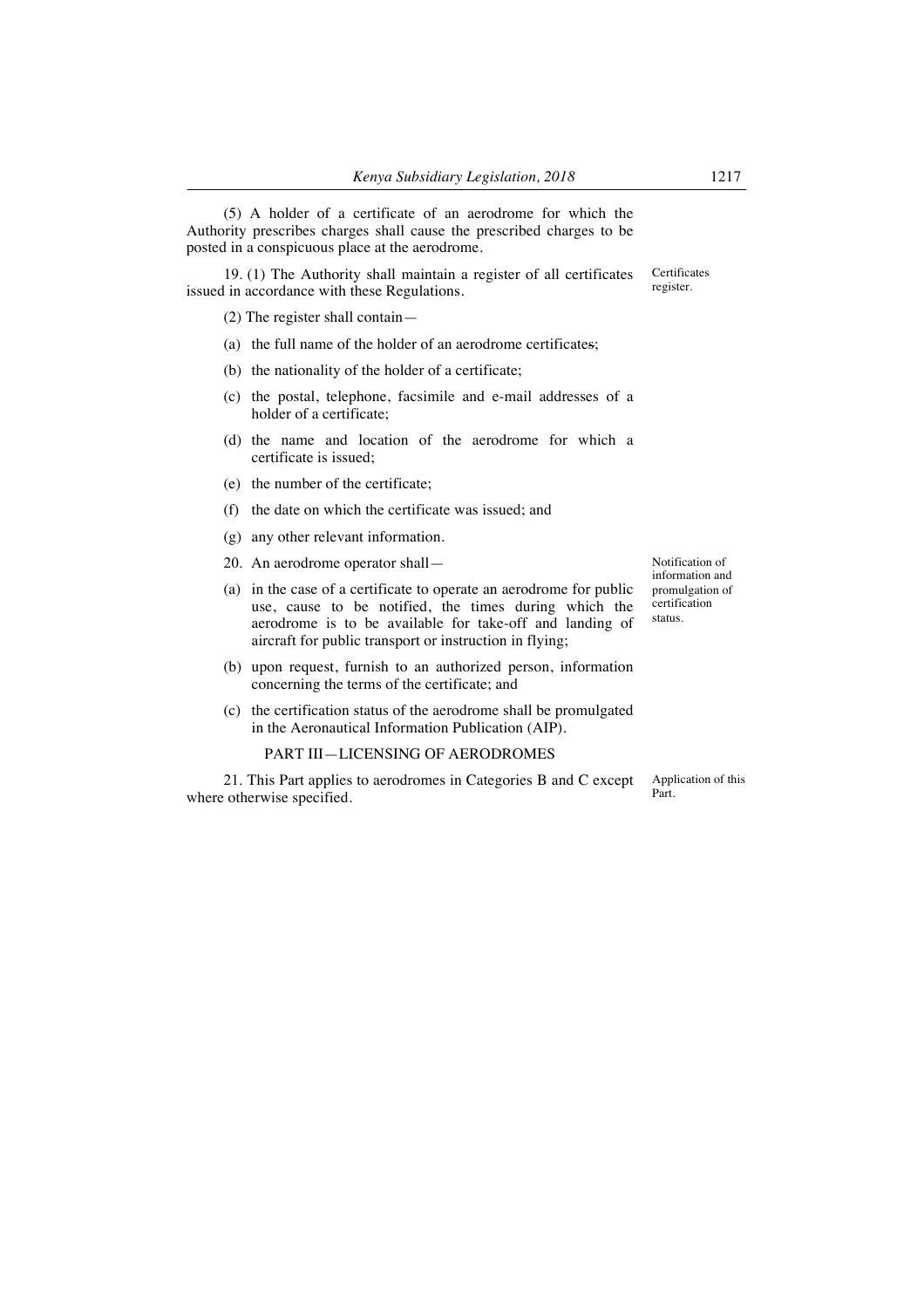22. (1) An application for a license shall be made in the prescribed license form accompanied by—

- (a) an aerodrome manual;
- (b) a site plan for the aerodrome;
- (c) an environmental impact assessment report;
- (d) approval from any relevant authority;
- (e) proof of financial capability in the case of aerodromes in Category B;
- (f) particulars of any non-compliance or deviations from the appropriate aerodrome design, operation or equipment standards; and
- (g) charges as prescribed by the Authority in the Aeronautical Information Publication or Aeronautical Information Circular.

(2) The details of the requirements in subregulation (1) are set out in the Third Schedule to these Regulations.

23. (1) A license may be issued subject to any conditions that may be prescribed by the Authority.

(2) The Authority shall endorse on a license the conditions for use of an aerodrome and any other details as may be deemed necessary by the Authority.

(3) Subject to subregulation (4), where an applicant requests or the Authority considers that an aerodrome shall be available for public use, a license may be granted subject to a condition that the aerodrome shall at all times be available to all persons on equal terms and conditions.

(4) An aerodrome operator may refuse an aircraft from using the aerodrome except in an emergency situation.

24. (1) The Authority shall issue a license in the prescribed form and manner where—

- (a) an applicant is found to be competent to operate an aerodrome on consideration of the previous conduct and experience of the applicant, the equipment, organization, staffing, maintenance and other arrangements of the applicant;
- (b) the physical characteristics of the aerodrome and its surroundings are safe for use by aircraft; and
- (c) an applicant for a license complies with the applicable security regulations prescribed by the Authority.

(2) The issuance of a license shall be subject to compliance with these Regulations and standards prescribed by the Authority and any other condition as may be specified or notified by the Authority in accordance with safety audit and inspection.

Conditions for issuance of license.

Issuance of license.

Application for a license.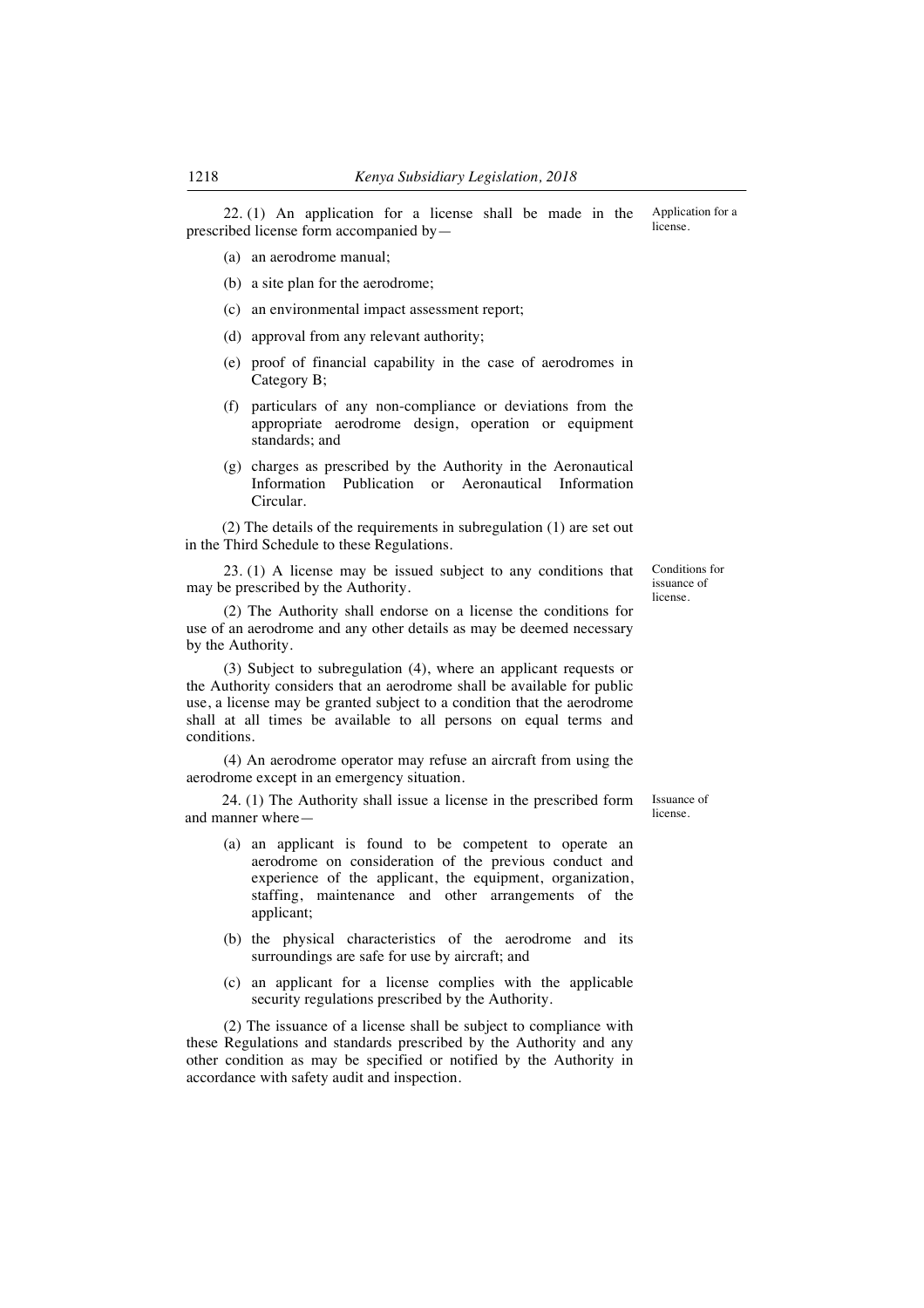(3) The Authority may refuse to grant a license to an applicant, and where the Authority so refuses, it shall notify the applicant in writing, of the reasons for the refusal, not later than fourteen days after making that decision.

(4) A person shall not operate an aerodrome without a license issued by the Authority.

(5) The Authority shall, following the issuance of a license, carry out surveillance inspections to ensure continuing validity of the license and capacity of the aerodrome operator to maintain safe and regular operation of the aerodrome and its associated facilities and services.

25. (1) The breach of any condition subject to which a license is issued shall render the license invalid.

(2) The Authority shall impose operating restrictions or sanctions at a licensed aerodrome in the event of non-conformance with the licensing requirements or any unresolved safety concerns.

- 26. (1) A license shall specify—
- (a) the category of the aerodrome and the aerodrome reference code;
- (b) the restrictions, if any, relating to non-compliance with or deviations from the appropriate aerodrome design, operation or equipment standards;
- (c) the period of validity of the license.

(2) A license issued under these Regulations shall not be transferable.

(3) A holder of an aerodrome license which is suspended or cancelled shall within thirty days of the suspension or cancellation, surrender the license to the Authority.

(4) Notwithstanding subregulation (2), where an aerodrome license issues pended for a period of less than thirty days, a holder of the license shall immediately surrender the license.

27. (1) A license issued under these Regulations shall be valid for a period of two years unless the license is suspended, cancelled or revoked in accordance with these Regulations.

(2) A holder of an aerodrome license which is suspended or cancelled shall within thirty days of the suspension or cancellation, surrender the license to the Authority.

(3) Notwithstanding subregulation (2), where an aerodrome license is suspended for a period of less than thirty days, a holder of the license shall surrender the license immediately.

28. (1) An application for the renewal of a license shall be made to the Authority in the prescribed form and shall be accompanied by—

- (a) the aerodrome manual if significant changes have been made following the initial licensing;
- (b) particulars of deviations, if any, from the appropriate design, operation or equipment standards; and

Breach of conformance with the licensing requirements.

Specifications of an aerodrome license.

Validity of license.

Renewal of license.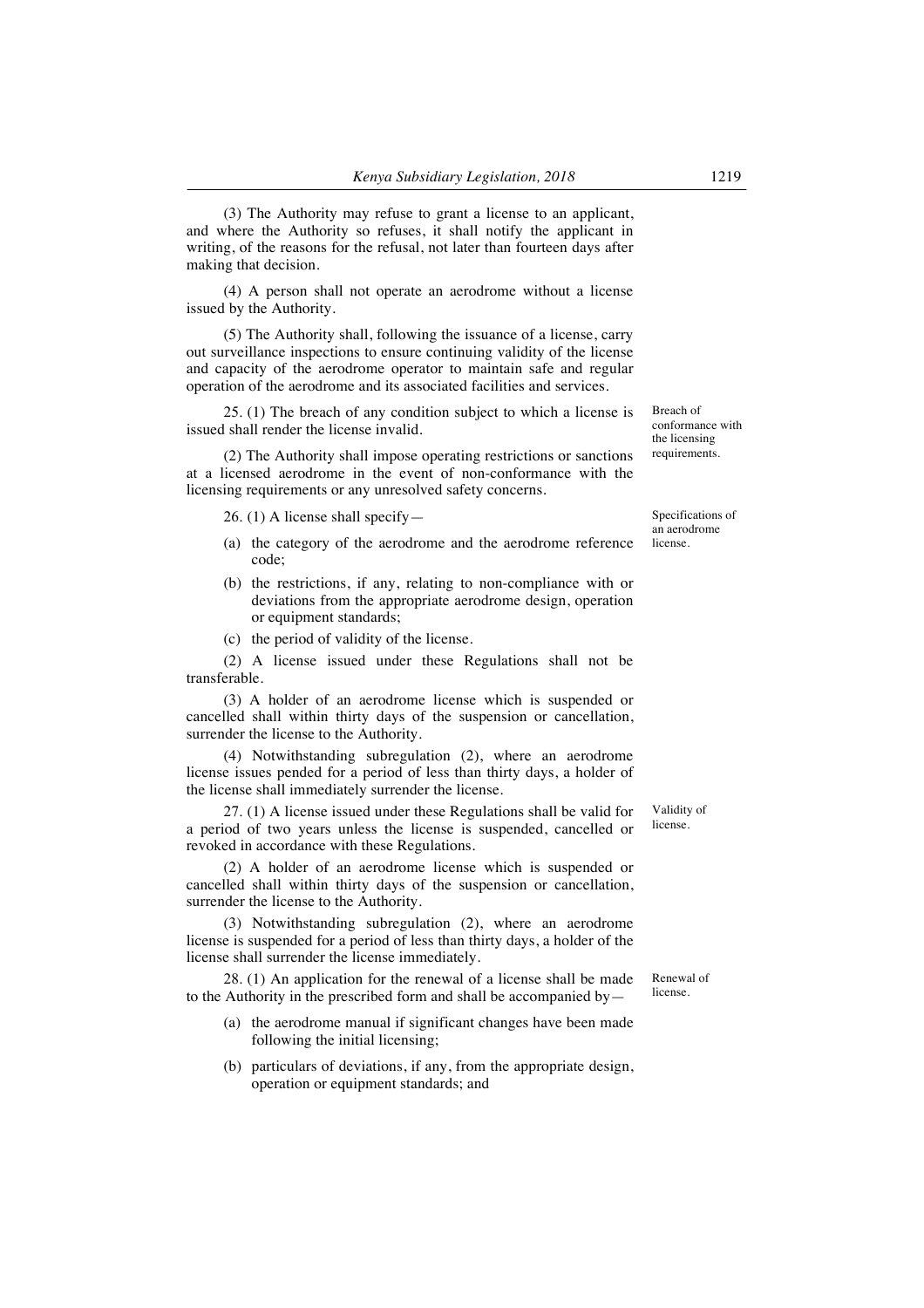(c) the appropriate charges as prescribed by the Authority in the Aeronautical Information Publication or Aeronautical Information Circular.

(2) An application for renewal shall be submitted sixty days before the expiry of the license.

(3) The renewal of a license shall be subject to compliance with these Regulations, standards prescribed by the Authority and any other conditions as may be specified or notified by the Authority as determined by safety inspections and audit procedures by the Authority before the renewal of the license.

29. (1) An application for amendment of a license shall be submitted in a form prescribed by the Authority.

Amendment of license.

(2) The Authority may request that the application be accompanied by any or all of the following —

- (a) an aerodrome manual;
- (b) a site plan for the aerodrome;
- (c) an environmental impact assessment report;
- (d) approval from any relevant authority;
- (e) proof of financial capability in the case of aerodromes in Category B;
- (f) particulars of any non-compliance or deviations from the appropriate aerodrome design, operation or equipment standards; and
- (g) charges as prescribed in the Aeronautical Information Publication or Aeronautical Information Circular by the Authority.

(3) The Authority may, provided the requirements of this regulation are met, where necessary, amend a licence—

- (a) for a change in the use or operation of the aerodrome;
- (b) for a change in the boundaries of the aerodrome;
- (c) if the holder of the license requests an amendment; or
- (d) if the Authority deems it necessary.

30. (1) The Authority may suspend an aerodrome license where—

Suspension and cancellation of license.

- (a) following a safety inspection or audit, it is evident that the holder of the license has not complied with the requirements prescribed in these Regulations and failed to remedy the noncompliance within a period of thirty days after the inspection;
- (b) the holder of the license prevents the Authority from carrying out a safety inspection or audit in accordance with these Regulations;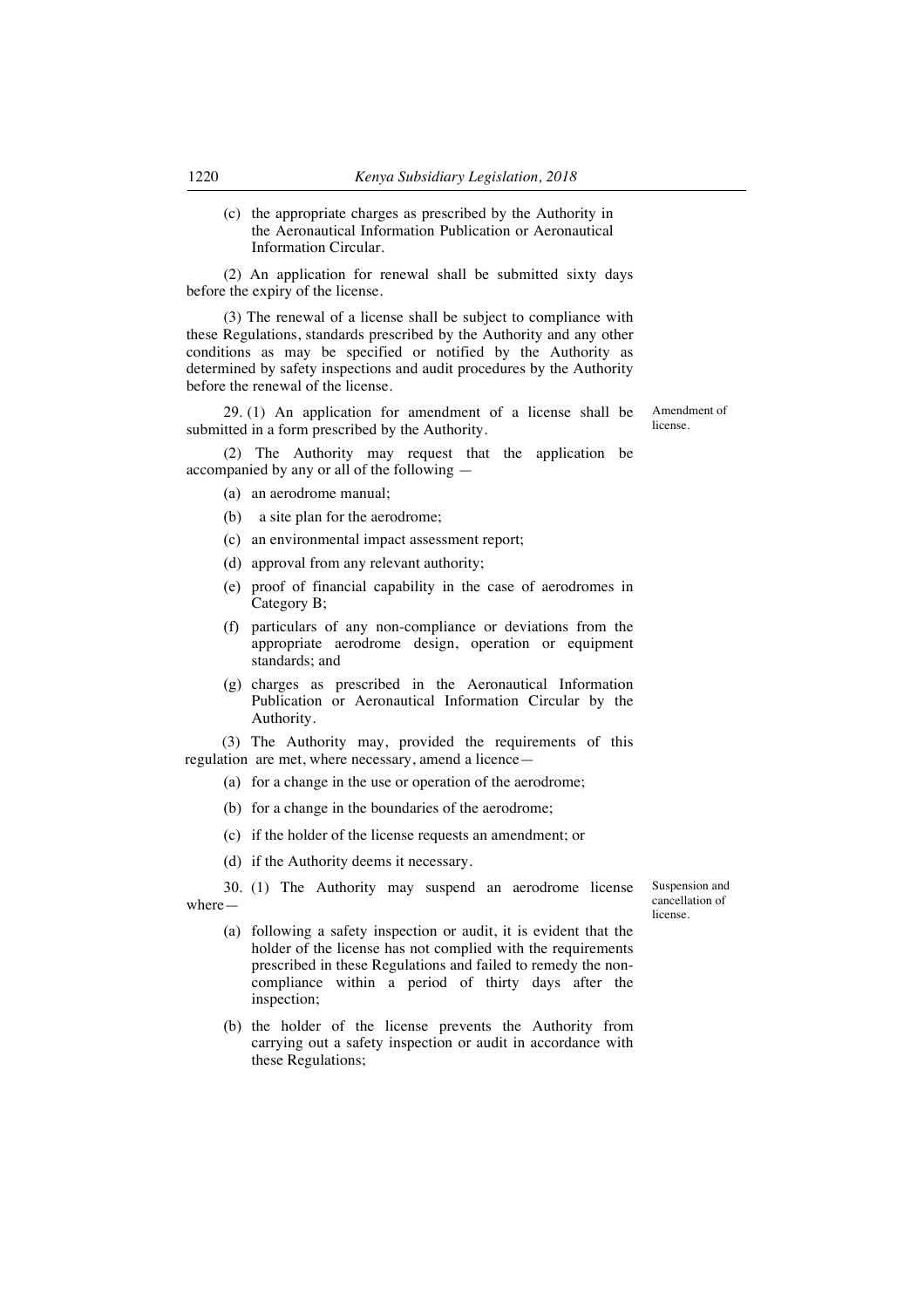(c) the holder of the license is under receivership;

(d) liquidation or bankruptcy proceedings.

(2) The Authority may, on giving reasons to the holder of a licence, suspend the licence for a period not exceeding sixty days.

(3) A holder of a licence who is notified of a suspension in sub regulation (2) may submit a response in writing within a period not exceeding fourteen days.

(4) Notwithstanding sub regulation (3), the Authority may suspend any or all of the operations at an aerodrome pending receipt of a response from the holder.

(5) A holder of a license who is aggrieved by the suspension of a license may appeal against the suspension to the Tribunal within thirty days of the suspension.

(6) Where an appeal is made under subregulation (5), the holder of a license shall state in writing the reasons why in his or her opinion, the suspension shall be varied or set aside.

(7) The Tribunal may vary or set aside the suspension made under subregulation (2) on the basis of the reasons given in the appeal under subregulation (5).

(8) Where a holder of a license does not appeal against the suspension in accordance with subregulation (5), the Authority may cancel the license, on giving reasons to the holder of a license.

31. (1) Subject to subregulation (2), a holder of a license may surrender the license to the Authority at any time.

(2) A holder of a license who wishes to surrender the license shall give the Authority not less than thirty days' notice in writing, before the date on which the license is to be surrendered.

(3) The Authority shall cancel the license upon the expiry of the period of notice in subregulation (2).

(4) Where, after the expiry of the period in subregulation (2), an aerodrome is abandoned or is not maintained in accordance with the conditions of the license, the holder of the license shall remove, obliterate or modify the prescribed markings.

32. (1) A holder of a license shall prescribe charges for the use of the aerodrome or of any facilities provided at the aerodrome for the safety, security, efficiency or regularity of air navigation.

(2) Where required by the Authority, a holder of a license shall furnish particulars of the charges levied for the use of an aerodrome or the performance of services at the aerodrome.

(3) Notwithstanding subregulation (1), the Authority may where necessary, prescribe the maximum charges which may be levied for the use of an aerodrome or the performance of services at the aerodrome for a specified period.

Charges at licensed aerodromes.

Surrender of license.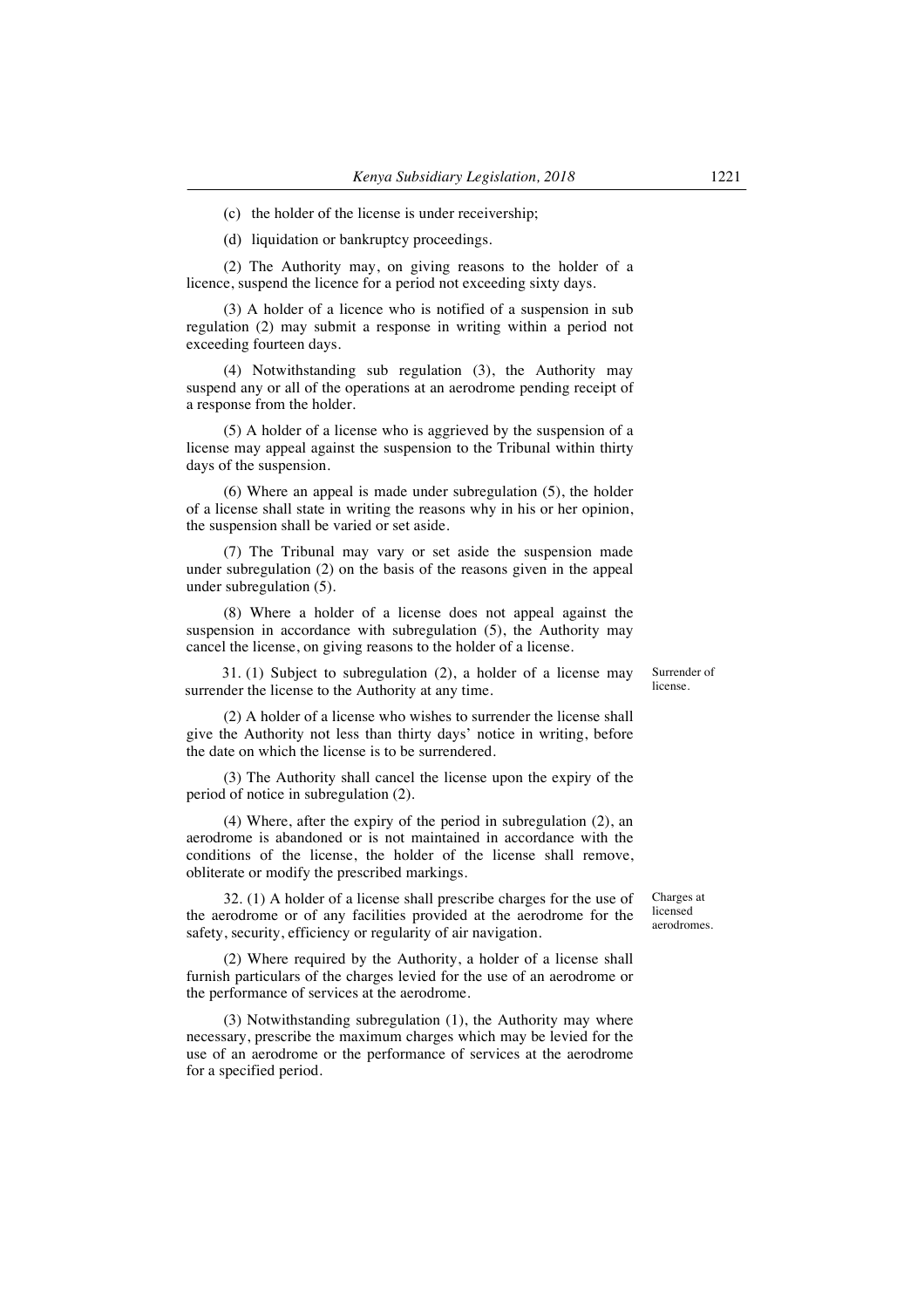(4) A holder of a license of the aerodrome for which the Authority prescribes charges under subregulation (3) shall not cause or permit any charges to be made in contravention of subregulation (3).

(5) A holder of a license of an aerodrome for which the Authority prescribes charges shall cause the prescribed charges to be posted in a conspicuous place at the aerodrome

33. (1) The Authority shall maintain a register of all licenses issued in accordance with these Regulations.

(2) The register shall contain—

- (a) the full name of the holder of an aerodrome license;
- (b) the nationality of the holder of a license;
- (c) the postal, telephone, facsimile and e-mail addresses of a holder of a license;
- (d) the name and location of the aerodrome for which a license is issued;
- (e) the number of the license;
- (f) the date on which the license was issued; and
- (g) any other relevant information.
- 34. An aerodrome operator shall —
- (a) in the case of a licence to operate an aerodrome for public use, cause to be notified the times during which the aerodrome is to be available for takeoff and landing of aircraft for public transport or instruction in flying; and
- (b) upon request, furnish to an authorised person information concerning the terms of the licence.

## PART IV— REGISTRATION AND OPERATION OF CATEGORY E AERODROMES

35. This Part applies to aerodromes in Category E. Application of this

36. The Authority shall issue an approval in writing to construct a Category E aerodrome where the application meets the requirements specified in these Regulations and any other requirements as may be specified by any other relevant authority.

37. An application for registration of a Category E aerodrome shall be submitted in writing and accompanied by—

- (a) the self-reporting form set out in the Civil Aviation (Aerodrome Design and Operations) Regulations, 2018;
- (b) the fees or charges as may be prescribed by the Authority; and
- (c) in the case of existing aerodromes, the written permission from the owner of the land or evidence of ownership of the

Part. Issuance of an approval to construct category E aerodrome.

Application for registration of a category E aerodrome.

Notification and furnishing of information.

Licenses register.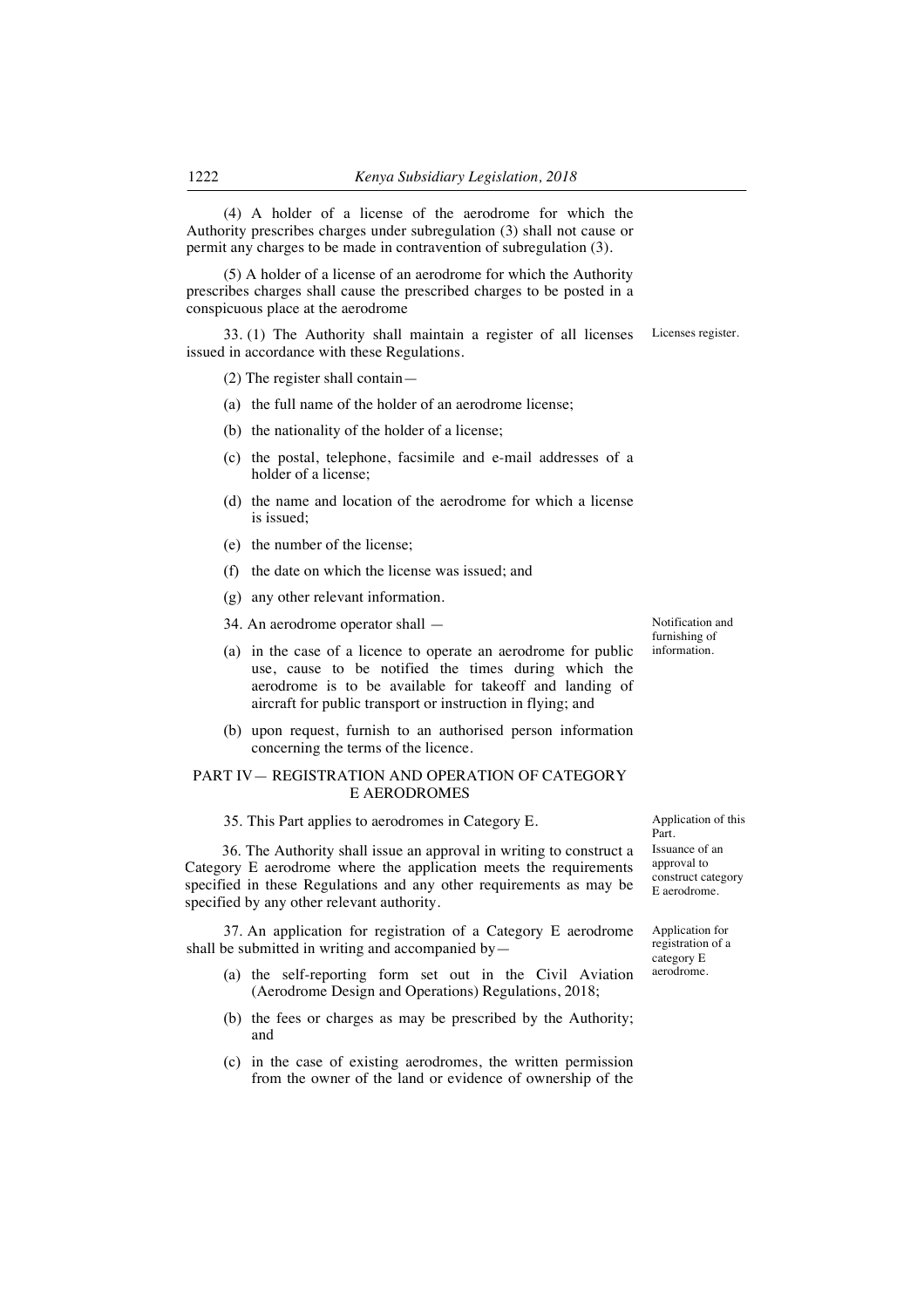proprietary interest in the land on which the aerodrome is located.

38. The Authority shall, prior to registration of a Category E aerodrome, assess the facilities of the aerodrome to verify the information provided in the self-reporting form set out in the Civil Aviation (Aerodrome Design and Operation) Regulations, 2018 and compliance with applicable aerodrome standards.

39. (1) The Authority shall issue a registration approval in the form prescribed by the Authority where the applicant has—

- (a) satisfied the requirements of these Regulations, and the selfreporting form set out in the Civil Aviation (Aerodrome Design and Operation) Regulations, 2018;
- (b) complied with any applicable security Regulations; and
- (c) complied with any other requirements specified by the Authority.

(2) The issuance of a registration approval may be subject to any other condition as may be specified or notified by the Authority based on the results of the pre-registration safety audit or inspection.

(3) The Authority may decline to grant a registration approval to an applicant and where the Authority declines, it shall notify the applicant in writing giving the reasons not later than fourteen days after making that decision.

(4) The Authority shall, following the issuance of a registration approval, carry out surveillance inspections to ensure continuing validity of the registration and continuing capacity of the aerodrome operator to maintain safe and regular operation of the aerodrome and associated facilities and services.

(5) Notwithstanding the requirements of subregulation (4), the Authority may use aerodrome condition reports from pilots operating in Category E aerodromes for surveillances purposes.

(6) An aerodrome registration approval issued under these Regulations is not transferable.

40. A registration approval shall be valid for a period of three years unless otherwise suspended or revoked by the Authority.

41. An application for renewal of an aerodrome registration approval shall be made to the Authority in the prescribed form and shall be accompanied by—

- (a) the self-reporting form set out in the Civil Aviation (Aerodrome Design and Operation) Regulations, 2018 if significant changes have been made following the initial registration;
- (b) particulars of deviations, if any, from the appropriate design, operation or equipment standards; and

Validity of a registration approval. Renewal of a registration approval.

Registration of a category E aerodrome.

Issuance of a registration approval.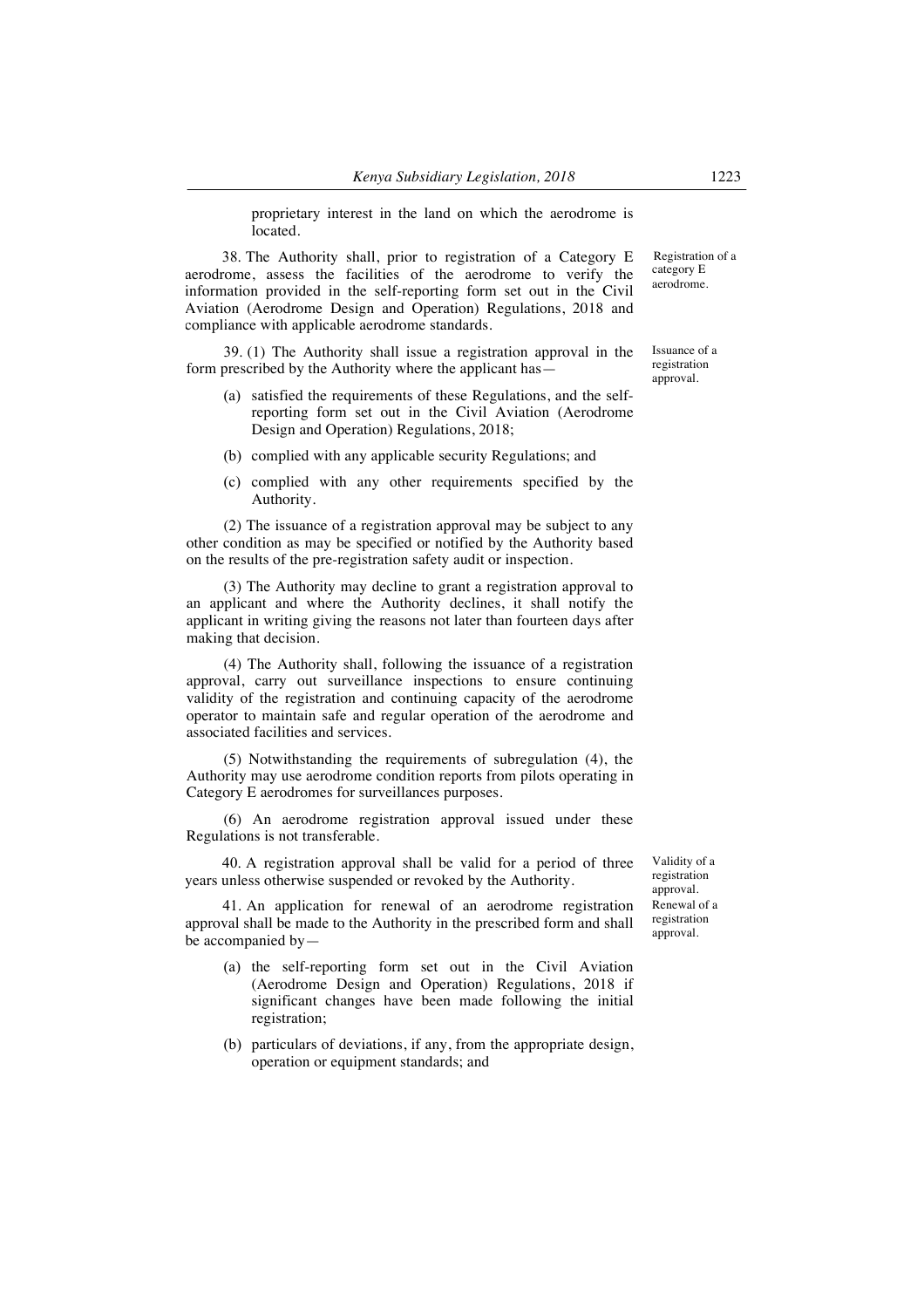(c) the appropriate charges as prescribed by the Authority.

42. (1) An application for the amendment of an aerodrome registration approval shall be submitted to the Authority in writing.

(2) The Authority may request the applicant to submit—

- (a) the self-reporting form set out in the Civil Aviation (Aerodrome Design and Operation) Regulations, 2018;
- (b) the particulars of any non-compliances and deviations from standards if applicable; and
- (c) the fees or charges prescribed by the Authority.

(3) The Authority may, provided the requirements of this regulation are met, amend an aerodrome registration approval if—

- (a) there is a change in the use or operation of the aerodrome;
- (b) the aerodrome operator requests an amendment; or
- (c) it is deemed necessary based on the results of an inspection.

43. (1) The Authority may cancel an aerodrome registration approval where—

- (a) following a surveillance inspection, it is determined that the aerodrome is unsafe for the operation of aircraft and the operator has failed to remedy the situation within a period of sixty days after the inspection;
- (b) the holder of the registration requests the Authority to cancel the registration; or
- (c) it is deemed necessary in the interest of aviation safety.

(2) Subject to paragraphs (1) (a) and (1) (c), the Authority shall give reasons in writing for the cancellation to the registered aerodrome operator.

(3) A holder of a registration approval who is aggrieved by the cancellation under subregulation (2) may appeal to the Tribunal within thirty days of the cancellation.

44. The Authority shall publish in the Aeronautical Registered Information Publication the list of all aerodromes registered by the Authority including the name, postal address, telephone and facsimile numbers, and e-mail address of the registration holder and any other relevant information.

Cancellation of a registration approval.

Amendment of registration approval.

Notification of registered aerodromes.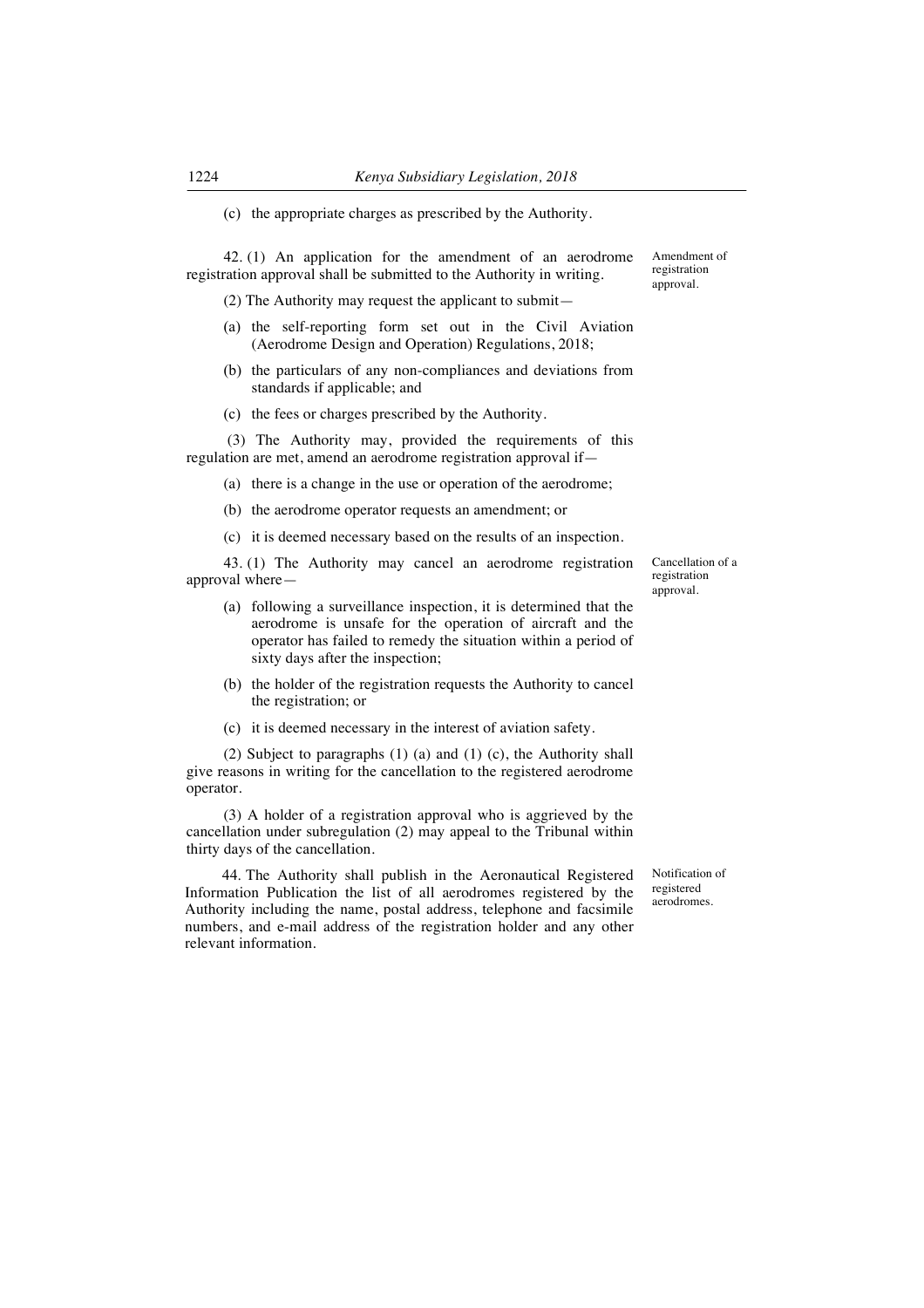45. (1) The Aerodrome Certification status shall be maintained through aerodrome certification, safety assessments and aerodrome compatibility studies.

(2) The Aerodrome operational management requirements shall be established in accordance with those prescribed by the Authority.

46. *(*1) The Authority shall take enforcement action on any regulated entity that fails to comply with the provisions of these Regulations.

(2) The inspectors of the Authority holding valid delegations shall take necessary action to preserve safety where an undesirable condition has been detected.

(3) The actions referred to in subregulation (2) may include—

- (a) in the case of a regulated entity, the imposition of operating restrictions until such a time that the existing undesirable condition has been resolved; and
- (b) in the case of a licensed personnel, requiring that the individual does not exercise the privileges of the license until such a time that the undesirable condition has been resolved.

(4) In carrying out the enforcement actions under subregulation (2), the inspectors of the Authority shall exercise the powers of the Authority with due care and act in good faith in the interest of preserving safety.

#### PART V—AERODROME MANUAL

47. This Part applies to all aerodromes in Kenya. Application of this

48. (1) Upon making an application for a certificate or licence the applicant shall submit to the Authority an aerodrome manual for approval.

(2) An aerodrome manual shall—

- (a) be typewritten or printed;
- (b) be signed by the operator;
- (c) be in a format that is easy to revise;
- (d) have a system for recording the current pages and any amendments, including a page for logging revisions; and
- (e) be organized in a manner that facilitates the preparation, review and approval processes.

(3) An operator shall keep at least one approved copy of the aerodrome manual at the aerodrome and one copy at the principal place of business of the operator, where it is different from the aerodrome.

49. *(*1) An aerodrome manual shall contain all information and instructions necessary to enable the personnel of an aerodrome to perform their duties.

(2) Notwithstanding the provisions of subregulation (1), and to the extent that the particulars are applicable, a manual for an aerodrome

Information to be included in an aerodrome manual.

Part. Requirements for aerodrome manual.

Aerodrome Certification continued Oversight.

Enforcement.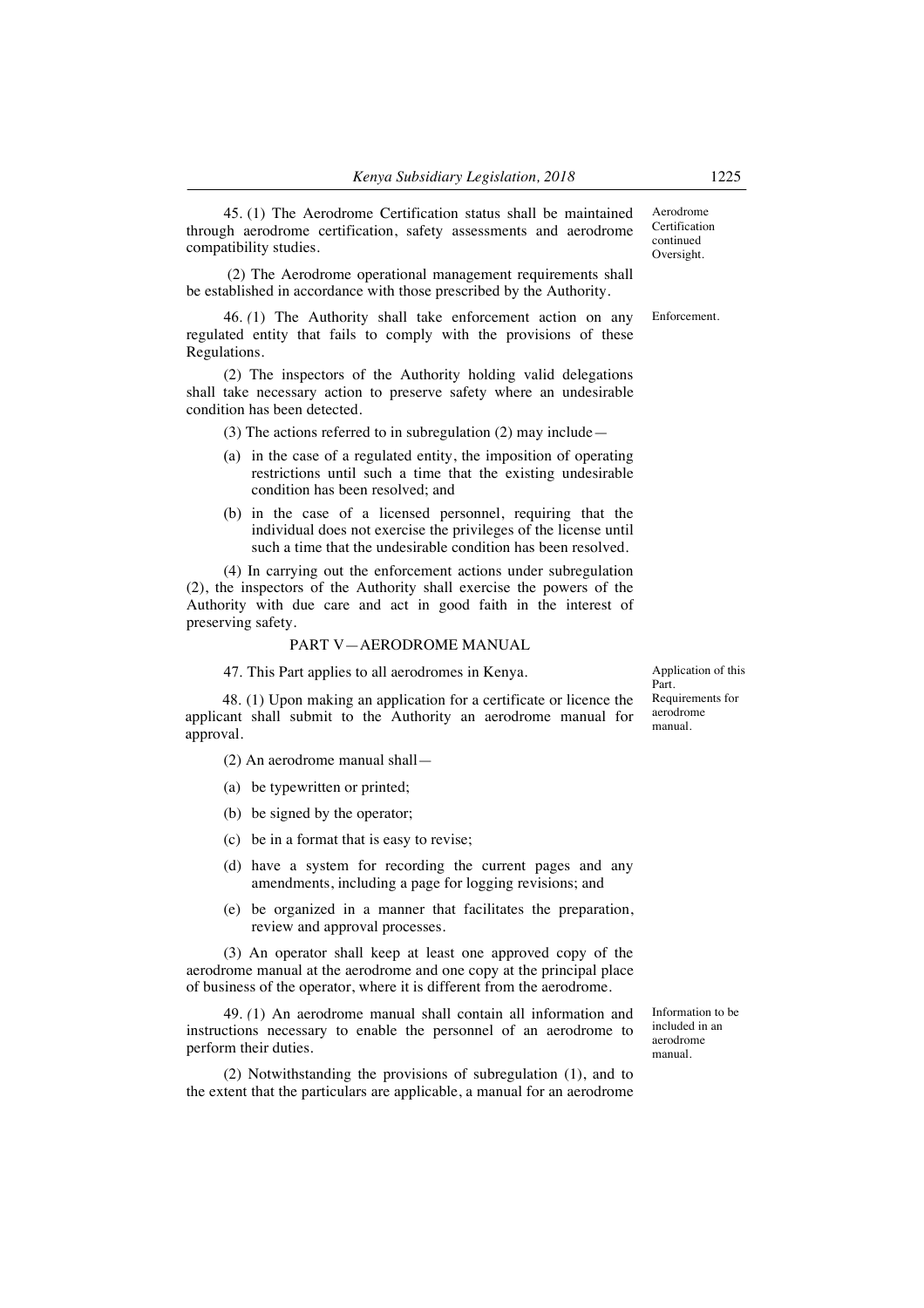in Category A shall include the particulars provided for in the Second Schedule to these Regulations.

(3) Where a person is granted an exemption in accordance with these Regulations, the aerodrome manual shall show the exemption notice number granted by the Authority, the date the exemption came into effect and any conditions or procedures subject to which the exemption was granted.

50. (1) For the purpose of maintaining the accuracy of the information in an aerodrome manual—

- (a) an operator shall whenever necessary, amend the aerodrome manual; or
- (b) the Authority may issue a written directive requiring the operator to alter or amend the aerodrome manual.

(2) Notwithstanding the provisions of subregulation (1), an operator shall submit the proposed amendment to the Authority for approval before the aerodrome manual is amended.

(3) The Authority shall approve the amendment made to an aerodrome manual where the amendment meets the requirements of these Regulations.

## PART VI—EXEMPTIONS

51. This Part shall apply to all categories of aerodromes. Application of this

52. (1) A person may apply to the Authority for an exemption from any provision of these Regulations.

(2) An application for an exemption from any provision of these Regulations shall be submitted at least sixty days before the proposed effective date of exemption.

(3) An application for exemption shall contain—

- (a) the name, physical address, mailing address, telephone number, fax number and email address of the applicant, where available;
- (b) the specific requirement from which the applicant seeks exemption;
- (c) the justification for the exemption;
- (d) a description of the type of operations to be conducted under the proposed exemption;
- (e) the proposed duration of the exemption;
- (f) a detailed description of the alternative means by which the applicant is to ensure a level of safety equivalent to that established by the regulation from which the exemption is applied;
- (g) a review of any known safety concerns related to the required exemption, including information about any

Part. Application for

exemption.

Amendment of an aerodrome manual.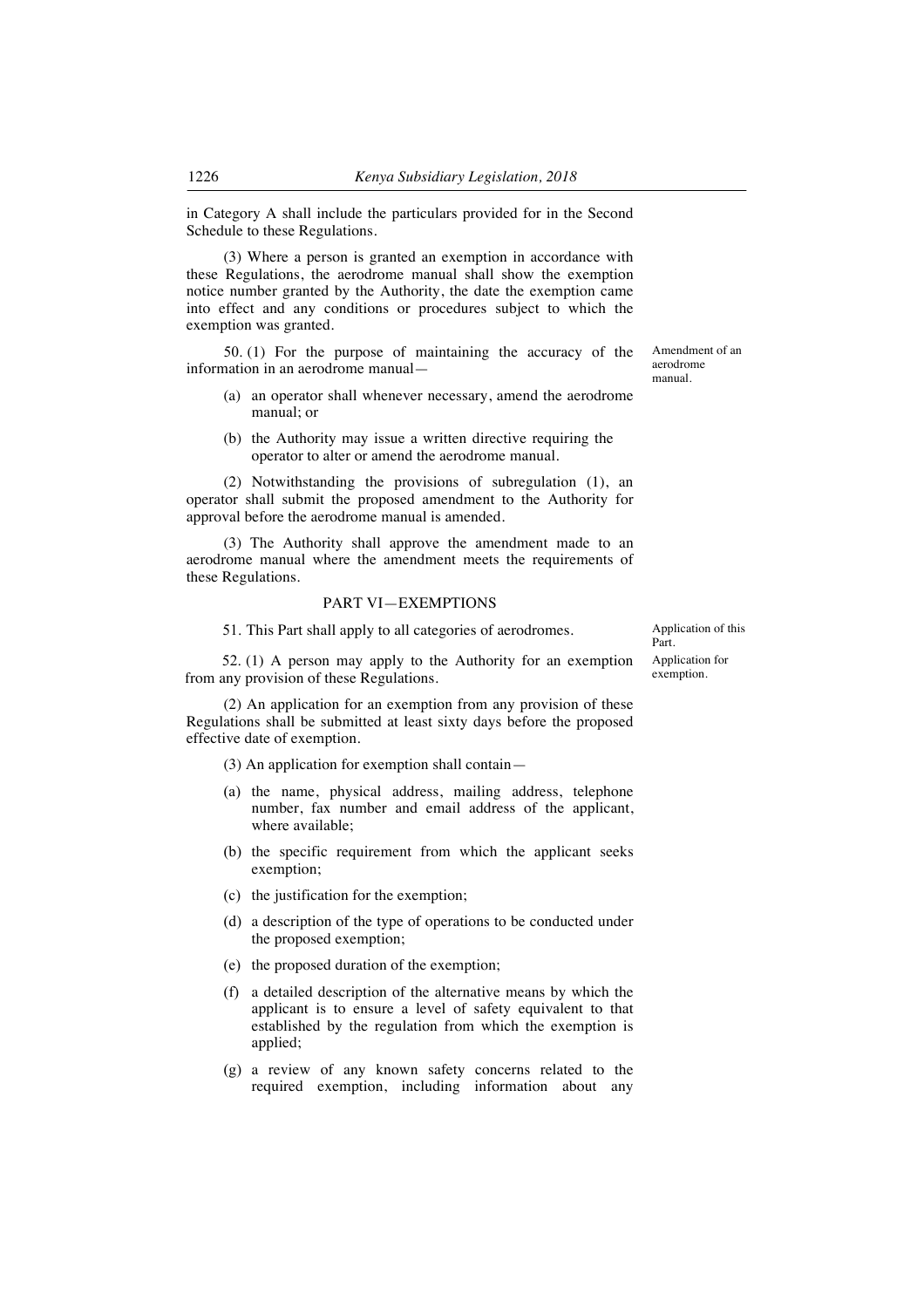relevant accidents or incidents of which the applicant is aware;

- (h) where the applicant seeks to operate under the proposed exemption outside the air space of Kenya, an indication as to standards and any regulations pertaining to the airspace in which the operation is to occur; and
- (i) any other relevant information that may be required by the Authority.

(4) Where the applicant seeks emergency processing of an application for exemption, the application shall contain facts and reasons to support the reasons for not filing the application within the time specified in subregulation (2) and satisfactory reasons for deeming the application as an emergency.

(5) The Authority may refuse an application made under subregulation (4) where, in the opinion of the Authority, the reasons given for the exemption are not satisfactory.

(6) An application for exemption shall be accompanied by the fee prescribed by the Authority.

53. (1) The Authority shall review an application for exemption for accuracy and compliance with the requirements of this regulation.

(2) Where the Authority determines that the application for exemption meets the requirements of this Part and that a review of its merits are justified, the Authority shall notify and may publish in the Gazette or at least one local daily newspaper of wide circulation, a detailed summary of the application, for public comment, specifying the date by which the comments are to be received by the Authority for consideration.

(3) Where the applicant does not meet the requirements of this regulation, the Authority shall inform the applicant and no further action shall be taken on that application.

54. (1) The Authority shall conduct an evaluation of an application after the initial review in accordance with regulation 53, to determine whether—

- (a) the proposal by the applicant provides a level of safety equivalent to that established by the regulation from which the exemption is sought;
- (b) a grant of the exemption would contravene the applicable standards;
- (c) the request shall be granted or refused and any conditions or limitations that may be part of the exemption.

(2) The Authority shall inform the applicant in writing and publish a detailed report of its evaluation and decision to grant or deny the application for exemption.

(3) The report referred to in subregulation (2) shall specify the duration of the exemption and any conditions or limitations of the exemption.

Evaluation of application for exemption.

Initial review by the Authority.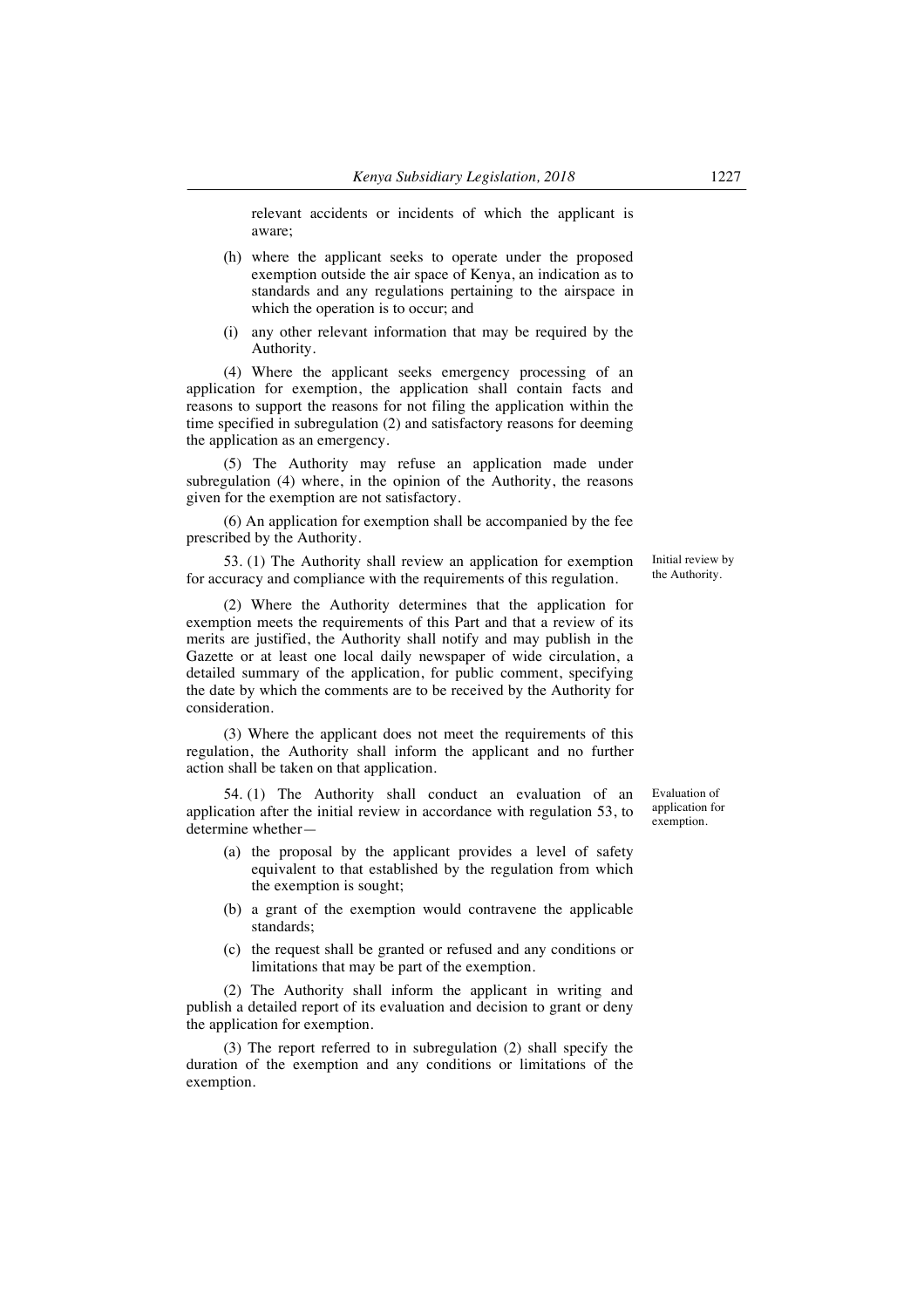(4) Where an exemption affects a significant population of the aviation industry in Kenya, the Authority shall publish the report in the Aeronautical Information Circular.

### PART VII—OFFENCES, PENALTIES & TRANSITION

55. A person who contravenes any provision of these Regulations may have his or her certificate, license, approval, authorisation or such other document revoked, cancelled or suspended.

56. (1) A person who contravenes any provision of these Regulations, orders or notices made thereunder commits an offence and shall be liable to a fine or imprisonment or both, and in the case of a continuing contravention, each day of the contravention shall constitute a separate offence.

(2) Any person who has been convicted under subregulation (1) shall be liable to a fine of not more than two million shillings or to imprisonment for a term not more than six months or to both, and in a case of a continuing offence shall be liable to a fine of not more than fifty thousand shillings for each day the offence continues.

(3) Where it is proved that an act or omission of any person, which would otherwise have been a contravention by that person of a provision of these Regulations, orders or notices made there under was due to any cause not avoidable by the exercise of reasonable care by that person, the act or omission shall be deemed not to be a contravention of that provision by that person.

57. (1) A license, certificate, approval or any other document issued to an operator prior to the commencement of these Regulations shall continue in force as if it was issued under these Regulations until it expires or is cancelled by the Authority.

(2) Notwithstanding any other provision of these Regulations, a person who at the commencement of these Regulations, is carrying out any acts, duties or operations affected by these Regulations shall, within one (1) year from the date of commencement, or within such longer time that the Cabinet Secretary may, by notice in the Gazette prescribe, comply with the requirements of these Regulations or cease to carry out such acts, duties or operations.

Contravention of Regulations.

Offences and penalties.

Transitional provisions.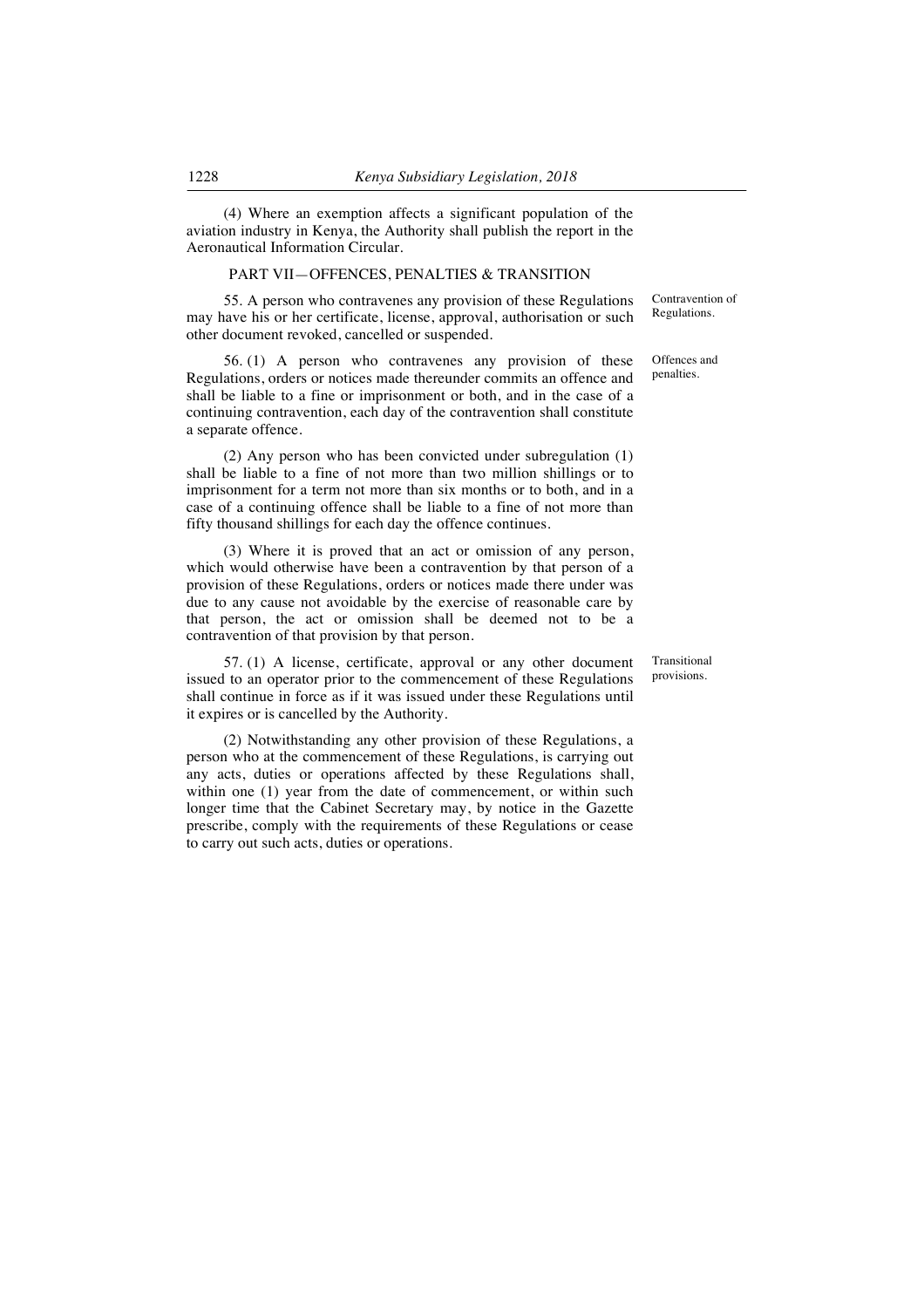#### FIRST SCHEDULE

### [REGULATION 7(2)]

# PART A—SAFETY MANAGEMENT SYSTEM AT AERODROMES

### 1. *Safety Management*

Aerodromes in Category A shall have in place a system for managing safety, to which it is committed, is readily identifiable by the personnel of the Aerodrome and the personnel of the Authority and is clearly documented in the Aerodrome Manual.

2. Interpretation

For the purposes of this Schedule, "Risk" means the combination of the probability, or frequency of occurrence of a defined hazard and the magnitude of the consequences of the occurrence.

3. Safety Objective

An aerodrome and the facilities, equipment and systems of the aerodrome shall be designed and operated such that for any hazard, the combination of the probability of occurrence and the seriousness of the consequences of the hazard occurring must not result in a level of risk that is unacceptable.

4. Safety Management Policy Statements

Safety Management Systems (SMS) established at aerodromes shall include the following—

- (a) a statement that the highest priority shall be attached to safety in relations to all business activities;
- (b) a business objective for safety that shall minimise the aerodrome's contribution to aviation accidents risk to as low as reasonably practicable;
- (c) a commitment by the aerodrome operator to adopt an explicit and pro-active approach to safety management;
- (d) statements of safety-related responsibilities and accountabilities at all levels of the organization;
- (e) A commitment to comply with all appropriate safety standards;
- (f) A commitment that the safety assurance processes used by external suppliers comply with safety standards and requirements;
- (g) an emergency response plan that provides for the orderly and efficiency transition and coordination of operations from normal to emergency and back to normal.

#### 5. Safety Management Principles

(1) Whenever practicable, quantitative safety levels shall be derived, maintained and improved for all aviation products and services delivered by the aerodrome; and when quantitative safety levels cannot be derived, a qualitative reasoning shall be performed in order to meet the safety objective.

(2) An operator shall assess all existing operations, proposed changes, additions or replacements for their safety significance.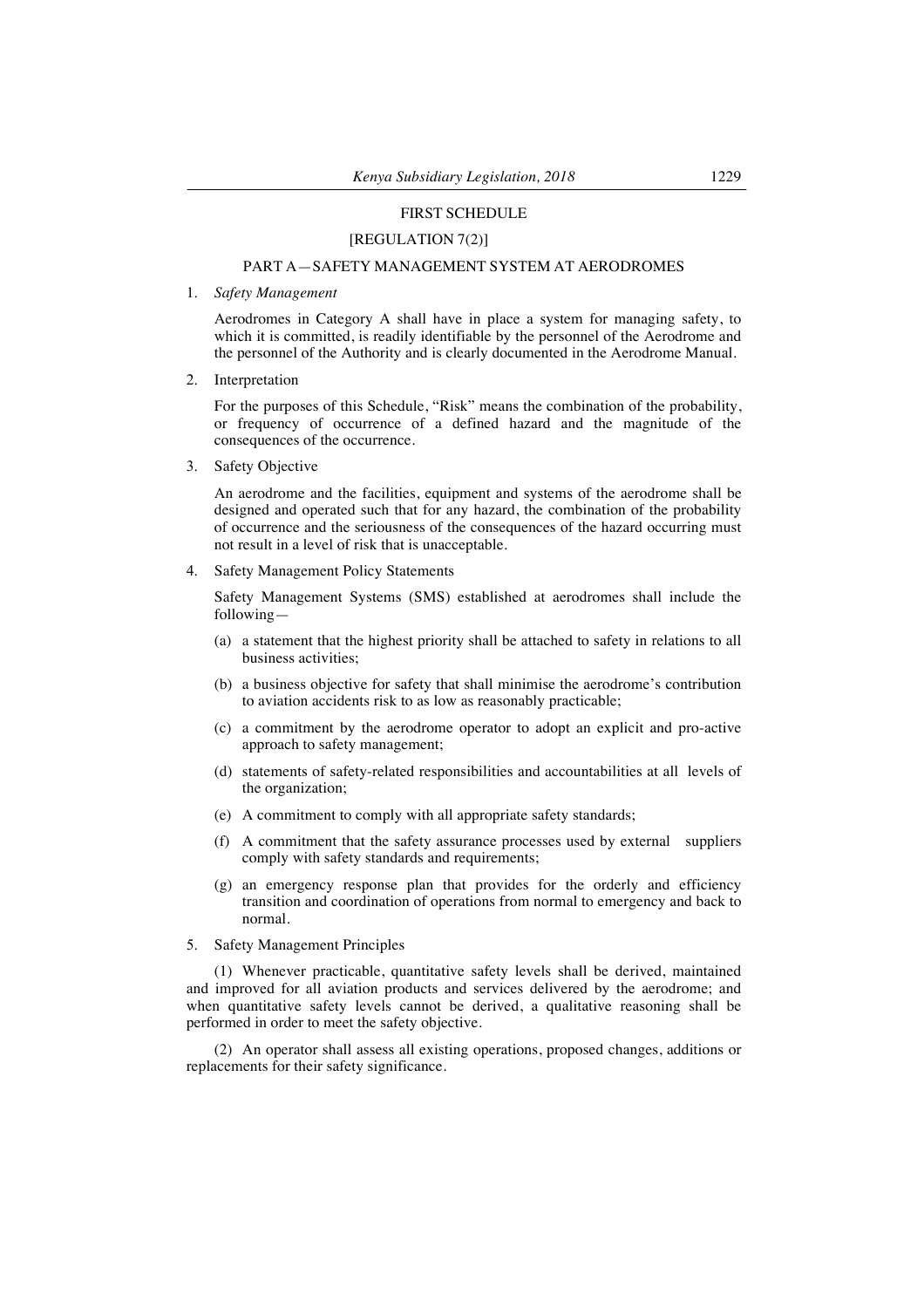(3) An operator shall identify and record the safety requirements for a service or product, the results of the safety assessment process and the evidence that the safety requirements have been met; and the records shall be maintained throughout the life of the service or product.

(4) An operator shall ensure that personnel whose functions impact on safety at the aerodrome are adequate, trained and qualified for the job they are required to do and for which they have accountability.

(5) An operator shall ensure that there is accountability, at a suitable senior level for the management, development and monitoring of the safety management system.

(6) An operator shall routinely carry out internal safety audits to provide assurance of the safety activities and to confirm compliance with the safety requirements and the safety management system.

(7) An operator shall have in place suitable monitoring arrangements so that undesirable trends in service or product performance can be recognized and be subject to remedial action; and in order to achieve this, the operator shall in accordance with the provisions of the Part B of this Schedule—

- (a) establish a reporting system for accident and incident reporting that ensures the Authority is informed of the aviation safety aspects in connection with the aerodrome;
- (b) investigate safety significant occurrences, identify any failures of its management of safety and take corrective action if required.

(8) The operator shall establish and maintain procedures, which enable tracing of documents and data related to the safety management system, and the procedures shall ensure that all safety related documents and data are available, and that invalid documents and data shall be destroyed and secured against unintended use.

6. Safety Management Strategy

(1) An operator shall establish processes to identify safety shortcomings, so that remedial action can be taken to ensure safety levels are maintained.

(2) The basic principles to be applied in the safety management strategy shall include —

- (a) safety achievement; specifying the means by which the safety performance of the organization meets its safety objectives and derived requirements;
- (b) safety assurance; specifying the means for providing assurance that risks are being managed properly and effectively;
- (c) safety performance monitoring and measurement; specifying the means to verify safety performance of the organisation and to validate the effectiveness of safety risk controls;
- (d) safety promotion; specifying the means by which safety issues are communicated within the aerodrome to eliminate unnecessary risks and avoid repeat errors or risks and safety training programme that ensures personnel are trained and competent to perform SMS duties.
- (3) An operator shall develop and maintain a formal process to—
- (a) ensure that hazards in operations are identified;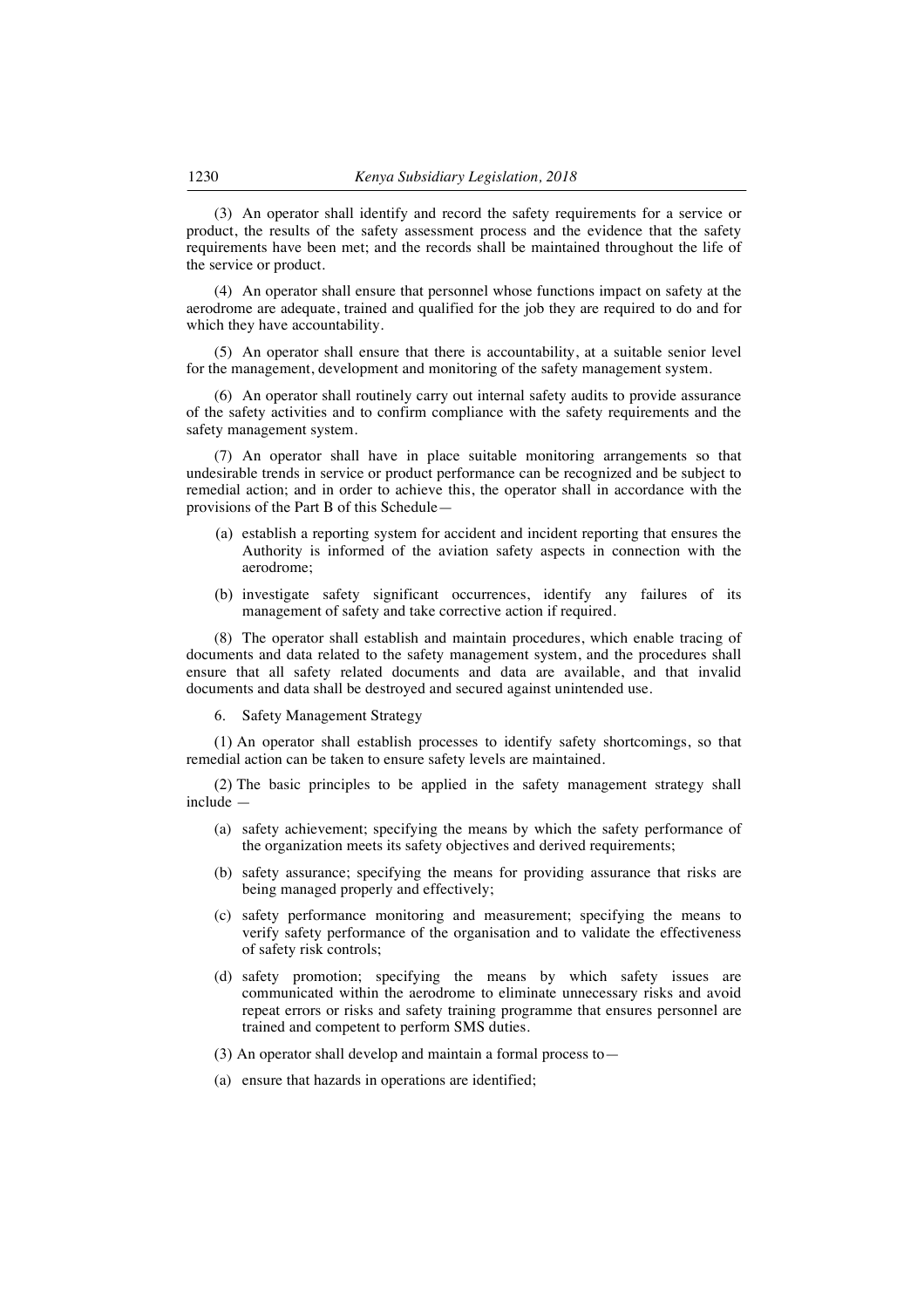- (b) identify changes within the organisation which may affect processes and services and shall describe arrangements to ensure safety performance before implementing changes;
- (c) identify the causes of substandard performance of safety management systems, determine the implications of substandard performance of the SMS in operation and eliminate or mitigate such processes.
- 7. Operational safety assurances documentation

An operator shall produce and maintain safety assurance documentation, and this documentation shall cover—

- (a) all safety related roles and functions;
- (b) a safety based risk assessment of the roles and functions where practicable;
- (c) a process of risk management for safety related tasks and functions to ensure that identified risks remain tolerable;
- (d) safety performance measurements of the current operations as part of the ongoing risk management; and
- (e) corrective procedures and measures that modify the original tasks or functions to address inadequate performance.
- 8. Safety assurance documentation on systems requiring approval

(1) An operator shall, when intending to introduce new systems into operation, or introduce changes to, or replace existing systems, submit an application for approval by the Authority.

(2) The aerodrome operator shall also submit an application for approval if the intended changes affect the approvals in the aerodrome licence.

(3) An aerodrome licensee shall, if satisfied that their own safety requirements as well as those issued by the Authority have met the compliance criteria, notify the Authority in writing indicating compliance with the specified safety requirements for any operational system.

9. Safety assessment methodology

The safety assessment of the aerodrome shall involve —

- (a) systematic identification of possible hazards to aircraft;
- (b) evaluation of the seriousness of the consequences of the hazard occurring;
- (c) considering the chances of a hazard happening;
- (d) determining whether the consequent risk is tolerable and within the operators acceptable safety performance criteria; and
- (e) taking action to reduce the severity of the hazard or the probability of it arising in order to reduce the risk to a tolerable level.
- 10. Safety auditing of aerodromes

An operator shall carry out internal safety auditing of the aerodrome in order to determine:

(a) the level of compliance with requirements;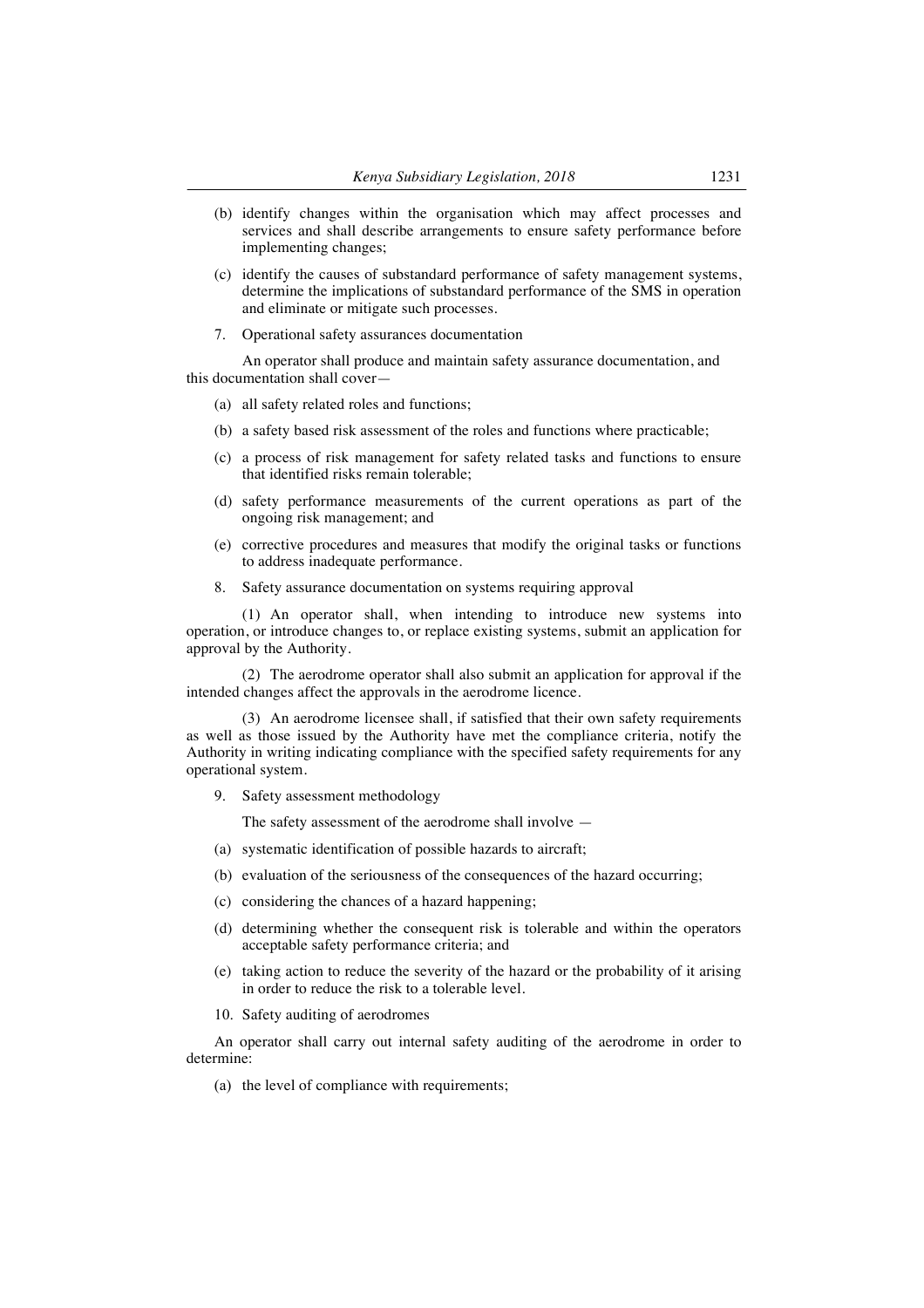- (b) the areas and degree of risk and their effective management; and
- (c) the competence and performance of those responsible for safety.

# PART B—AIRCRAFT ACCIDENT AND INCIDENT REPORTING AND INVESTIGATION AT AERODROMES

#### *1. Aerodrome occurrence reporting*

(1) This schedule prescribes the requirements for reporting the occurrence or detection of defects, failures or malfunctions at an aerodrome, its components or equipment, which could jeopardize the safe operation of the aerodrome or cause it to become a danger to persons or property.

- (2) The objectives of the aerodrome occurrence reports are as follows —
- (a) to ensure that knowledge of these occurrences is disseminated so that other persons and organizations may learn from them; and
- (b) to enable an assessment to be made by those concerned (whether internal or external to the aerodrome operator) of the safety implications of each occurrence, both in itself and in relation to previous similar occurrences, so that they may take or initiate any necessary action.

#### *2. Reportable occurrences and reporting procedures*

(1) An operator shall notify the Authority of any accident, serious incident, fatal or serious injury occurring at the aerodrome as soon as practicable after the occurrence and provide a detailed occurrence report thereafter.

(2) For the purpose of this Schedule —

"accident" means an occurrence associated with the operation of an aircraft, which takes place between the time any person boards the aircraft with the intention of flight until such time as all such persons have disembarked, in which;

- (a) a person is fatally or seriously injured as a result of—
	- (i) being in the aircraft, or
	- (ii) direct contact with any part of the aircraft, including parts which have become detached from the aircraft, or
	- (iii) direct exposure to jet blast, except when the injury are from natural causes, self-inflicted, or inflicted by other persons, or when the injuries are to stowaways hiding outside the areas normally available to the passengers and crew or;
- (b) the aircraft sustains damage or structural failure which—
	- (i) adversely affects the structural strength, performance or flight characteristics of the aircraft; and
	- (ii) would normally require major repair or replacement of the affected component except for engine failure or damage, when the damage is limited to the engine, its cowlings or accessories; or for damage limited to propellers, wing tips, antennas, tires, brakes, fairings, small dents or puncture holes in the aircraft skin; or
	- (iii) the aircraft is missing or is completely inaccessible.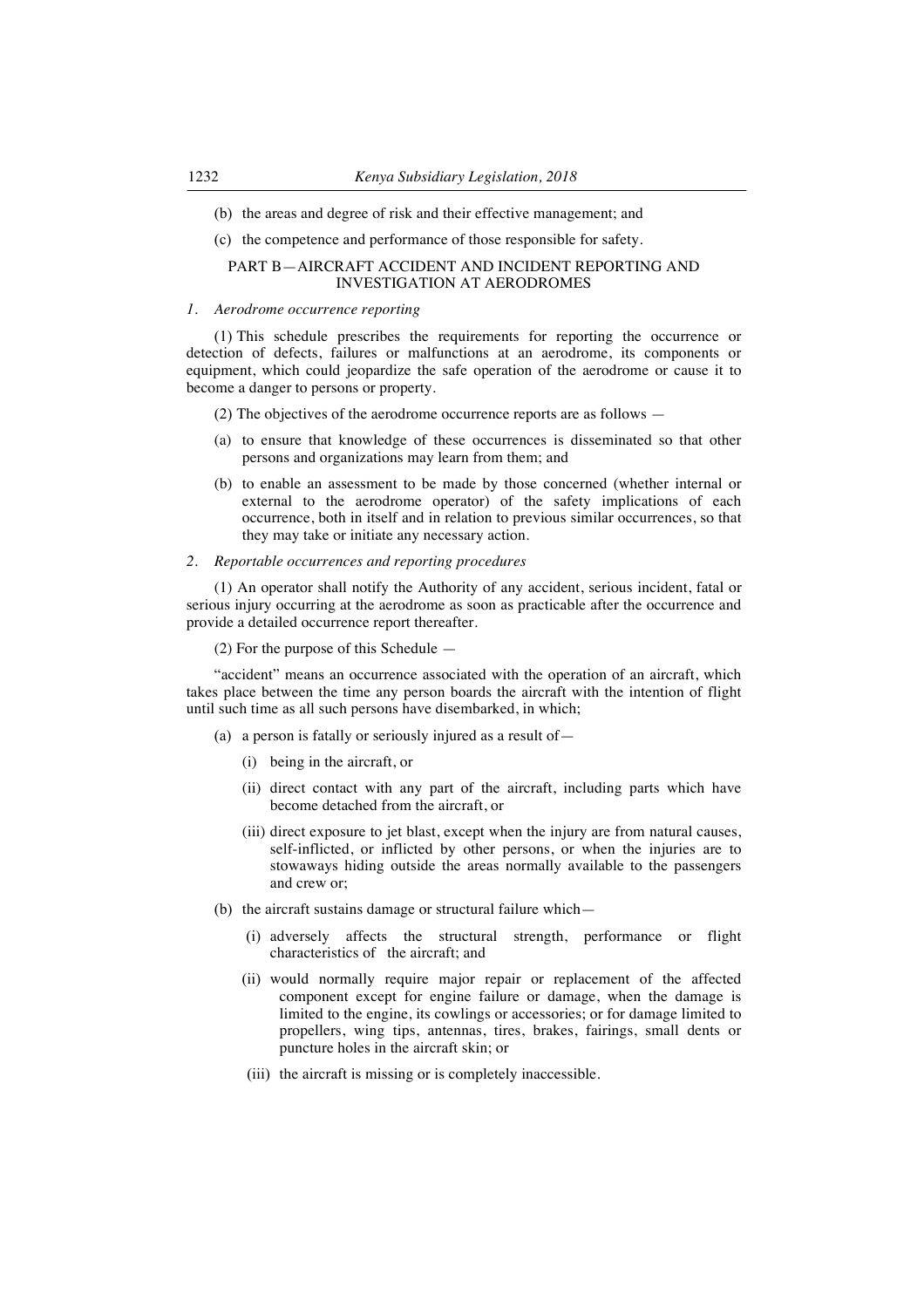"serious incident" includes —

- (a) a near collision requiring avoidance manoeuvre to avoid a collision or an unsafe situation or where an avoidance action would have been appropriate;
- (b) a controlled flight into terrain only marginally avoided; iii.an aborted take-off on a closed or engaged runway; iv.a take-off from a closed or engaged runway with marginal separation from an obstacle;
- (c) a landing or attempted landing on a closed or engaged runway; vi.a take-off or landing incident such as undershooting; or overrunning or running off the side of runways; or
- (d) a major failure of any navigation aid when a runway is in use;

"serious injury" means any injury that is sustained by a person in an accident and that—

- (a) requires hospitalisation for more than forty eight hours, commencing within seven days from the date the injury was received;
- (b) results in a fracture of any bone, except simple fractures of fingers, toes or nose;
- (c) involves lacerations which cause severe haemorrhage, nerve, muscle, or tendon damage;
- (d) involves any injury to any internal organ;
- (e) involves second or third degree burns, or any burns affecting more than 5% of the body surface; or
- (f) involves verified exposure to infectious substances or injurious radiation.

(2) The operator shall notify the Aircraft Accident and Incident Investigation Branch whenever an accident or serious incident occurs on or adjacent to his aerodrome in accordance with the provisions of the Civil Aviation (Aircraft Accident and Incident Investigation) Regulations.

(3) Information to be provided in the reporting and notification of an accident, serious incident or serious injury shall as far as possible include the following —

- (a) the date and local time of occurrence;
- (b) the exact location of the occurrence with reference to some easily defined geographical point;
- (c) detailed particulars of the parties involved, including the owner, operator, manufacturer, nationality, registration marks, serial numbers, assigned identities of aircraft and equipment;
- (d) a detailed description of the sequence of events leading up to the incident;
- (e) the physical characteristics, environment or circumstances of the area in which the incident occurred and an indication of the access difficulties or special requirements to reach the site;
- (f) the identification of the person sending the notice and where the incident occurred;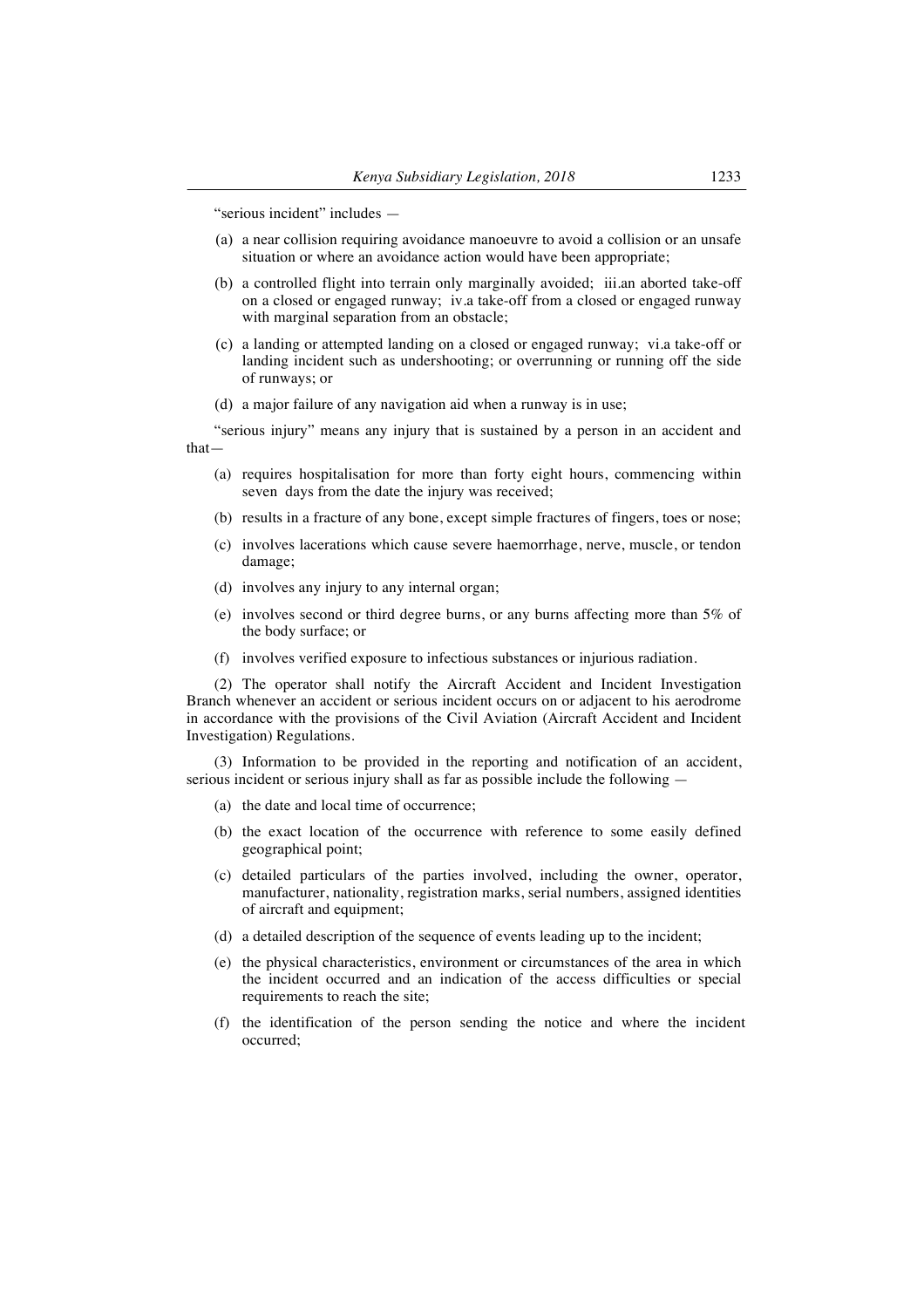- (g) in the case of an aircraft accident, the number of crew members, passengers or other persons respectively killed or seriously injured as a result of the accident; and
- (h) a description of the follow-up action being taken after the incident has occurred.
- 3. Aerodrome occurrence records

(1) An operator shall establish and maintain aerodrome occurrence reports for any accident, serious incident, serious injury or any occurrence or event that has a bearing on the safety of aerodrome operations.

(2) An operator shall use aerodrome occurrence reports to monitor and improve the level of operational safety, including reviews of safety standards required.

(3) The Authority may require the operator to produce and provide information contained in the aerodrome occurrence report relating to any safety occurrence or event.

4. Aircraft accident and incident investigation

(1) In the event of an accident or serious incident, an operator shall carry out its own investigations.

(2) The investigations carried out by the aerodrome operator shall be additional to that carried out by the Aircraft Accident and Incident Investigation Branch to enable the operator to assess safety of aircraft operations at his aerodrome.

(3) The investigator, or team of investigators, shall be technically competent and shall either possess or have access to the background information, so that the facts and events are interpreted accurately. The investigations shall be a search to establish how the mishap happened, why it occurred, including organizational contributing factors, and to recommend action to prevent a recurrence, and shall not be intended to apportion blame.

(4) The lesson learnt derived from an aerodrome incident or accident investigation shall be disseminated to personnel to provide feedback for safety improvement.

(5) The Authority may require the operator to produce and provide information contained in the aerodrome accident or incident investigation report relating to any such event.

(6) An operator shall inspect his aerodrome, as circumstances require, to ensure safety as soon as practicable after any aircraft accident or incident.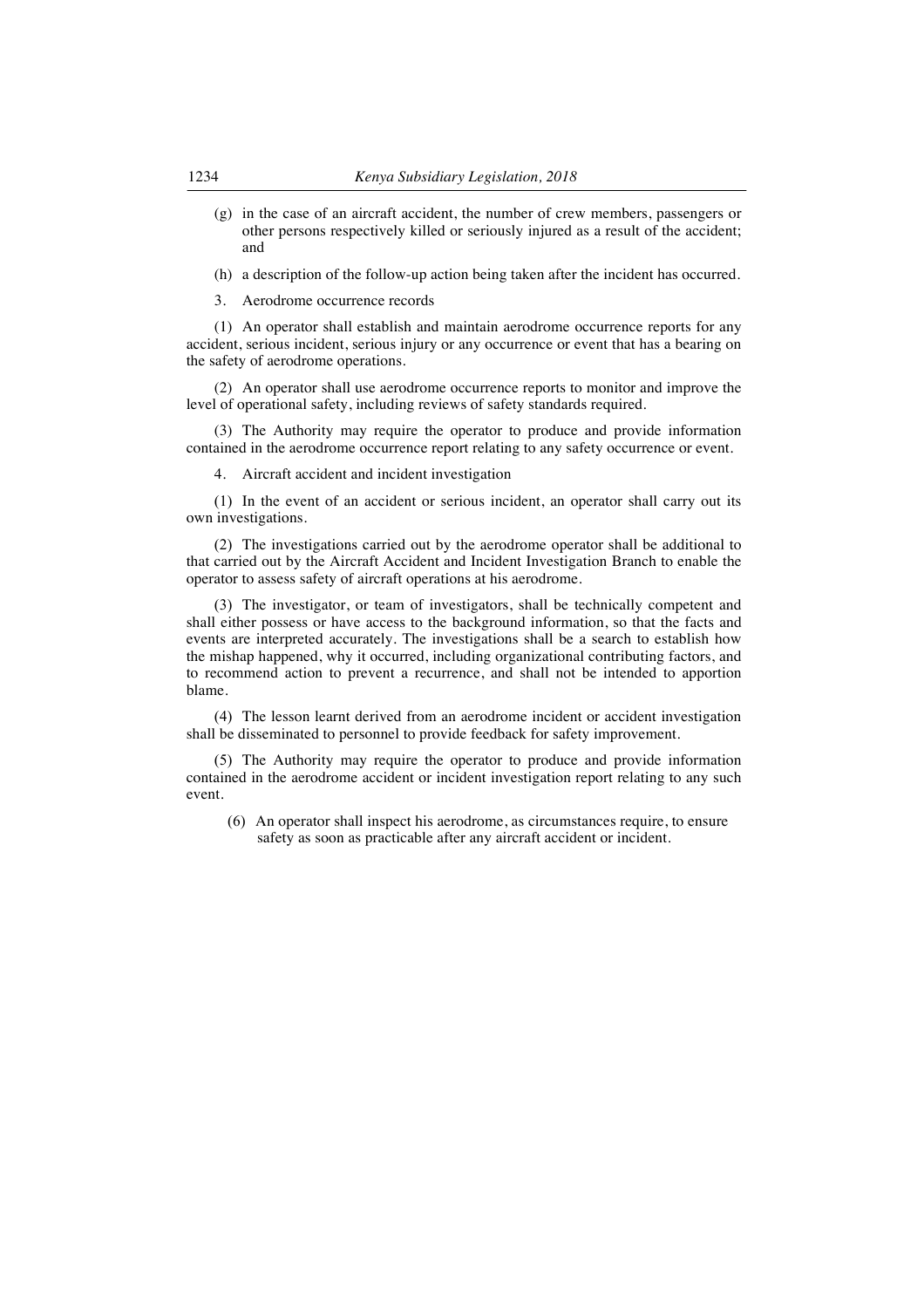#### SECOND SCHEDULE

#### [Regulations 7(2) &49(2)]

# PARTICULARS TO BE INCLUDED IN AN AERODROME MANUAL FOR AERODROMES IN CATEGORY A

#### PART I —GENERAL

General information, including the following—

- (a) purpose and scope of the aerodrome manual;
- (b) the legal requirement for a certificate and an aerodrome manual as prescribed in the national regulations;
- (c) conditions for use of the aerodrome a statement to indicate that the aerodrome shall at all times, when it is available for the take-off and landing of aircraft, be so available to all persons on equal terms and conditions;
- (d) the available aeronautical information system and procedures for its promulgation;
- (e) the system for recording aircraft movements; and
- (f) obligations of the operator.

# PART 2 —PARTICULARS OF THE AERODROME SITE

General information, including the following –

- (a) a plan of the aerodrome showing the main aerodrome facilities for the operation of the aerodrome including, particularly, the location of each wind direction indicator;
- (b) a plan of the aerodrome showing the aerodrome boundaries;
- (c) a plan showing the distance of the aerodrome from the nearest city, town or other populous area, and the location of any aerodrome facilities and equipment outside the boundaries of the aerodrome; and
- (d) particulars of the land title of the aerodrome site. If the boundaries of the aerodrome are not defined in the land title documents particulars of the land title to, or interest in, the property on which the aerodrome is located and a plan showing the boundaries and position of the aerodrome.

### PART 3— PARTICULARS OF THE AERODROME REQUIRED TO BE REPORTED TO THE AERONAUTICAL INFORMATION SERVICE

- *1. General Information*
	- (a) the name of the aerodrome;
	- (b) the location of the aerodrome;
	- (c) the geographical coordinates of the aerodrome reference point determined in terms of the World Geodetic System - 1984 reference datum;
	- (d) the aerodrome elevation and geoid undulation;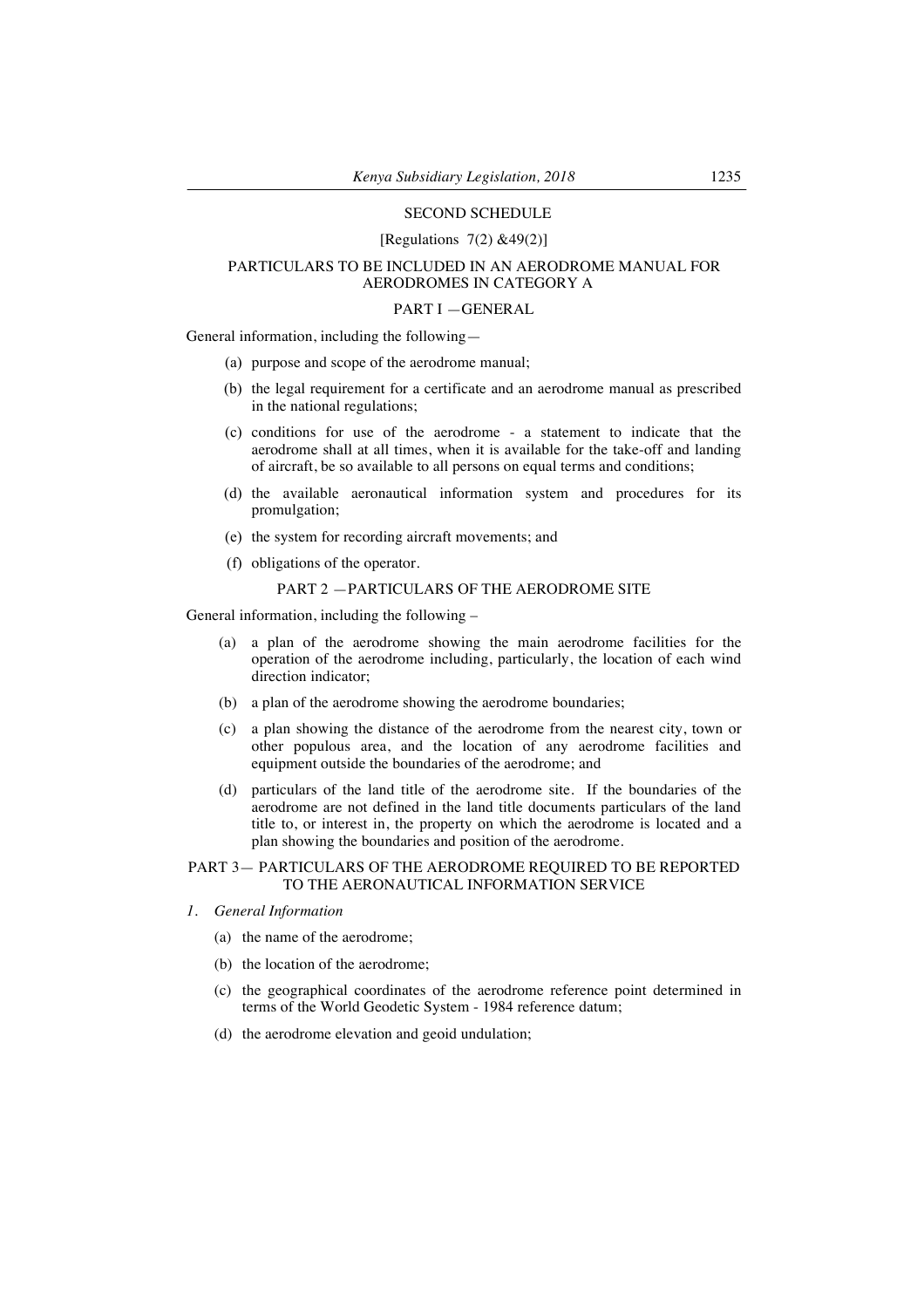- (e) the elevation of each threshold and geoid undulation, the elevation of each runway end and any significant high and low points along the runway, and the highest elevation of the touchdown zone of a precision approach runway;
- (f) the aerodrome reference temperature;
- (g) details of the aerodrome beacon; and
- (h) the name of the operator and the address, telephone and facsimile numbers at which the operator may be contacted at all times.
- 2. Aerodrome dimensions and related information

General information, including the following –

- (a) Runway true bearing, designation number, length, width, displaced threshold location, slope, surface type, type of runway and, for a precision approach runway, the existence of an obstacle free zone;
- (b) Length, width and surface type of strip, runway end safety areas, stop ways;
- (c) Length, width and surface type of taxiways;
- (d) Apron surface type and aircraft stands;
- (e) Clearway length and ground profile;
- (f) visual aids for approach procedures, viz. Approach lighting type and visual approach slope indicator system (PAPI/APAPI); marking and lighting of runways, taxiways, and aprons; other visual guidance and control aids on taxiways (including runway holding positions, intermediate holding positions and stop bars) and aprons, location and type of visual docking guidance system; availability of standby power for lighting;
- (g) the location and radio frequency of VOR aerodrome checkpoints;
- (h) the location and designation of standard taxi routes;
- (i) the geographical coordinates and elevation of each threshold;
- (j) the geographical coordinates of appropriate taxiway centre line points;
- (k) the geographical coordinates of each aircraft stand;
- (l) the geographical coordinates and the top elevation of significant obstacles in the approach and take-off area, in the circling area and in the vicinity of the aerodrome. (This information may best be shown in the form of charts such as those required for the preparation of aeronautical information publications,);
- (m) pavement surface type and bearing strength using the Aircraft Classification Number - Pavement Classification Number method;
- (n) one or more pre-flight altimeter check locations established on an apron and their elevation;
- (o) declared distances: take-off run available, take-off distances available, acceleratestop distance available, landing distance available;
- (p) disabled aircraft removal plan: the telephone/telex/ facsimile number and email address of the aerodrome coordinator for the removal of a disabled aircraft on or adjacent to the movement area, information on the capability to remove a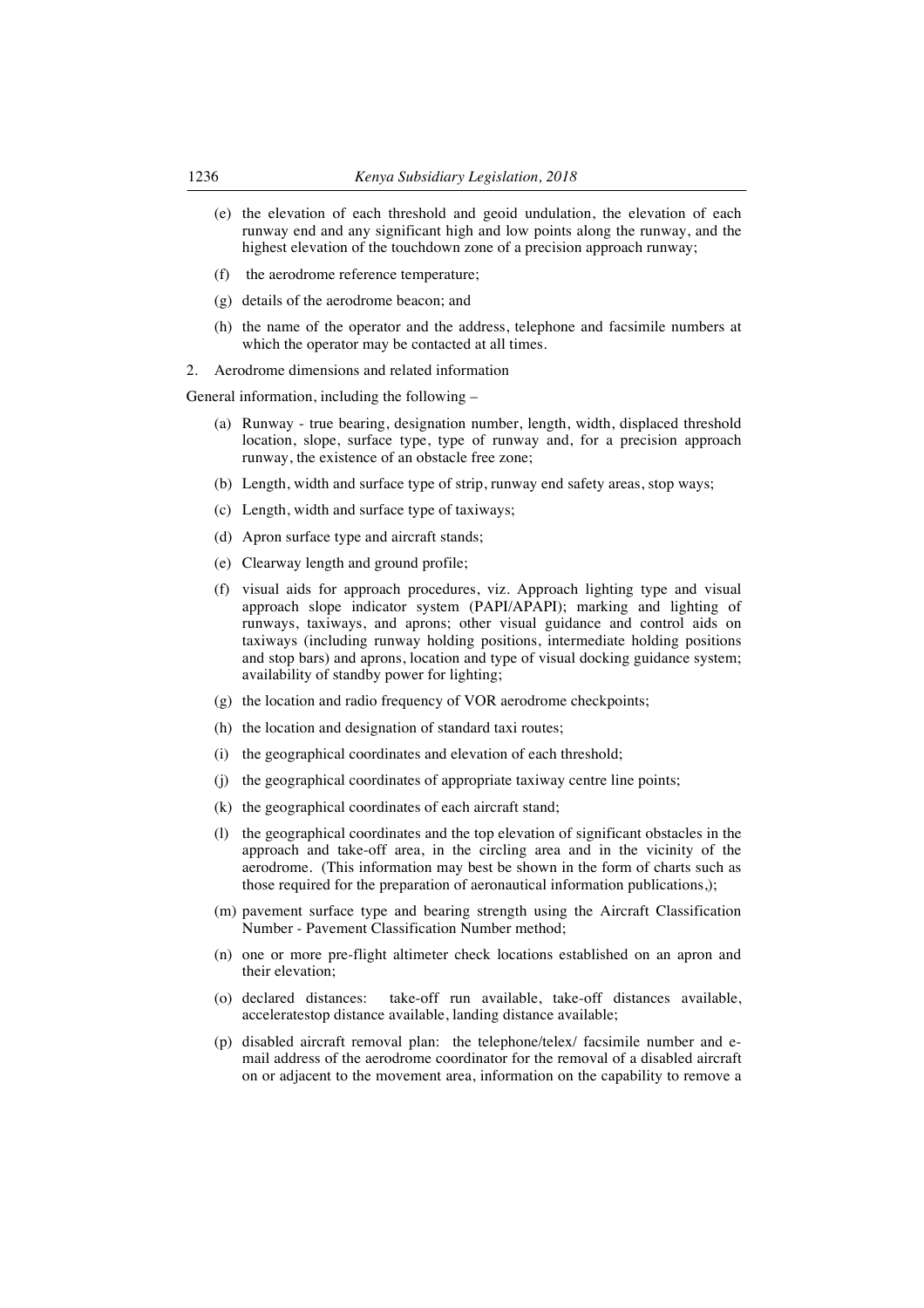disabled aircraft, expressed in terms of the largest type of aircraft which the aerodrome is equipped to remove; and

(q) rescue and fire-fighting; the level of protection provided, expressed in terms of the category of the rescue and fire-fighting services, which shall be in accordance with the longest aircraft normally using the aerodrome and the type and amounts of extinguishing agents normally available at the aerodrome.

Note. - The accuracy of the information in Part 3 is critical to aircraft safety. Information requiring engineering survey and assessment shall be gathered or verified by qualified technical persons.

#### PART 4—PARTICULARS OF THE AERODROME OPERATING PROCEDURES AND SAFETY MEASURES

1. Aerodrome reporting

Particulars of the procedures for reporting any changes to the aerodrome information set out in the Aeronautical Information Publication and Aeronautical Information Circular and procedures for requesting the issue of NOTAMs, including the following –

- (a) arrangements for reporting any changes to the Authority and recording the reporting of changes during and outside the normal hours of aerodrome operations;
- (b) the names and roles of persons responsible for notifying the changes, and their telephone numbers during and outside the normal hours of aerodrome operations; and
- (c) the address and telephone and facsimile numbers, as provided by the Authority, of the place where changes are to be reported to the Authority.

2. Access to the aerodrome movement area Particulars of the procedures that have been developed and are to be followed in coordination with the agency responsible for preventing unlawful interference in civil aviation at the aerodrome and for preventing unauthorized entry of persons, vehicles, equipment, animals or other things into the movement area, including the following –

- (a) the role of the operator, the aircraft operator, aerodrome fixed-base operator, the aerodrome security entity, the Authority and other government departments, as applicable; and
- (b) the personnel responsible for controlling access to the aerodrome, and the telephone numbers for contacting them during and after working hours.
- 3. Aerodrome emergency plan

Particulars of the aerodrome emergency plan, including the following –

- (a) plans for dealing with emergencies occurring at the aerodrome or in its vicinity, including the malfunction of aircraft in flight; structural fires; sabotage, including bomb threats (aircraft or structure); unlawful seizure of aircraft; and incidents on the aerodrome covering "during the emergency" and "after the emergency" considerations;
- (b) details of test and aerodrome facilities and equipment to be used in emergencies, including the frequency of those tests;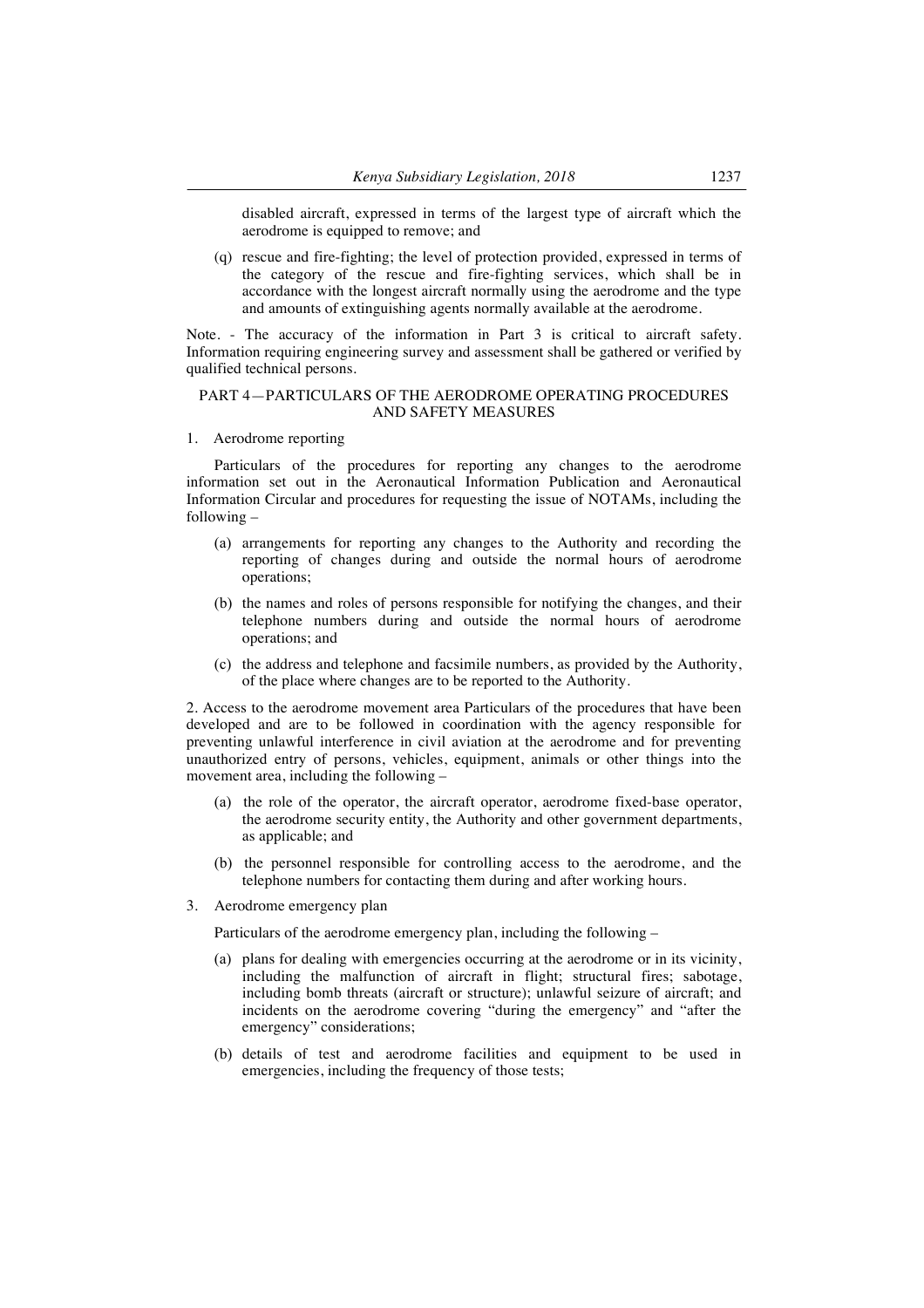- (c) details of exercises to test emergency plans, including the frequency of those exercises;
- (d) a list of organizations, agencies and persons of authority, both onand/offaerodrome, for site roles; their telephone and facsimile numbers, e-mail addresses and the radio frequencies of their offices;
- (e) the establishment of an aerodrome emergency committee to organize training and other preparations for dealing with emergencies; and
- (f) the appointment of an on-scene commander for the overall emergency operation.

4. Rescue and fire-fighting Particulars of the facilities, equipment, personnel and procedures for meeting the rescue and fire-fighting requirements, including the names and roles of the persons responsible for dealing with the rescue and fire-fighting services at the aerodrome.

*5. Inspection of the aerodrome movement area and obstacle limitation surface by the operator*

Particulars of the procedures for the inspection of the aerodrome movement area and obstacle limitation surfaces, including the following –

- (a) arrangements for carrying out inspections, including runway friction and water depth measurements on runways and taxiways, during and outside the normal hours of aerodrome operations;
- (b) arrangements and means of communicating with air traffic control during an inspection;
- (c) arrangements for keeping an inspection logbook, and the location of the logbook;
- (d) details of inspection intervals and times;
- (e) inspection checklist;
- (f) arrangements for reporting the results of inspections and for taking prompt follow up actions to ensure correction of unsafe conditions; and
- (g) the names and roles of persons responsible for carrying out inspections, and their telephone numbers during and after working hours.

6. Visual aids and aerodrome electrical systems Particulars of the procedures for the inspection and maintenance of aeronautical lights (including obstacle lighting), signs, markers and aerodrome electrical systems, including the following –

- (a) arrangements for carrying out inspections during and outside the normal hours of aerodrome operation, and the checklist for such inspections;
- (b) arrangements for recording the result of inspections and for taking follow-up action to correct deficiencies;
- (c) arrangements for carrying out routine maintenance and emergency maintenance;
- (d) arrangements for secondary power supplies and, if applicable, the particulars of any other method of dealing with partial or total system failure; and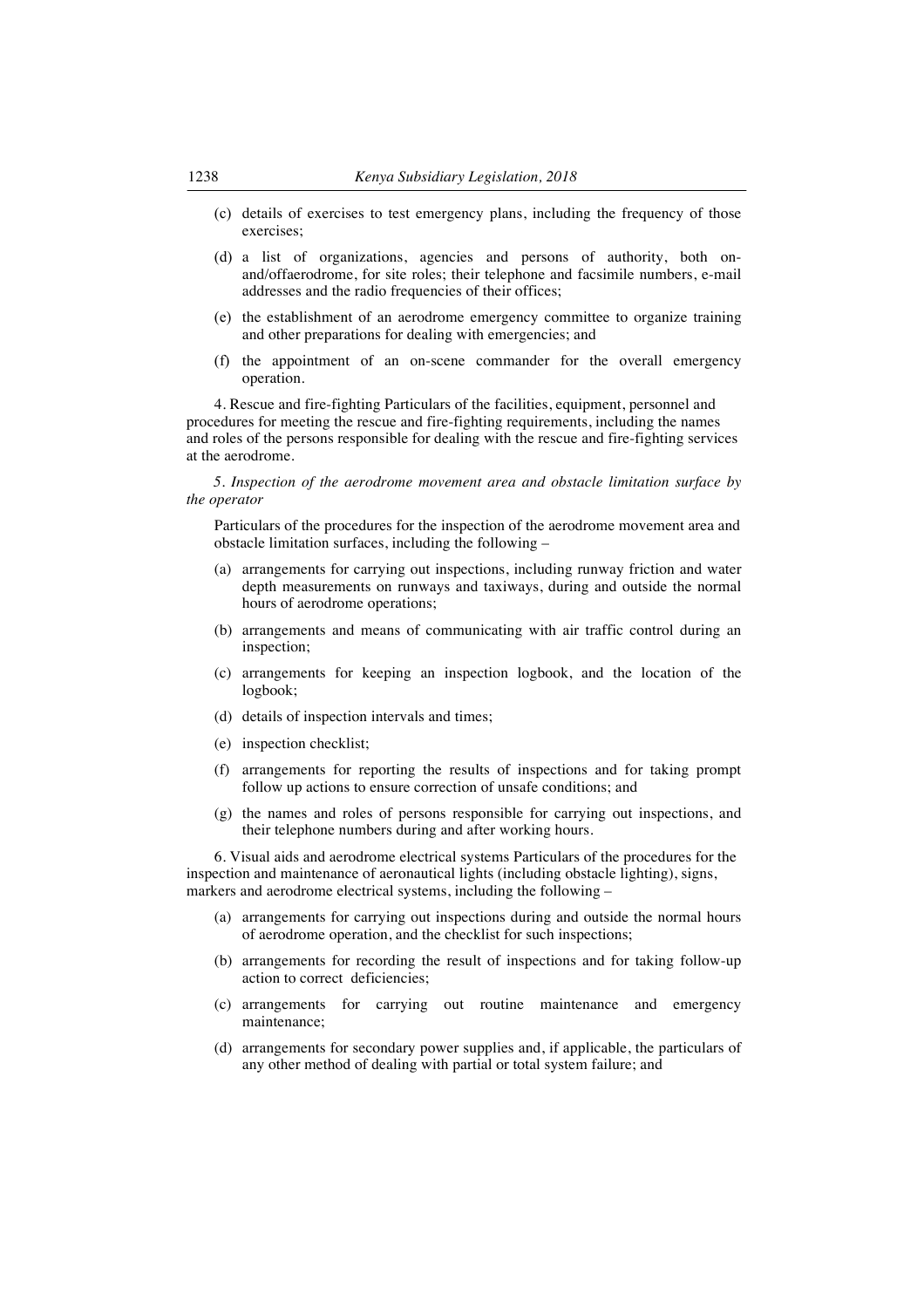- (e) personnel responsible for the inspection and maintenance of the lighting, and the telephone numbers for contacting those persons during and after working hours.
- *7. Maintenance of the movement area*

Particulars of the facilities and procedures for the maintenance of the movement area, including arrangements for –

- (a) maintenance of paved areas;
- (b) maintenance of unpaved runways and taxiways;
- (c) maintenance of runway and taxiway strips; and
- (d) maintenance of aerodrome drainage.
- *8. Aerodrome works - safety*

Particulars of the procedures for planning and carrying out construction and maintenance work safely (including work that may have to be carried out at short notice) on or in the vicinity of the movement area which may extend above an obstacle limitation surface, including the following –

- (a) arrangements for communicating with air traffic control during the progress of such work;
- (b) the names, telephone numbers and roles of the persons and organizations responsible for planning and carrying out the work, and arrangements for contacting those persons and organizations at all times;
- (c) the names and telephone numbers, during and after working hours, of the aerodrome fixed-base operators, ground handling agents and aircraft operators who are to be notified of the work;
- (d) a distribution list for work plans, if required.

*9. Apron management*

Particulars of the apron management procedures, including the following –

- (a) arrangements between air traffic control and the apron management unit;
- (b) arrangements for allocating aircraft parking positions;
- (c) arrangements for initiating engine start and ensuring clearance of aircraft pushback;
- (d) marshalling service; and
- (e) leader (van) service.

*10. Apron safety management*

Procedures to ensure apron safety, including –

- (a) protection from jet blasts;
- (b) enforcement of safety precautions during aircraft refueling operations;
- (c) apron sweeping;
- (d) apron cleaning;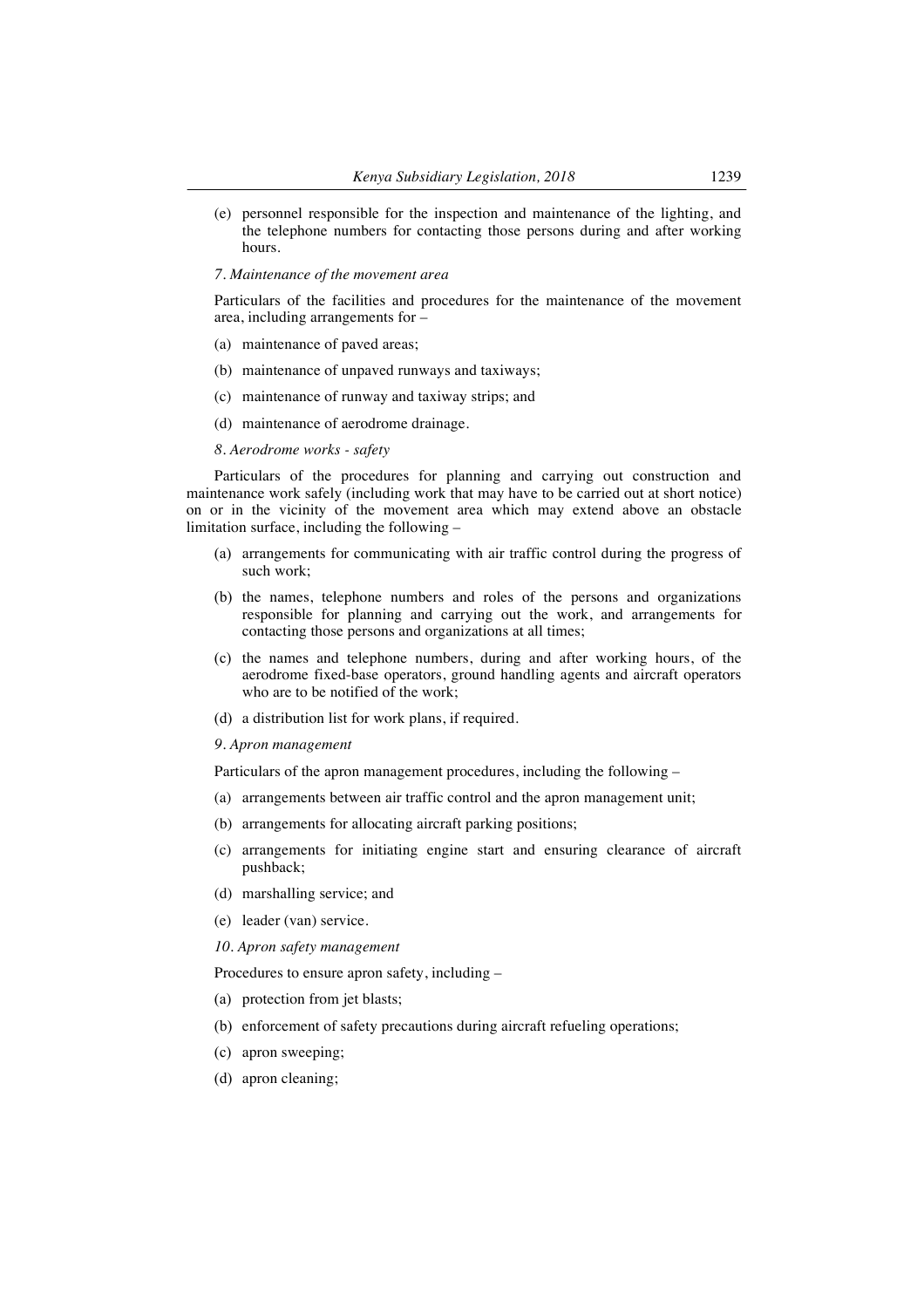- (e) arrangements for reporting incidents and accidents on an apron; and
- (f) arrangements for auditing the safety compliance of all personnel working on the apron.
- 11. Airside vehicle control

Particulars of the procedure for the control of surface vehicles operating on or in the vicinity of the movement area, including the following –

- (a) details of the applicable traffic rules (including speed limits and the means of enforcing the rules);
- (b) the method of issuing driving permits for operating vehicles in the movement area.
- 12. Birds and wildlife hazard management

Particulars of the procedures to deal with the danger posed to aircraft operations by the presence of birds or mammals in the aerodrome flight pattern or movement area, including the following-

- (a) arrangements for assessing birds and wildlife hazards;
- (b) arrangements for implementing birds and wildlife control programmes; and
- (c) the names and roles of the persons responsible for dealing with birds and wildlife hazards, and their telephone numbers during and after working hours.

*13. Obstacle control* 

Particulars setting out the procedures for –

- (a) monitoring the obstacle limitation surfaces and type A chart for obstacles in the take-off surface;
- (b) controlling obstacles within the authority of the operator;
- (c) monitoring the height of buildings or structures within the Boundaries of the obstacle limitation surfaces;
- (d) controlling new developments in the vicinity of aerodromes; and
- (e) notifying the Authority of the nature and location of obstacles and subsequent addition of removal of obstacles for action as necessary, including amendment of the Aeronautical Information Services publications.

#### *14. Removal of disabled aircraft*

Particulars of the procedures for removing a disabled aircraft on or adjacent to the movement area, including the following–

- (a) the roles of the operator and the holder of the aircraft operator certificate;
- (b) arrangements for notifying the aircraft operator.
- (c) arrangements for liaising with the air traffic control unit;
- (d) arrangements for obtaining equipment and personnel to remove the disabled aircraft; and
- (e) role and telephone numbers of personnel responsible for arranging for the action as necessary, including amendment of the AIS publications.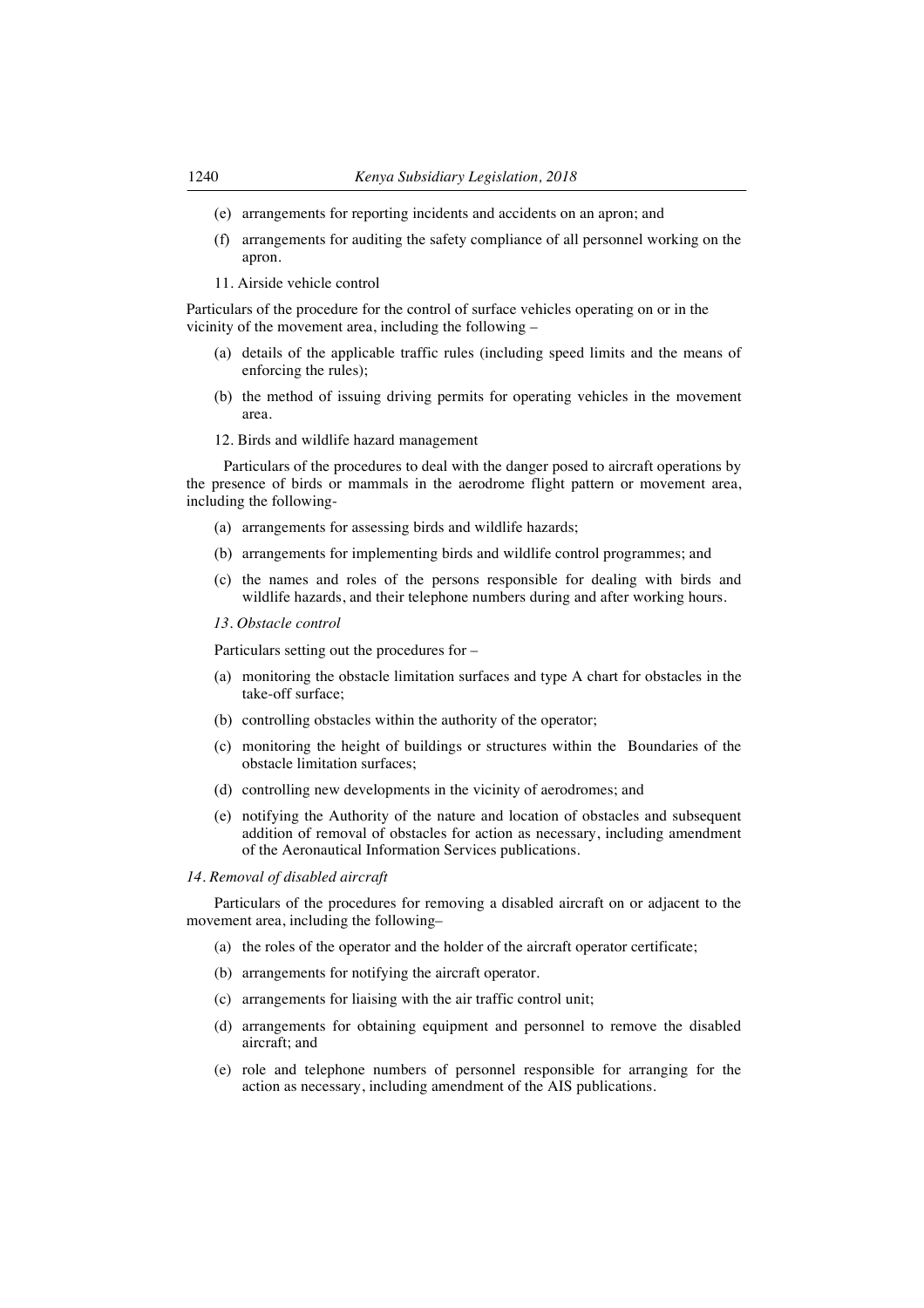#### *15. Handling of hazardous materials*

(1) Particulars of the procedures for the safe handling and storage of hazardous materials on the aerodrome, including the following -

- (a) arrangements for special areas of the aerodrome to be set up for the storage of inflammable liquids (including aviation fuels) and any other hazardous materials; and
- (b) the method to be followed for the delivery storage, dispensing and handling of hazardous materials.

(2) For the purposes of this paragraph "hazardous materials" include inflammable liquids and solids, corrosive liquids, compressed gases and magnetized or radioactive materials.

*16. Low visibility operations*

Particulars of procedures to be introduced for low-visibility operations, including the measurement and reporting of runway visual range as and when required, and the personnel, their telephone numbers, responsible for measuring the Runway Visual Range.

### *17. Protection of sites for radar and navigational aids*

Particulars of the procedures for the protection of sites for radar and radio navigational aids located on the aerodrome to ensure that their performance will not be degraded, including the following-

- (a) arrangements for the control of activities in the vicinity of radar and navigational aids installations;
- (b) arrangements for ground maintenance in the vicinity of these installations; and
- (c) arrangements for the supply and installation of signs warning of hazardous microwave radiation.

Note 1- In writing the procedures for each category, clear and precise information shall be included on -

- (i) when, or in what circumstances, an operating procedure is to be activated;
- (ii) how an operating procedure is to be activated;
- (iii) actions to be taken;
- (iv) the equipment necessary for carrying out the actions, and
- (v) access to such equipment.

Note 2- If any of the procedures specified above are not relevant or applicable, reasons shall be given.

### PART 5 —AERODROME ADMINISTRATION AND SAFETY MANAGEMENT SYSTEM

#### *1. Aerodrome administration*

Particulars of the aerodrome administration, including the following –

(a) an aerodrome organizational chart showing the names and positions of key personnel, including their responsibilities;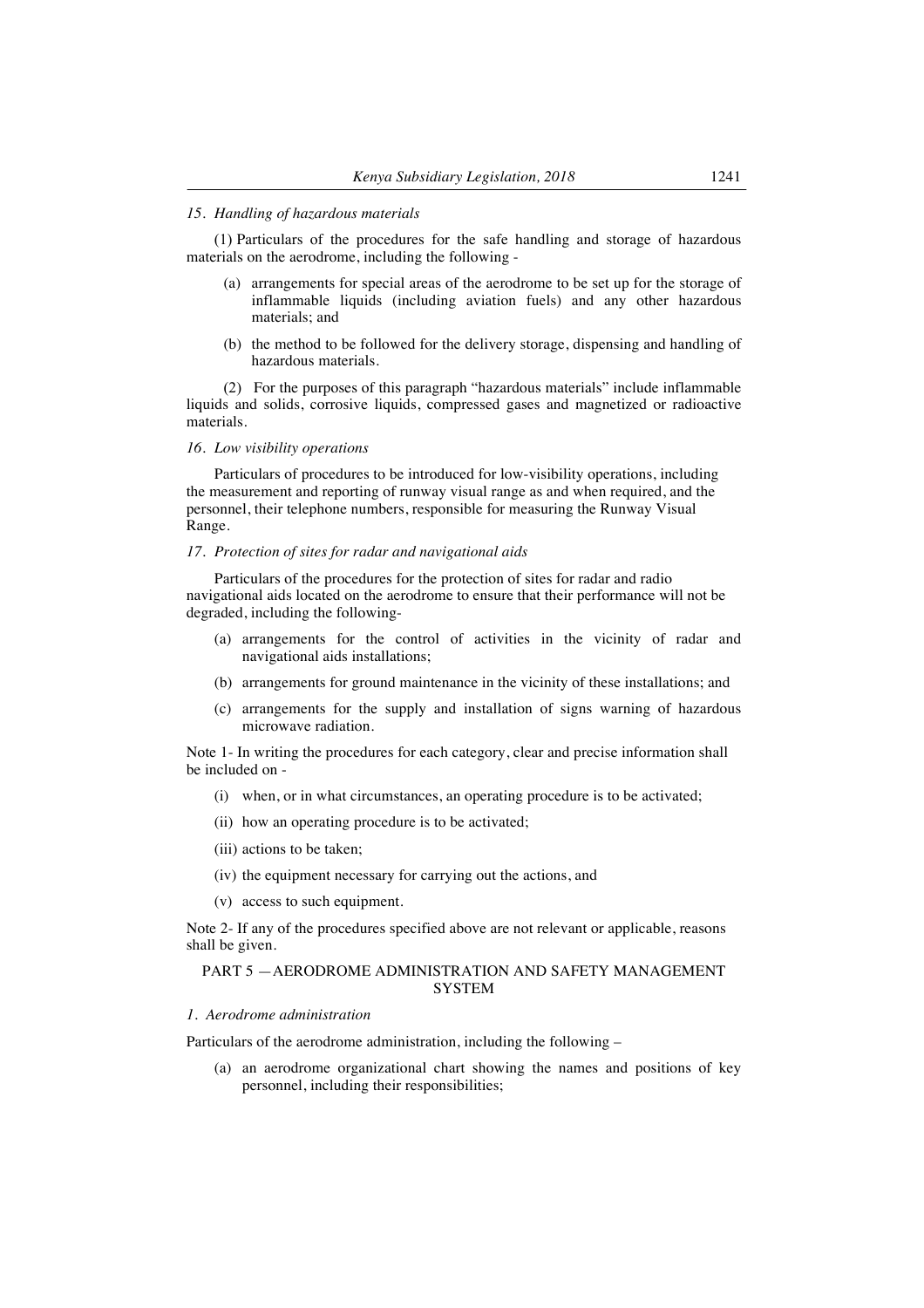- (b) the name, position and telephone number of the person who has overall responsibility for aerodrome safety; and
- (c) airport committees.

### *2. Safety Management System*

Particulars of the safety management system established for ensuring compliance with all safety requirements and achieving continuous improvement in safety performance, the essential features being –

- (a) the safety policy, in so far as applicable, on the safety management process and its relation to the operational and maintenance process;
- (b) the structure or organization of the Safety Management System, including staffing and the assignment of individual and group responsibilities for safety issues;
- (c) safety Management System strategy and planning, such as setting safety performance target, allocating priorities for implementing safety initiative and providing a framework for controlling the risks to as low a level as is reasonably practicable keeping always in view the requirements of the prescribed standards and recommended practice, and regulations;
- (d) safety Management System implementation, including facilities, methods and procedures for the effective communication of safety messages and the enforcement of safety requirements;
- (e) a system for the implementation of, and action on, critical safety areas which require a higher level of safety management integrity (safety measures programme);
- (f) measures for safety promotion and accident prevention and a system for risk control involving analysis and handling of accidents, incidents, complaints, defects, faults, discrepancies and failures, and continuing safety monitoring.
- (g) the internal safety audit and review system detailing the systems and programmes for quality control of safety;
- (h) the system for documenting all safety-related aerodrome facilities as well as airport operational and maintenance records, including information on the design and construction of aircraft payments and aerodrome lighting. The system shall enable easy retrieval of records including charts;
- (i) personnel training and competency, including the review and evaluation of the adequacy of training provided to personnel on safety-related duties and of the certification system for testing their competency; and
- (j) the incorporation and enforcement of safety-related clauses in the contract for construction work at the aerodrome.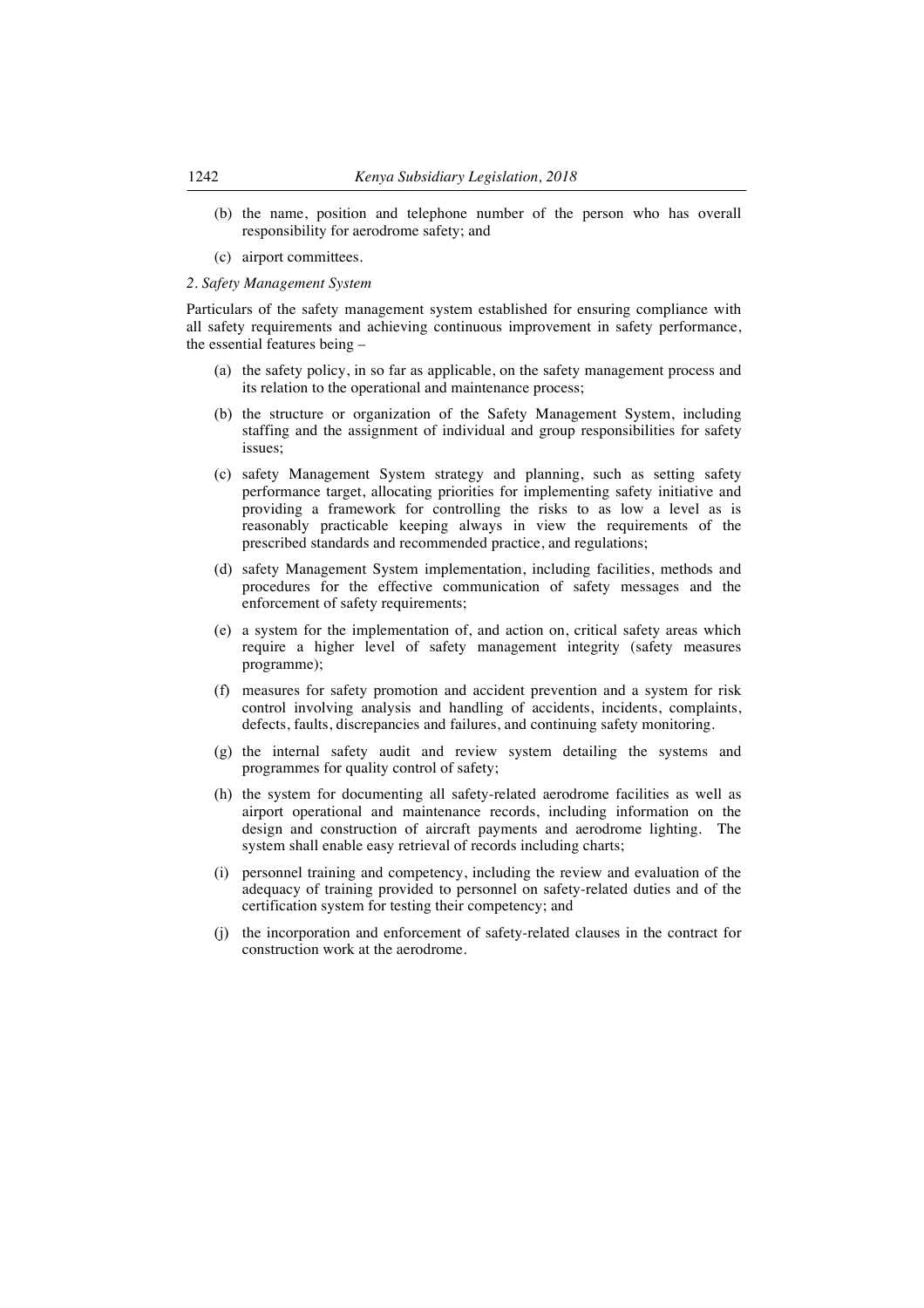### THIRD SCHEDULE

### [REGULATION 22(2)]

# PARTICULARS TO BE INCLUDED IN AN AERODROME MANUAL FOR AERODROMES IN CATEGORIES B AND C

#### PART I—GENERAL

General information, including the following –

- (a) purpose and scope of the aerodrome manual;
- (b) the legal requirement for an aerodrome licence and an aerodrome Handbook as prescribed in the national regulations;
- (c) conditions for use of the aerodrome a statement to indicate that the aerodrome shall at all times, when it is available for the take-off and landing of aircraft, be so available to all persons on equal terms and conditions;
- (d) the available aeronautical information system and procedures for its promulgation;
- (e) the system for recording aircraft movements; and
- (f) obligations of the aerodrome operator.

# PART 2—PARTICULARS OF THE AERODROME SITE

General information, including the following –

- (a) a plan of the aerodrome showing the main aerodrome facilities for the operation of the aerodrome including, particularly, the location of each wind direction indicator;
- (b) a plan of the aerodrome showing the aerodrome boundaries;
- (c) a plan showing the distance of the aerodrome from the nearest city, town or other populous area, and the location of any aerodrome facilities and equipment outside the boundaries of the aerodrome.

## PART 3—PARTICULARS OF THE AERODROME REQUIRED TO BE REPORTED TO THE AERONAUTICAL INFORMATION SERVICE (AIS)

- *1. General Information*
	- (a) the name of the aerodrome;
	- (b) the location of the aerodrome;
	- (c) the geographical coordinates of the aerodrome reference point determined in terms of the World Geodetic System - 1984 (WGS-84) reference datum;
	- (d) the aerodrome elevation;
	- (e) points along the runway, and the highest elevation of the touchdown zone of a precision approach runway; the aerodrome reference temperature;
	- (f) the name of the aerodrome operator and the address, telephone and facsimile numbers at which the aerodrome operator may be contacted at all times.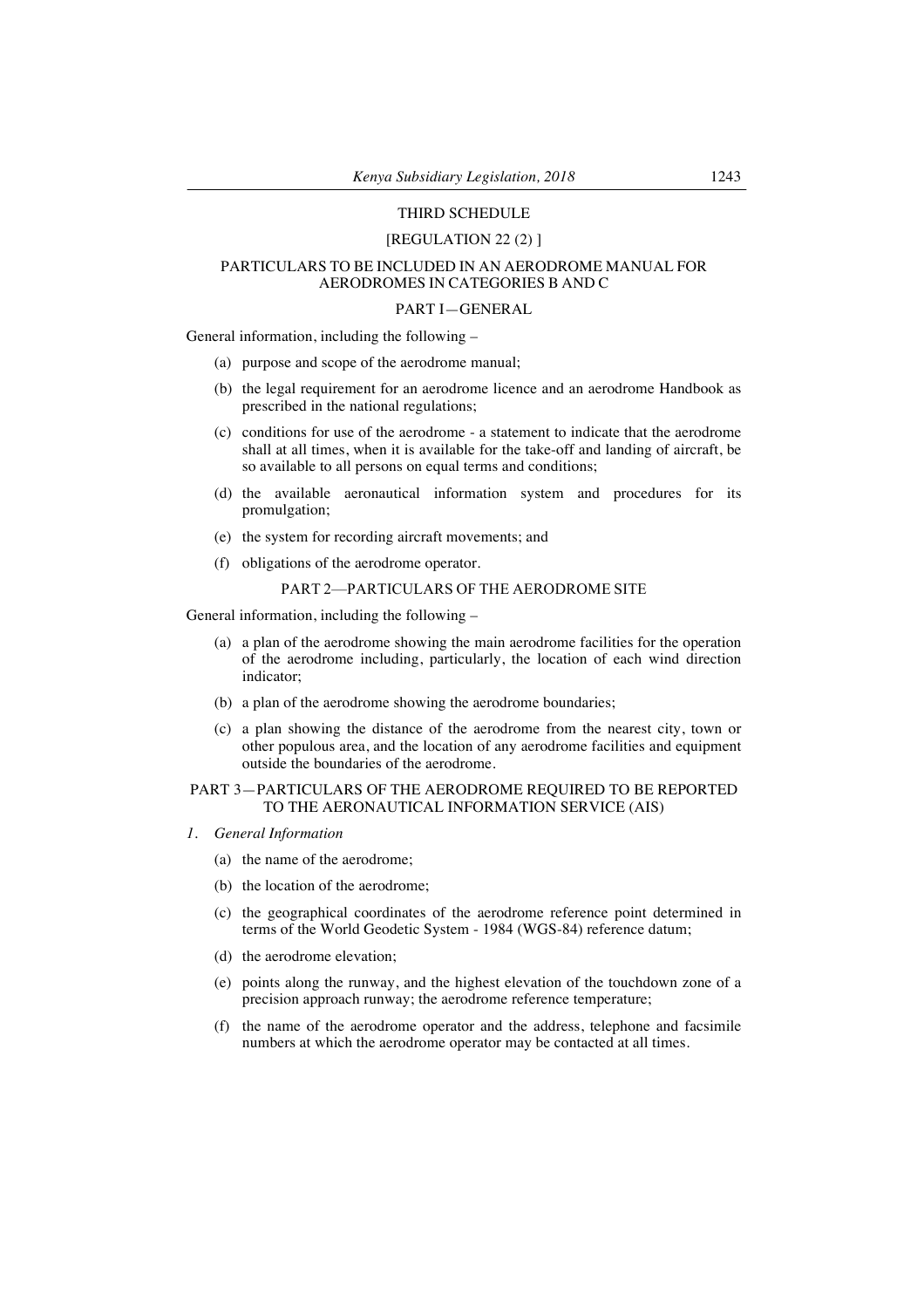### *(2) Aerodrome dimensions and related information*

*General information, including the following –*

- (a) Runway true bearing, designation number, length, width, displaced threshold location, slope, surface type, type of runway and, for a precision approach runway, the existence of an obstacle free zone;
- (b) Length, width and surface type of strip;
- (c) Apron surface type and aircraft stands;
- (d) One or more pre-flight altimeter check locations established on an apron and their elevation;
- (e) Rescue and fire-fighting plan.

Note. - The accuracy of the information in this Part is critical to aircraft safety. Information requiring engineering survey and assessment shall be gathered or verified by qualified technical persons.

### PART 4 —PARTICULARS OF THE AERODROME OPERATING PROCEDURES AND SAFETY MEASURES

*1. Aerodrome reporting*

Particulars of the procedures for reporting any changes to the aerodrome information set out in the AIP and AIC and procedures for requesting the issue of NOTAMs, including the following -

- (a) arrangements for reporting any changes to the Authority and recording the reporting of changes during and outside the normal hours of aerodrome operations;
- (b) the names and roles of persons responsible for notifying the changes, and their telephone numbers during and outside the normal hours of aerodrome operations; and
- (c) the address and telephone and facsimile numbers, as provided by the Authority, of the place where changes are to be reported to the Authority.
- 2. Access to the aerodrome movement area

Particulars of the procedures that have been developed and are to be followed in coordination with the agency responsible for preventing unlawful interference in civil aviation at the aerodrome and for preventing unauthorized entry of persons, vehicles, equipment, animals or other things into the movement area, including the following –

- (a) the role of the aerodrome operator, the aircraft operator, aerodrome fixed-base operator, the aerodrome security entity, the Authority and other government departments, as applicable;
- (b) the personnel responsible for controlling access to the aerodrome, and the telephone numbers for contacting them during and after working hours;
- (c) inspection checklist;
- (d) arrangements for reporting the results of inspections and for taking prompt follow-up actions to ensure correction of unsafe conditions; and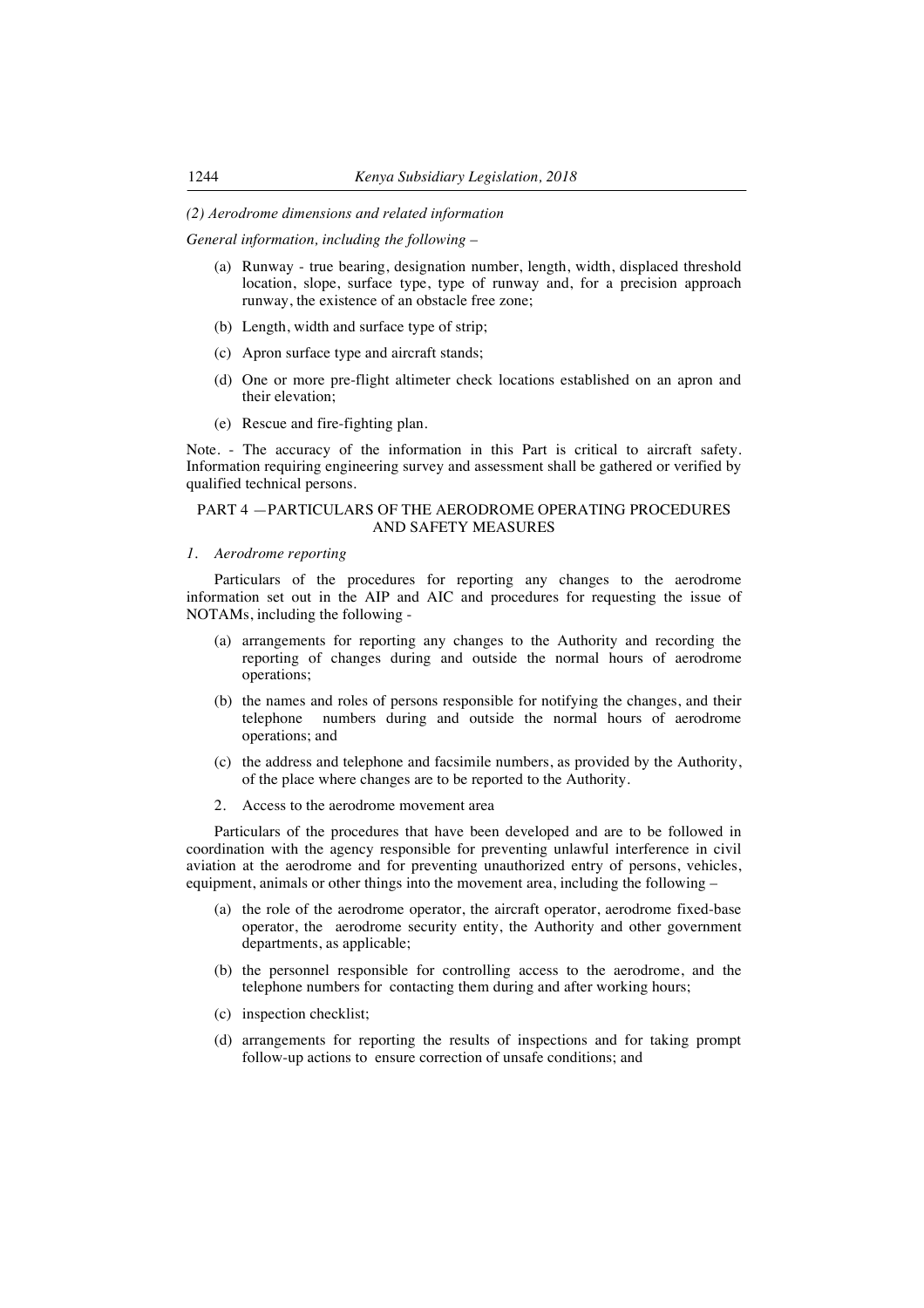(e) the names and roles of persons responsible for carrying out inspections, and their telephone numbers during and after working hours.

### *3. Maintenance of the movement area*

Particulars of the facilities and procedures for the maintenance of the movement area, including -

- (a) arrangements for maintaining the unpaved runways and taxiways;
- (b) arrangements for maintaining the runway and taxiway strips; and (c)Arrangements for the maintenance of aerodrome drainage.
- *4. Aerodrome works – safety*

Particulars of the procedures for planning and carrying out construction and maintenance work safely (including work that may have to be carried out at short notice) on or in the vicinity of the movement area which may extend above an obstacle limitation surface, including the following –

- (a) the names, telephone numbers and roles of the persons and organizations responsible for planning and carrying out the work, and arrangements for contacting those persons and organizations at all times;
- (b) a distribution list for work plans, if required.
- *5. Birds and Wildlife Hazard Management*

Particulars of the procedures to deal with the danger posed to aircraft operations by the presence of birds or mammals in the aerodrome flight pattern or movement area, including the following-

- (a) arrangements for assessing birds and wildlife hazards;
- (b) arrangements for implementing birds and wildlife control programmes; and
- (c) the names and roles of the persons responsible for dealing with birds and wildlife hazards, and their telephone numbers during and after working hours.
- 6. Obstacle Control

Particulars setting out the procedures for –

- (a) monitoring the obstacle limitation surfaces and Type A Chart for obstacles in the takeoff surface;
- (b) controlling obstacles within the authority of the operator;
- (c) monitoring the height of buildings or structures within the boundaries of the obstacle limitation surfaces;
- (d) controlling new developments in the vicinity of aerodromes; and notifying the Authority of the nature and location of obstacles and subsequent addition of removal of obstacles for action as necessary, including amendment of the AIS publications.
- *7. Handling of Hazardous Materials*

1. Particulars of the procedures for the safe handling and storage of hazardous materials on the aerodrome, including the following –